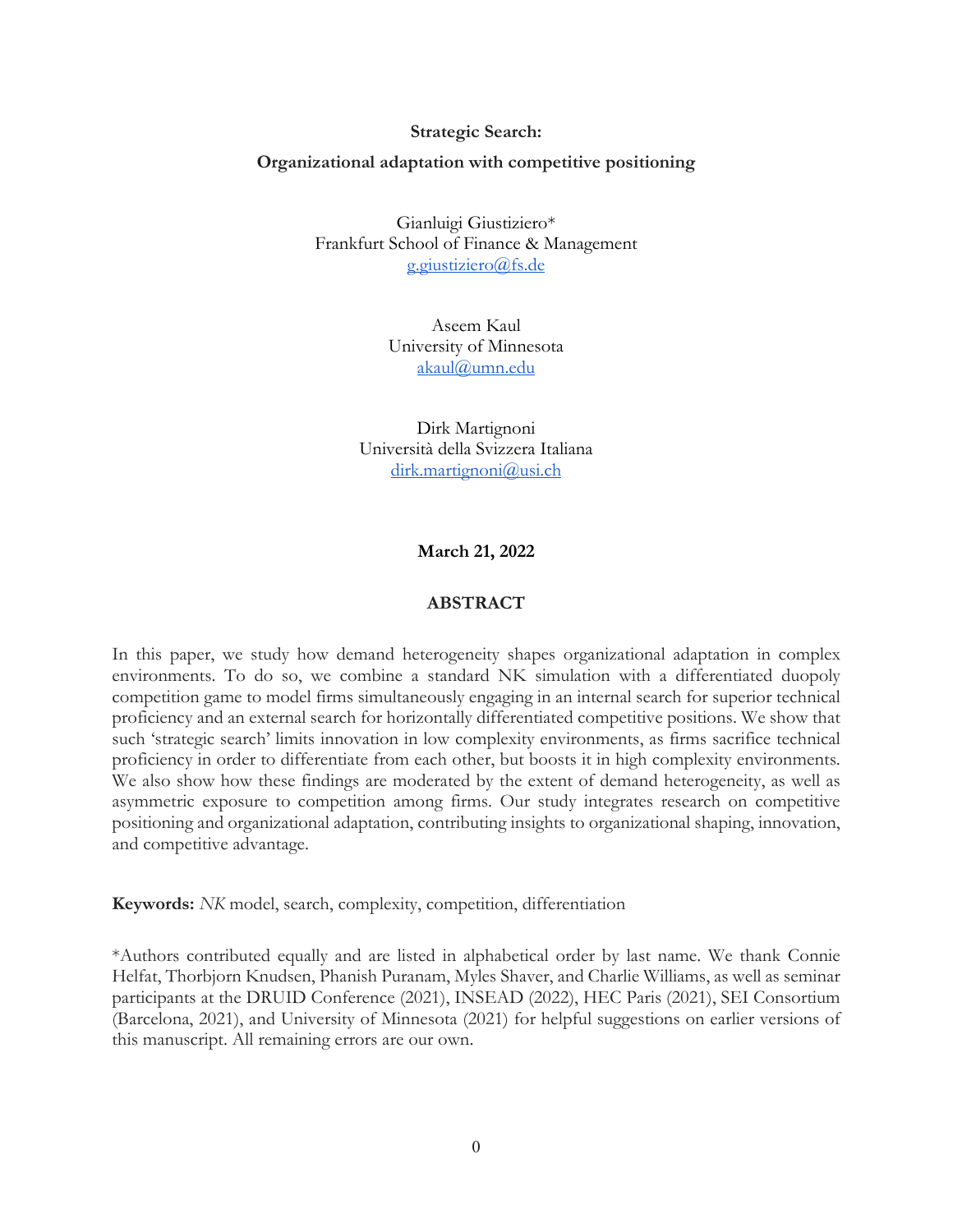#### **1. Introduction**

How organizations innovate and adapt to changing conditions is a fundamental question in strategy and organizational scholarship. A substantial body of work within the so-called 'Carnegie School' tradition has sought to explore that question (see Baumann, Schmidt, and Stiglitz, 2019 for a recent review), conceiving of organizational adaptation as a path-dependent process of evolution towards fit (Levinthal, 1997; 2021). This process may be further divided into two parallel but distinct elements: the search for internal fit, i.e., for the internal combination of resources and capabilities that maximize an organization's technical proficiency; and the search for external fit, i.e., for the market position that maximizes the firm's appeal to customers, given competition and heterogeneous demand. It is clear that an organization needs both types of fit to survive and prosper (Levinthal, 2021); indeed, it is in this sense that resource-based perspectives of the firm that emphasize the internal proficiency of the organization (Barney, 1991; Peteraf, 1993; Helfat and Peteraf, 2003) and positioning-based perspectives that highlight its competitive position (Porter, 1980; 1996; Adner, Ruiz-Aliseda, and Zemsky, 2016) are correctly seen as two sides of the same coin (Wernerfelt, 1984). Despite this recognition, however, formal theoretical work on organizational innovation remains mostly divided in its focus. On one hand, models of organizational adaptation, building off the  $NK$  simulation approach (Levinthal, 1997), generally assume homogenous demand, so that an organization's profitability and survival in these models is determined solely by its technical proficiency, even in a competitive marketplace (Nelson and Winter, 1982; Lenox, Rockart, and Lewin, 2006; 2007; Knudsen, Levinthal, and Winter, 2014; Adner, Csaszar, and Zemsky, 2014). On the other, models of organizational innovation in the face of heterogeneous demand have abstracted away from the experiential nature of evolutionary search, modeling firms making choices between known alternatives with well-specified payoffs (Adner and Levinthal, 2001; Adner, 2002; Adner and Zemsky, 2006).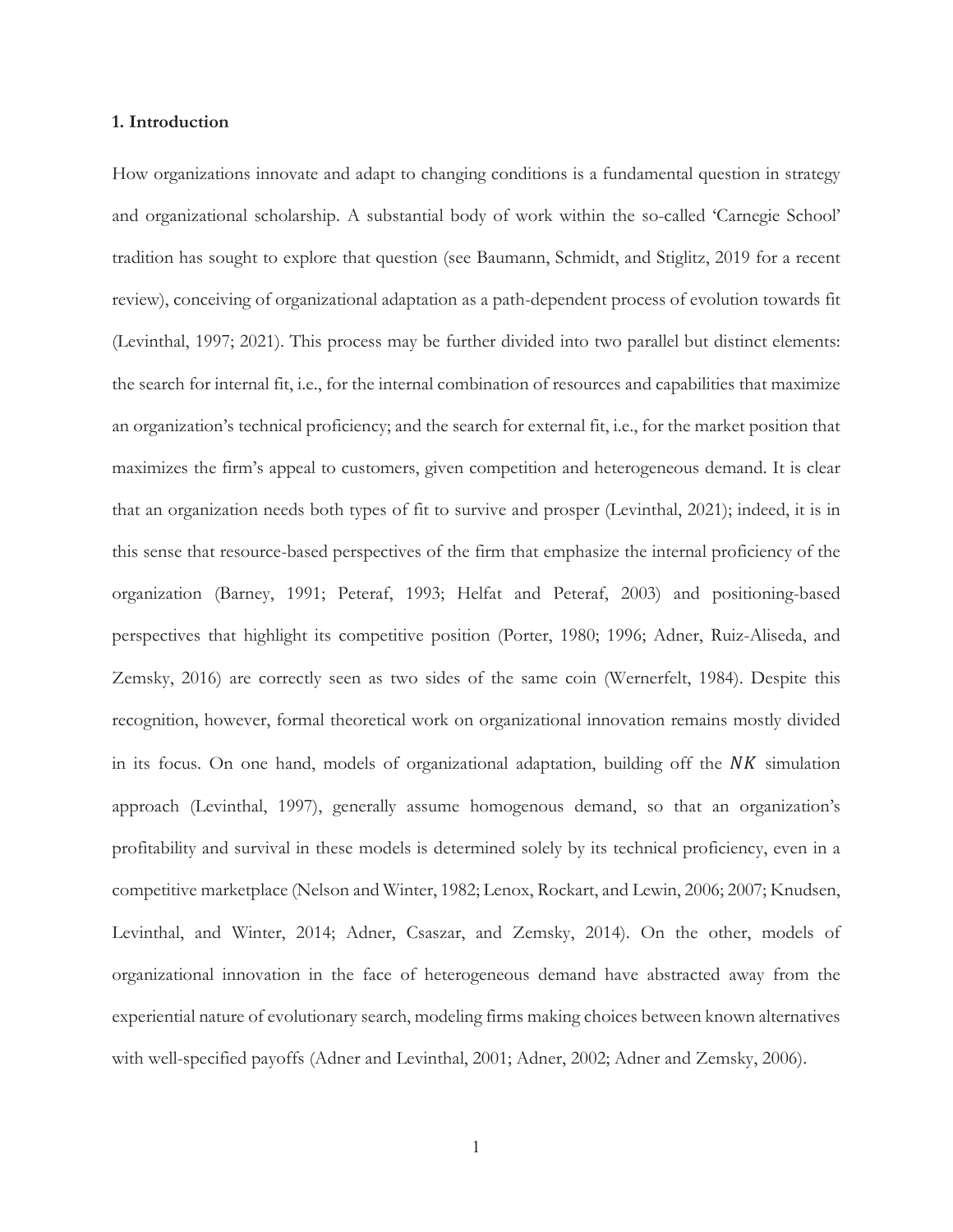In this study, we seek to bring these two streams together by developing a model of organizational adaptation under demand heterogeneity, i.e., one where firms engage in a process of experiential search in a context where firms can differentiate themselves both vertically and horizontally from their rivals. The key methodological innovation here is that a firm's payoffs in such a context are determined not only by the technical proficiency of the strategy<sup>[1](#page-2-0)</sup> it chooses (i.e., its internal fit), but by the extent to which this strategy is different from that of its rivals and thus enables it to serve a distinct set of customer needs (i.e., its external fit). More specifically, we build on prior work (Nelson and Winter, 1982; Lenox et al., 2006; 2007; Adner et al., 2014) and distinguish between two distinct selection environments firms face<sup>[2](#page-2-1)</sup>: an internal selection environment which determines the technical proficiency or fitness of the organization (Lenox et al., 2006; 2007; Mihm, Sting, and Wang, 2015), which we assume to be exogenously given and model as a standard  $NK$  landscape; and an external selection environment where firms compete against each other to realize profits, which we model as a non-cooperative differentiated duopoly game (Singh and Vives, 1984; Zanchettin, 2006), thus allowing for horizontal differentiation among firms. Our study thus models *strategic search*—i.e., the quest for the most profitable market position—and systematically compares the outcomes of such a search to those of technical search—i.e., the quest for the most efficient or productive technology as modeled by prior work using  $NK$  simulations.

 Baseline results from our model show that strategic search lowers the average technical proficiency of firms while increasing the competitive advantage of one firm over the other under conditions of low complexity, but has the opposite effect under high complexity. The intuition is that

<span id="page-2-0"></span><sup>&</sup>lt;sup>1</sup> Throughout this paper we use the term 'strategy' to mean the configuration of choices made by the firm. As discussed further below, a strategy represents both an internal technology for combining resources and inputs that determines the firm's proficiency, as well as an external market offering that determines the firm's position relative to rivals.<br><sup>2</sup> In this, we follow Nelson and Winter's precept that "it is important to distinguish between selection o

<span id="page-2-1"></span>on routines" (Nelson and Winter, 1982; p. 143). Thus, the internal selection environment models technology choice within a firm, while the external selection environment captures competition between firms.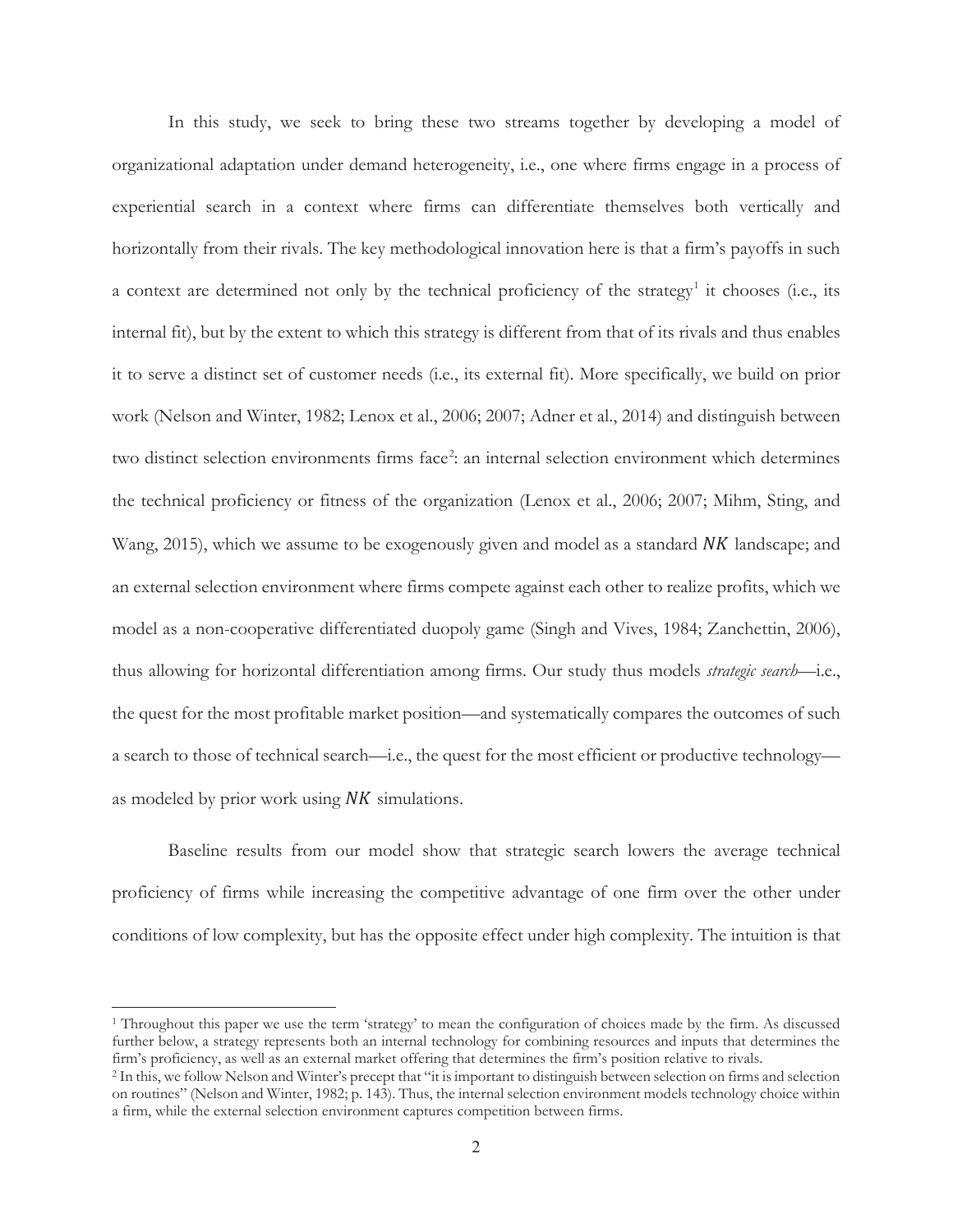in low complexity environments, where there are a limited number of high performing strategies, firms face a trade-off between maximizing technical proficiency and differentiating themselves from their rivals. Given heterogeneous demand, firms choose to position away from rivals, thus compromising technical proficiency but improving profitability. In doing so, they give rise to a 'high ground' advantage, with the first firm to discover a superior strategy being protected from competition because its rival may be better off choosing a different though technically inferior position rather than engaging in direct competition by emulating the focal firm. Conversely, in high complexity contexts, where there are many equivalent strategies and the global peak is difficult to find, the pressure to differentiate may boost innovation, driving firms to undertake more distant search and so achieve higher technical proficiency than they might otherwise have discovered.

We explore two key extensions to these baseline results. First, we vary the extent of demand heterogeneity by changing the number of dimensions or organizational choices that are salient to customers, i.e., on which their preferences differ. We show that the trade-off between proficiency and differentiation, and the resulting potential for high ground advantage, has a curvilinear relation with the number of salient dimensions: when there are only a few dimensions to differentiate on, firms will prioritize differentiation over proficiency, but as the potential bases for differentiation increase they will hold differentiation constant and prioritize proficiency. These results suggest that making new dimensions salient to customers is not always to the weaker firm's advantage—as prior research has suggested (Vinokurova, 2019)—with the extent and direction of benefit from such shaping depending on technological complexity and demand heterogeneity. Second, we consider the case where one firm prioritizes profits when searching while the other prioritizes technical proficiency, and find, paradoxically, that the technologist ends up earning higher long-term profits than the profit-seeker, with this competitive advantage being greater, the less complex the context. The intuition is that the technologist may end up claiming the superior technological position, while the profit-seeker ends up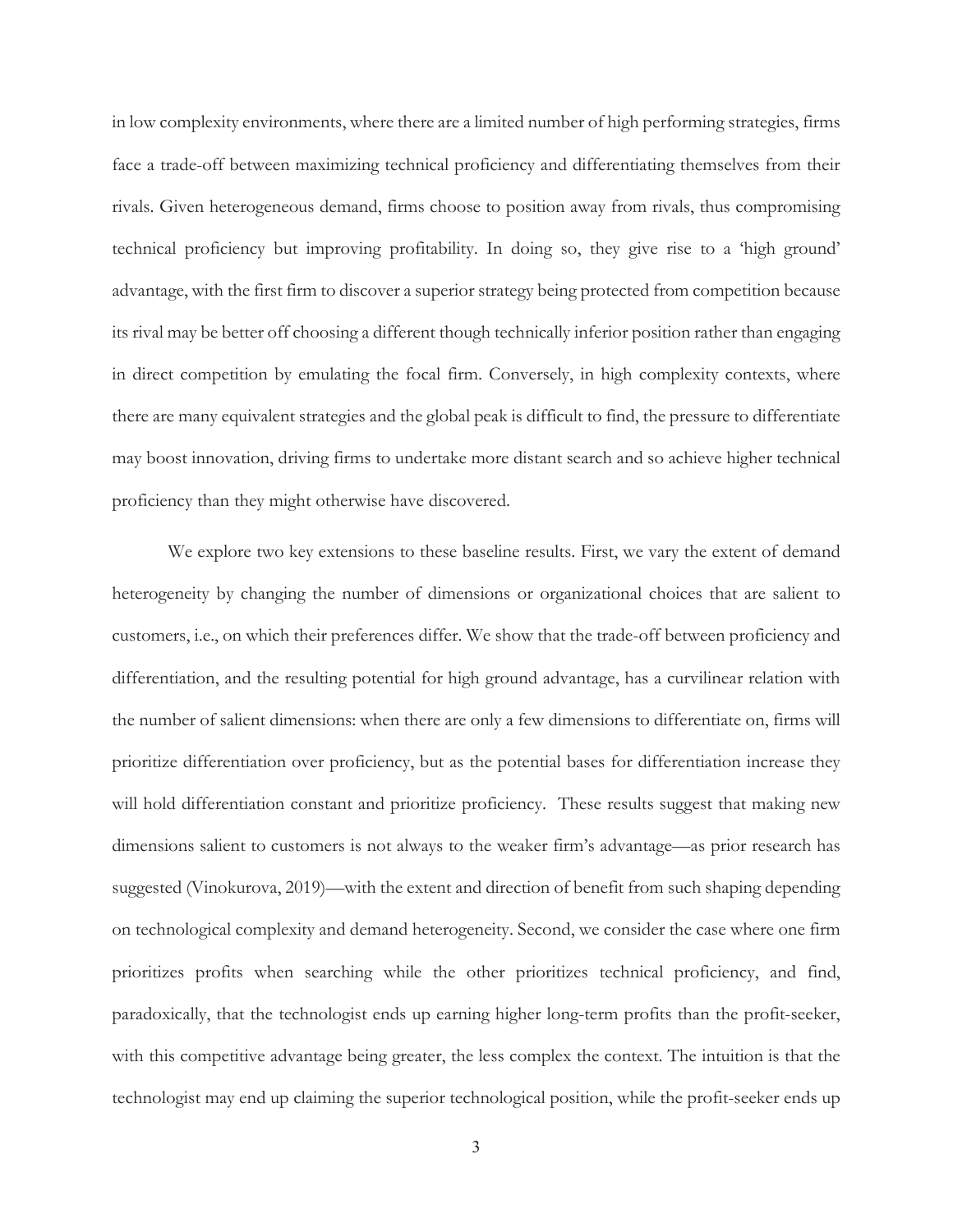accommodating its rival at the cost of its own proficiency. We interpret this result as highlighting the potential benefits to an organization from being temporarily buffered from the external selection environment, with firms that have the leeway to ignore profitability in the short-term being better positioned to achieve competitive advantage in the long run.

Our study contributes to the existing literature in several ways. First, we model organizational adaptation under heterogeneous demand, where firms use experiential search to discover not only superior internal configurations of resources and capabilities (Levinthal, 1997; Nelson and Winter, 1982; Lenox et al., 2006; 2007; Knudsen et al., 2014; Baumann et al., 2019) but also superior (horizontally differentiated) positions in a competitive marketplace (Adner, 2002; Adner and Zemsky, 2006). In doing so, we not only integrate the dynamics of internal search with those of competitive positioning (Nelson and Winter, 1978; 1982, Wernerfelt, 1984; Porter, 1980; Adner et al., 2016), we also highlight the critical role of complexity in mediating the relationship between the two, with market differentiation coming at the cost of technical innovation in low complexity settings, but enhancing such innovation in high complexity settings. Second, by modeling an adaptive process where firms search simultaneously and each firm's search choices are endogenously shaped by those of its rivals, we contribute to an emerging literature on organizational shaping (Gavetti et al., 2017; Helfat, 2021). Not only do we show how demand heterogeneity impacts organizational adaptation and competitive advantage, we also model how this effect varies with the extent to which demand is heterogeneous in a non-linear way (Vinokurova, 2019). Third, our study also offers new insights on competitive advantage, highlighting the case of high ground advantage—wherein the fact of being the first to stumble on a discovery itself forms a barrier to imitation, driving rivals to seek out heterogenous customer preferences to differentiate themselves—as well as the long-term benefits to a firm from being temporarily buffered from competitive pressure (Levinthal and Posen, 2007).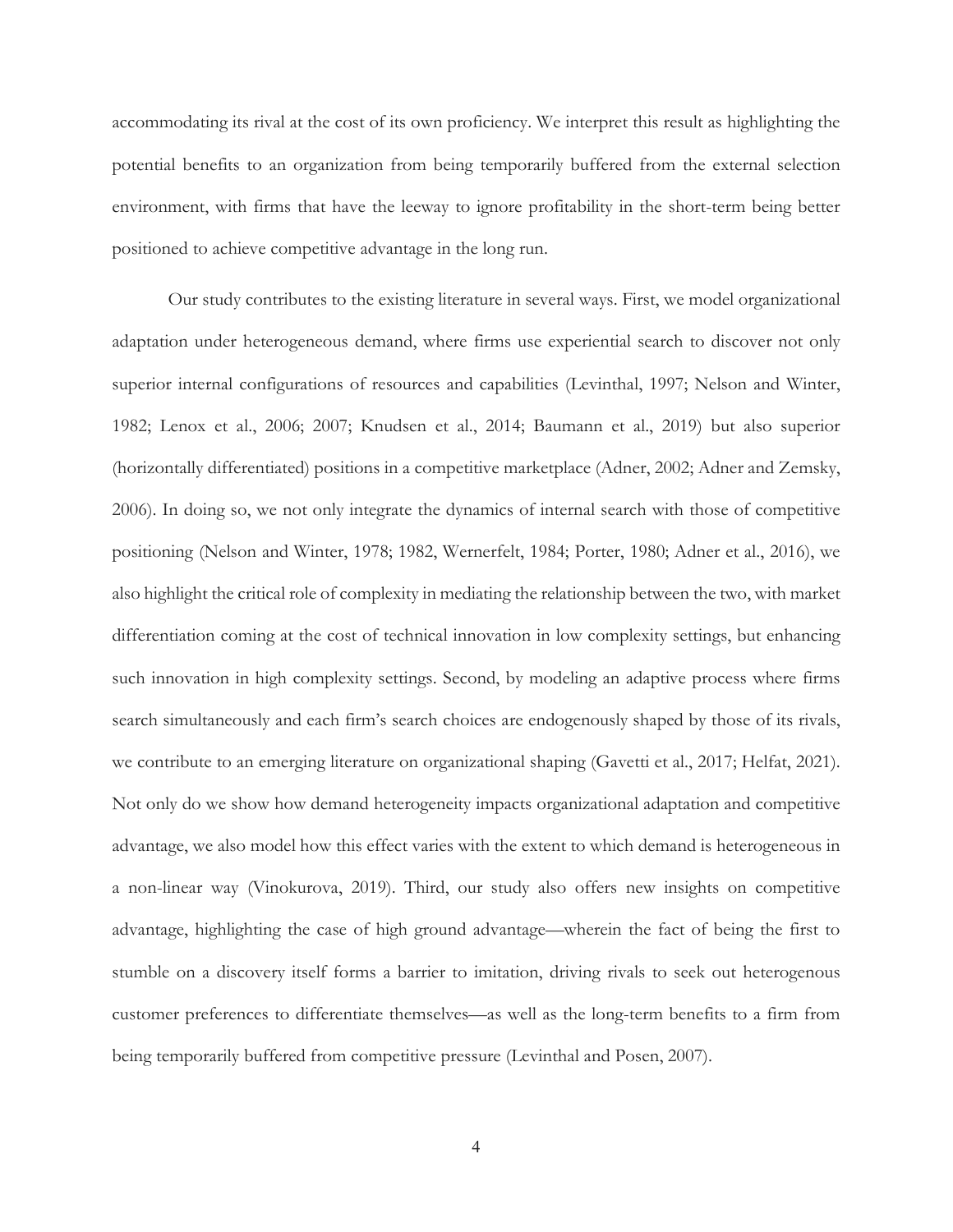#### **2. Organizational adaptation and demand heterogeneity**

A long-standing tradition in strategy and management research sees organizational adaptation as an evolutionary process, wherein at each stage boundedly rational actors repeatedly compare between a limited set of (path-dependent) alternatives, choosing the one that best fits the prevailing selection environment (March and Simon, 1958; Nelson and Winter, 1982; Levinthal and March, 1981; 1993; Siggelkow, 2002; Levinthal, 2021). The canonical representation of this process is the *NK* simulation model (Levinthal, 1997) which captures both the path-dependent nature of the search process as well as the idea of a selection environment where, importantly, the fitness of a given resource configuration is not simply the sum of the performance of its individual parts, but is determined by the potential interdependencies between these different components. As a model of organizational search, the *NK* simulation has been widely used to examine how organizations innovate and adapt over time, the role of this evolutionary process in producing heterogeneity of resource positions among actors, and the resulting implications for competitive advantage (see Baumann et al., 2019 for a review).

A key criticism of work in this tradition is that it remains too internally focused, with the outcomes of search being determined by an (exogenous) internal selection environment, leaving little room for competitive dynamics (Baumann et al., 2019) or for the ways in which the selection environment itself may be shaped through interactions with rival firms (Gavetti et al., 2017; Patvardhan and Ramachandran, 2020; Helfat, 2021). Early work in this area largely ignored competition (see Levinthal and Warglien, 1999, for an important exception), focusing instead on how search outcomes were determined by the structure of interdependencies (Ethiraj and Levinthal, 2004a; 2004b; Ethiraj, Levinthal & Roy, 2008), organizational design choices (Siggelkow and Levinthal, 2003; Rivkin and Siggelkow, 2003), or the nature of the search process itself (Gavetti and Levinthal, 2000; Baumann and Siggelkow, 2013). And while more recent studies have incorporated competitive pressures in their analyses, using these to map the results of organizational search to firm profitability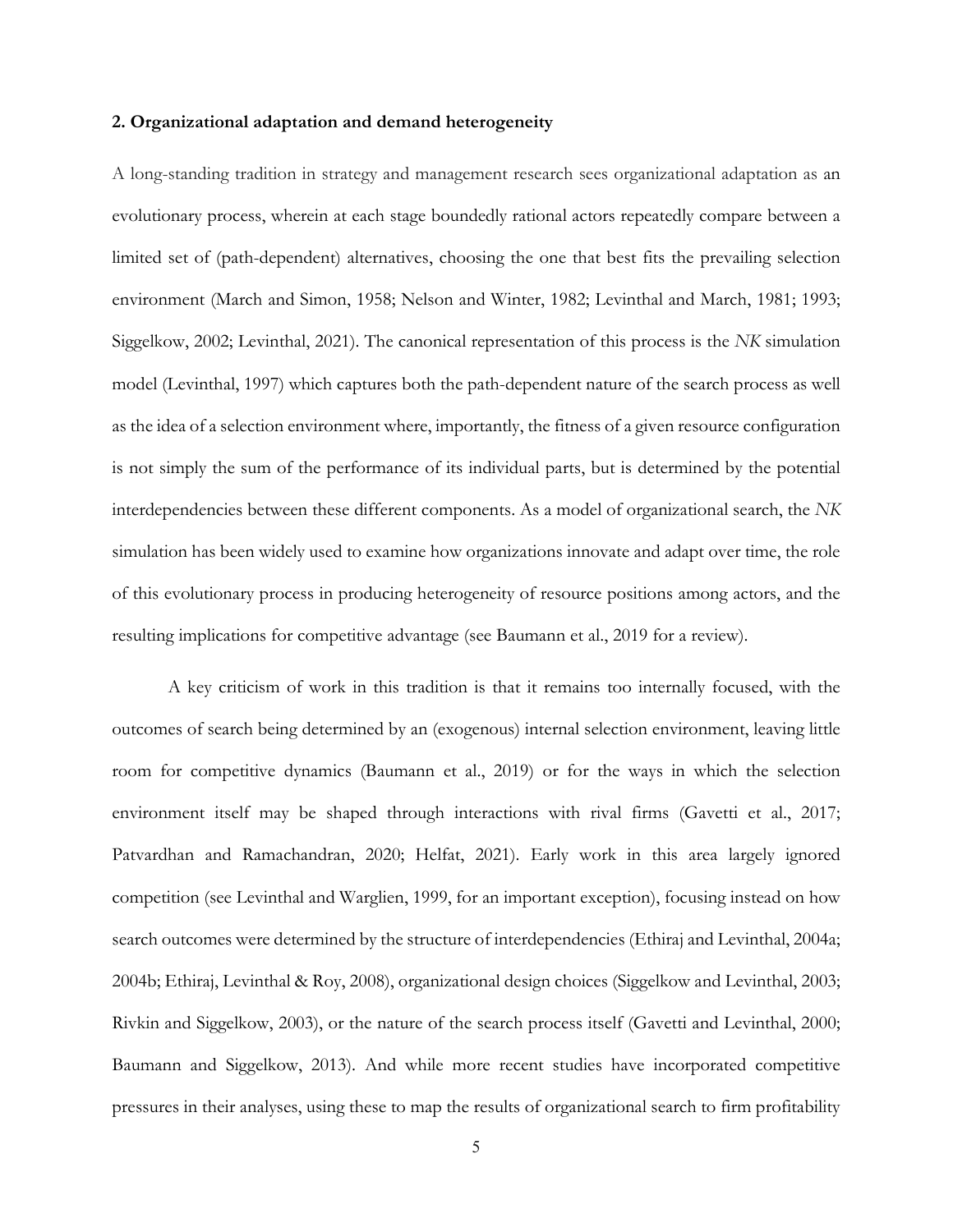and survival (Lenox et al., 2006; 2007; Adner et al., 2014), the process of search itself remains internally focused. As Lenox et al. (2006) put it, their "results are identical if firms choose activities that improve cost or quality rather than profits" (Lenox et al, 2006; p. 762).

One reason for this lacuna is that existing models of organizational adaptation generally assume a homogenous product or offering (Nelson and Winter, 1982; Lenox et al., 2006; 2007; Knudsen et al., 2014), meaning that firms can only compete vertically (using superior technical proficiency to achieve higher quality or lower cost) and cannot differentiate from each other horizontally. While this is a useful simplifying assumption for many purposes, it also limits the analysis in meaningful ways. Specifically, it ignores the reality that customer and audiences are heterogenous in their preferences and firms can and do choose different technological configurations to target different customer segments (Adner and Levinthal, 2001; Adner, 2002; Adner and Snow, 2010). As several empirical studies have shown, competition impacts not only how aggressively firms search (Chen et al., 2010; Katila, Chen, and Piezunka, 2012) but also where they search (Malerba et al., 2007; Polidoro and Toh, 2011; Giustiziero, Kaul and Wu, 2019), with firms either moving away from their rivals (Clarkson and Toh, 2010; Kaul, 2012; Wang and Shaver, 2016; 2018), or closer to them (Agarwal et al., 2007; Pacheco-de-Almeida and Zemsky, 2012). In fact, such horizontal differentiation among firms is central to the 'positioning' view of strategy (Porter, 1980; 1996) which views strategy as not just maximizing efficiency, but making distinct but internally consistent choices in order to differentiate oneself from the competition and serve a distinct market need (Siggelkow, 2001; 2002; Adner et al., 2016). Not only does assuming homogenous offerings mean ignoring the potential for such horizontal positioning, it also implicitly assumes total equifinality across strategic choices in the eyes of the consumer. In other words, it assumes that consumers are indifferent to whatever strategic choices firms make and view offerings from firms that adopt entirely different strategies as perfect substitutes.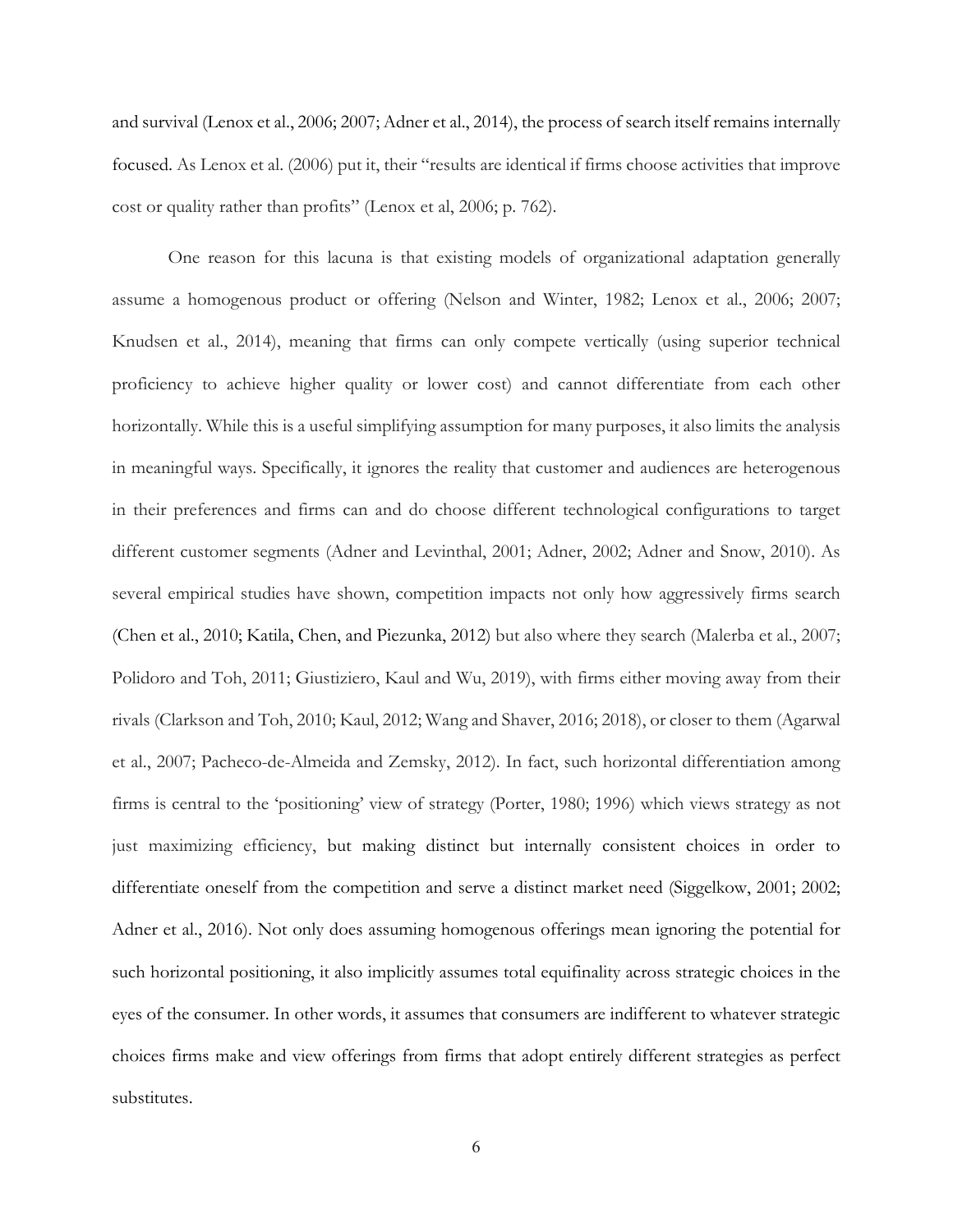In this study, we seek to relax the assumption of homogenous demand when modeling organizational adaptation, by developing a model of organizational adaptation that allows firms to compete both vertically on the basis of technical proficiency and horizontally on the basis of the heterogeneous preferences they serve. In keeping with prior work, we continue to conceive of adaptation as an evolutionary process of local search, with firms choosing different strategic configurations in search of higher performance. Unlike prior work, however, we assume that these choices not only impact the technical proficiency of the firm (i.e., its vertical strength relative to competitors) but also the segment of the market that it targets (i.e., its horizonal position relative to competitors). Thus, the performance impact of each choice is determined not only by whether (and how much) the choice improves the firm's internal proficiency, but also by whether (and how much) it moves the firm away from its rivals. Note that introducing this dimension of horizontal positioning also makes the selection environment fundamentally endogenous, because each firm's choices not only impact its own profitability but also the payoff structure for its rivals (Nelson and Winter, 1982; Helfat, 2021)<sup>[3](#page-7-0)</sup>. Specifically, the returns to superior technical proficiency change depending on whether rivals move closer together or further apart. We see this as a key feature of our revised model, because it means that the selection environment any individual firm faces (and the search choices it makes) is shaped and determined at each stage by the aggregation of the actions of the firms in that market.

## **3. Model**

## 3.1. NK landscape and internal fit

We develop a modified version of an *NK* simulation to allow for demand heterogeneity. To do so, we build on prior work (Lenox et al., 2006; 2007; Knudsen et al., 2014; Mihm et al., 2015), that uses the

<span id="page-7-0"></span><sup>3</sup> As Nelson and Winter put it: "the routines of extant firms determine, to some degree at least, the environment that selects on routines"... "therefore, no theory of long-run evolutionary change logically can take the environment of the individual species (collection of firms) as exogenous." (Nelson and Winter, 1982; pp. 160-161)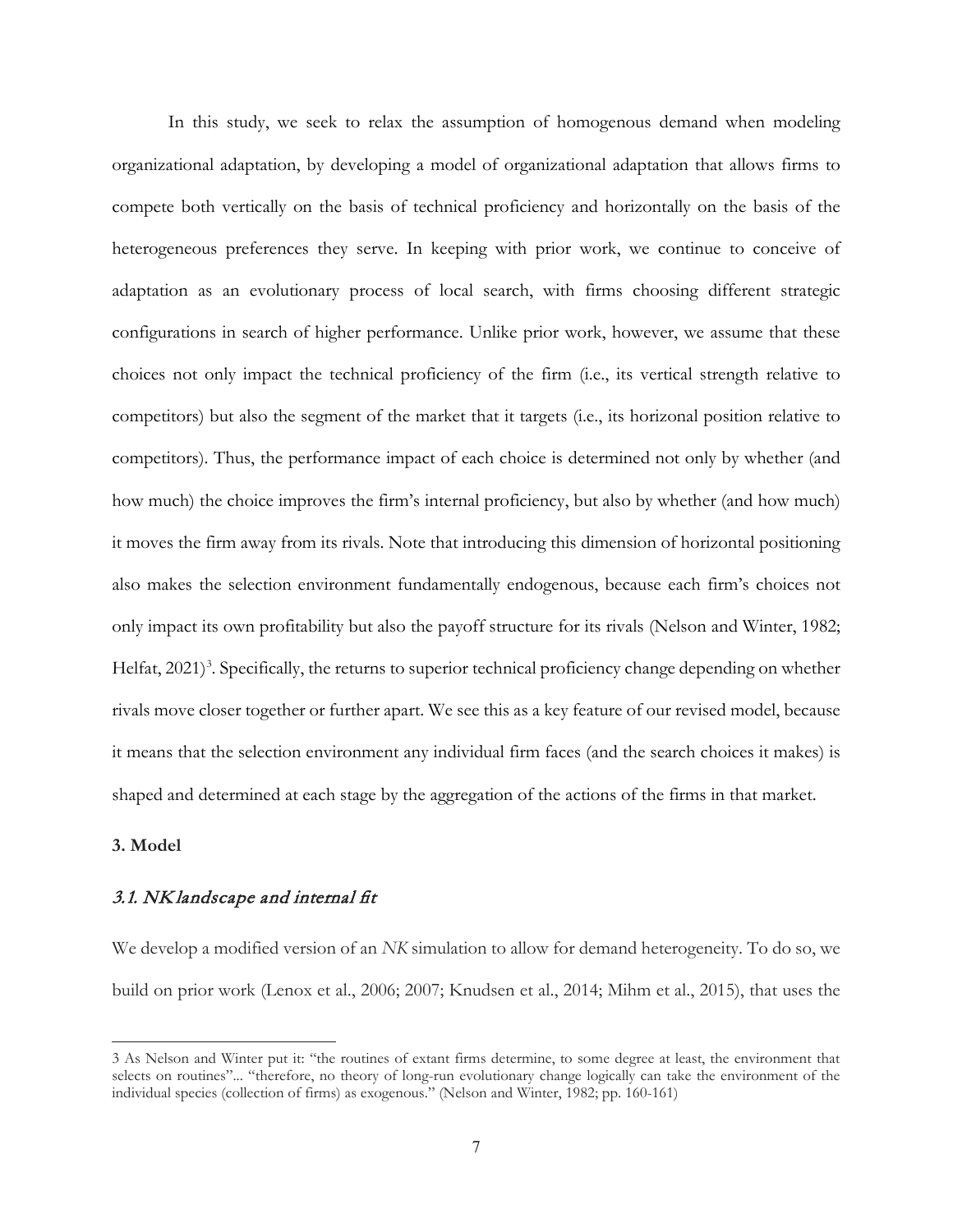standard *NK* landscape to reflect the internal selection environment of the firm. Fitness on the landscape thus reflects the technical proficiency of the organization rather than its profitability or financial performance, with higher peaks representing strategies that result in superior efficiency and effectiveness. This technical proficiency then becomes the basis on which the focal firm competes with others in a competitive marketplace (as described in more detail below).

Given that our primary interest is in understanding the effect of demand heterogeneity in the external environment, we follow the standard simulation set up in modeling the internal environment represented by the *NK* landscape (Levinthal, 1997; Lenox et al. 2006; 2007). Specifically, as in the standard *NK* set up, we model innovation as a search process that is both local and experiential: organizations innovate by changing one choice at a time and either retain or reverse that change based on its observed outcome. We thus do not consider the potential for cognitive search or 'long leaps' (Gavetti and Levinthal, 2000) nor do we model learning through imitation across firms. Moreover, in order to focus on the endogeneity of the external selection environment, we hold the internal selection environment fixed and exogenous, i.e., we do not consider exogenous changes to the internal environment (Siggelkow and Levinthal, 2003), nor do we allow firms to alter each other's internal landscapes (Levinthal and Warglien, 1999; Gavetti et al., 2017), such as through the use of patents (Mihm et al., 2015) or nonmarket interventions (Capron and Chatain, 2008; Dorobantu et al., 2017).

In brief, the internal landscape is modeled as a standard *NK* simulation, where each firm's technical proficiency depends on *N* activities, each of which interacts with *K* other activities, with  $K \in$  ${0, 1, 2, ..., N-1}$ . More formally, firm *i's* strategy is an *N*-dimensional vector  $t_i = (t_{i1}, t_{i2},..., t_{iN})$ of binary policy choices  $t_{in} \in \{0,1\}$  for  $n \in \{1,..,N\}$ , yielding a total of  $2^N$  possible combinations of choices<sup>[4](#page-8-0)</sup>. We interpret each element of a strategy  $t_{in}$  as a choice to incorporate a component *n* by firm

<span id="page-8-0"></span><sup>&</sup>lt;sup>4</sup> If we interpret the overall combination as the firm's strategy, then each individual decision may be thought of as an element in the firm's overall value chain (Porter, 1980).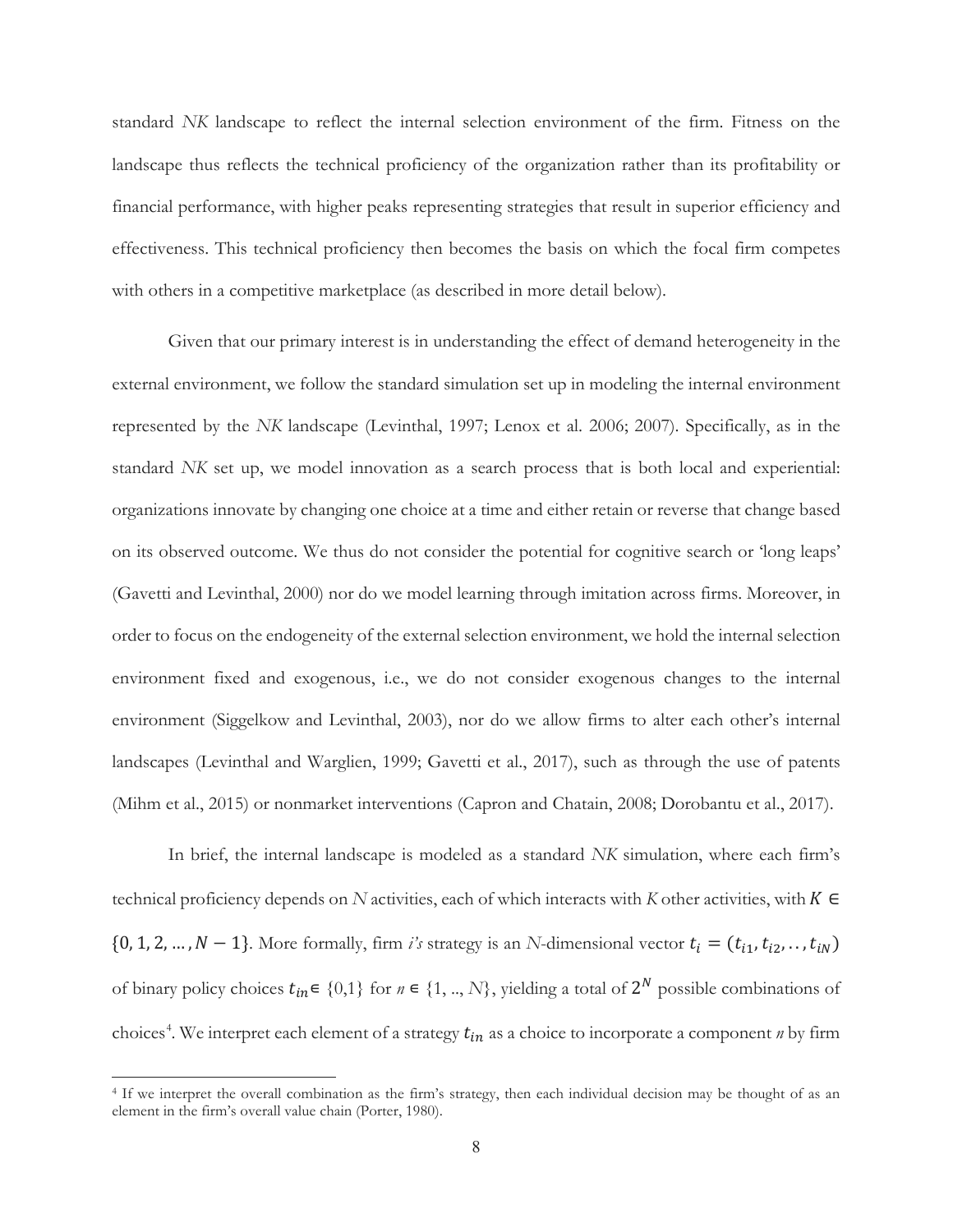*i*. The degree of interdependence among components is determined by the parameter *K*, a measure of complexity, which describes the number of choices  $t_{ink}$  that (co-)determine the performance effect of activity *in*. This effect is characterized by the contribution function  $c_{in}$  ( $t_{in1}$ ,  $t_{in2}$ ...,  $t_{ink}$ ) where *in1,in2…,ink* are *K* distinct activities other than *in*, with the realizations of the contribution function being drawn from a uniform distribution over the unit interval, i.e.,  $c_{in} \sim U[0, 1]$ . The lowest value,  $K = 0$ , implies the policy choices do not depend on each other, yielding a smooth performance landscape with a single (global) peak; the highest value  $K = N - 1$  implies that each policy choice depends on all other choices, yielding a rugged landscape.

The fitness level of a given technology  $t_i$  is calculated as the arithmetic mean of the  $N$ contributions  $c_{in}$  according to the function  $F(t_i) = N^{-1} \sum_{i=1}^{N} c_{in} (t_{in}, t_{in1}, t_{in2}, t_{ink})$ . A "landscape" represents a mapping of all  $2^N$  possible strategies onto performance values. We normalize each landscape to the unit interval such that the mean value of the normalized landscape equals 0.5 and the global maximum equals 1.0. The "local peaks" on the performance landscape represent strategies for which a firm cannot improve its performance through local search alone (Levinthal 1997). The "global peak" is the highest peak in the landscape.

### 3.2 External selection as a differentiated duopoly

As in prior work (Lenox et al, 2006; 2007; Knudsen et al., 2014), the technical proficiency or productivity achieved by a firm on this internal landscape forms the basis on which it competes with other firms in the market. As in this work, we assume that firms engage in quantity competition based on their technical proficiency, while simultaneously continuing to adapt their strategies, with the choice of which innovations to keep or discard being based on whether they increase profit or not (Lenox et al, 2006; 2007). Specifically, in each period, each firm in the market changes one of its *N*  choices (at random), and then competes with all the other firms using its new strategy, retaining that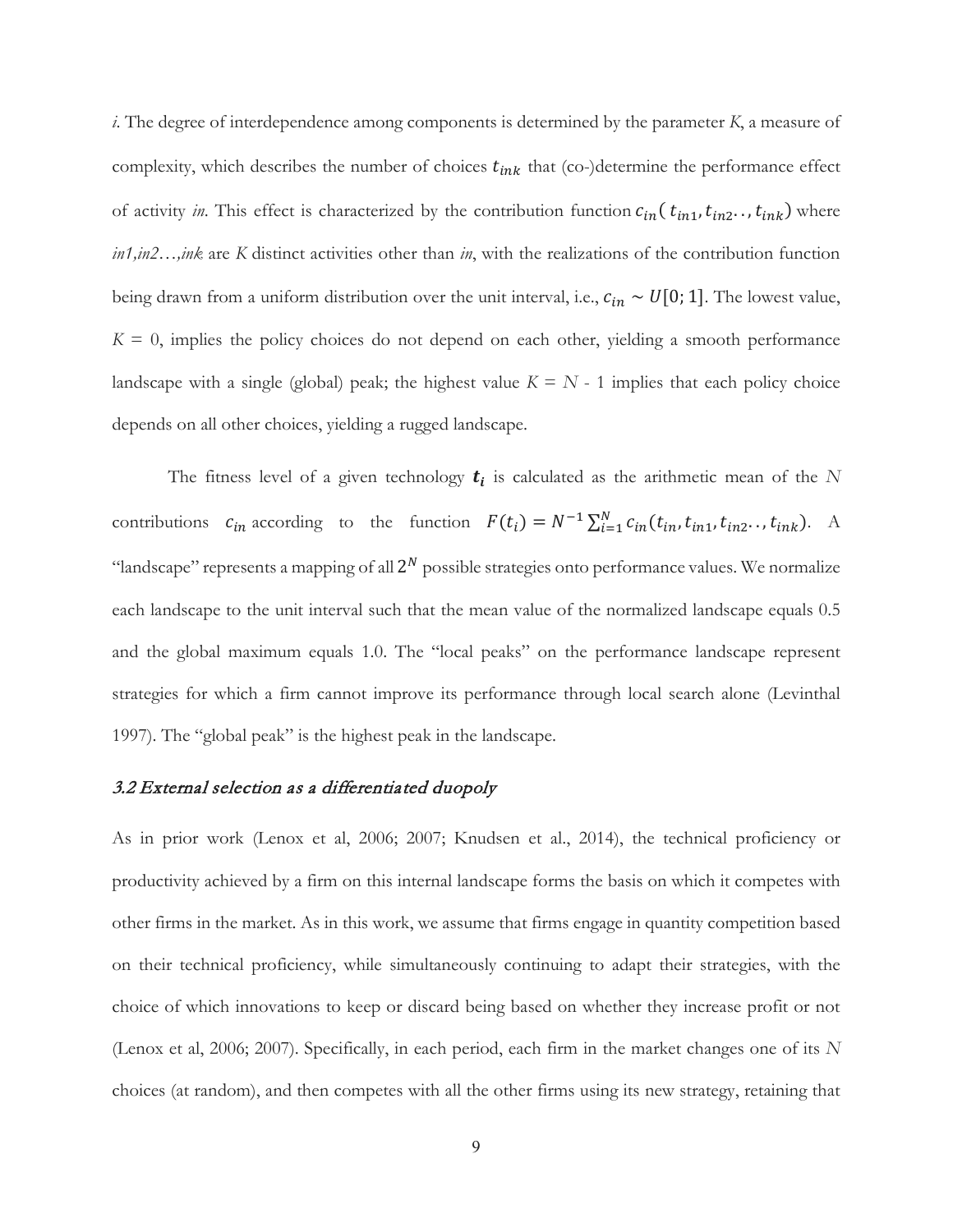strategy if and only if the resulting profits in the period are greater than or equal to those in the previous period. Both internal and external selection forces thus operate simultaneously to determine which innovations are chosen in our model. In this way, our model is also consistent with the model of competition and technological progress developed by Nelson and Winter (1982; Chapter 12), in that both simulations model the trajectory of technological progress as being shaped by competition<sup>[5](#page-10-0)</sup>.

Where we depart from prior work is that while this work deals with a homogenous or undifferentiated product, only allowing for vertical differences between firms in terms of their quality or productivity (Nelson and Winter, 1982; Lenox et al., 2007; Knudsen et al., 2014), we consider the horizontal distance between firms as well, thus allowing for competitive differentiation and positioning. More specifically, we assume that consumers are heterogenous in their preferences (Adner and Levinthal, 2001; Adner, 2002) and that by making different choices on the *N* dimensions firms are able to offer distinct products or services in the market, thus differentiating themselves in the minds of their consumers<sup>[6](#page-10-1)</sup>. As different segments of consumers prefer the offerings of different firms, this reduces the competitive pressure that each firm faces and allows it to realize some level of market power, with the extent of this market power being greater, the less the overlap between a firm's strategy and that of its rivals, reflecting its greater ability to produce a unique offering or, equivalently, to serve a unique customer segment (Adner, 2002). Incorporating the potential for horizontal differentiation in additional to vertical capability differences in this way is consistent with the idea of market positioning as "performing different activities from rivals" (Porter, 1996).

Specifically, we model competition among firms using a model of differentiated duopoly developed by Singh and Vives (1984) and Zanchettin (2006) and used in prior strategy research (Baron,

<span id="page-10-0"></span><sup>5</sup> Nelson and Winter model the amount each firm invests in R&D rather than the process of search which is our focus.

<span id="page-10-1"></span><sup>6</sup> More specifically, we assume that consumer preferences are evenly and symmetrically distributed across all N dimensions of strategic choice; an assumption we maintain for our baseline analysis but relax and explore in supplementary analyses.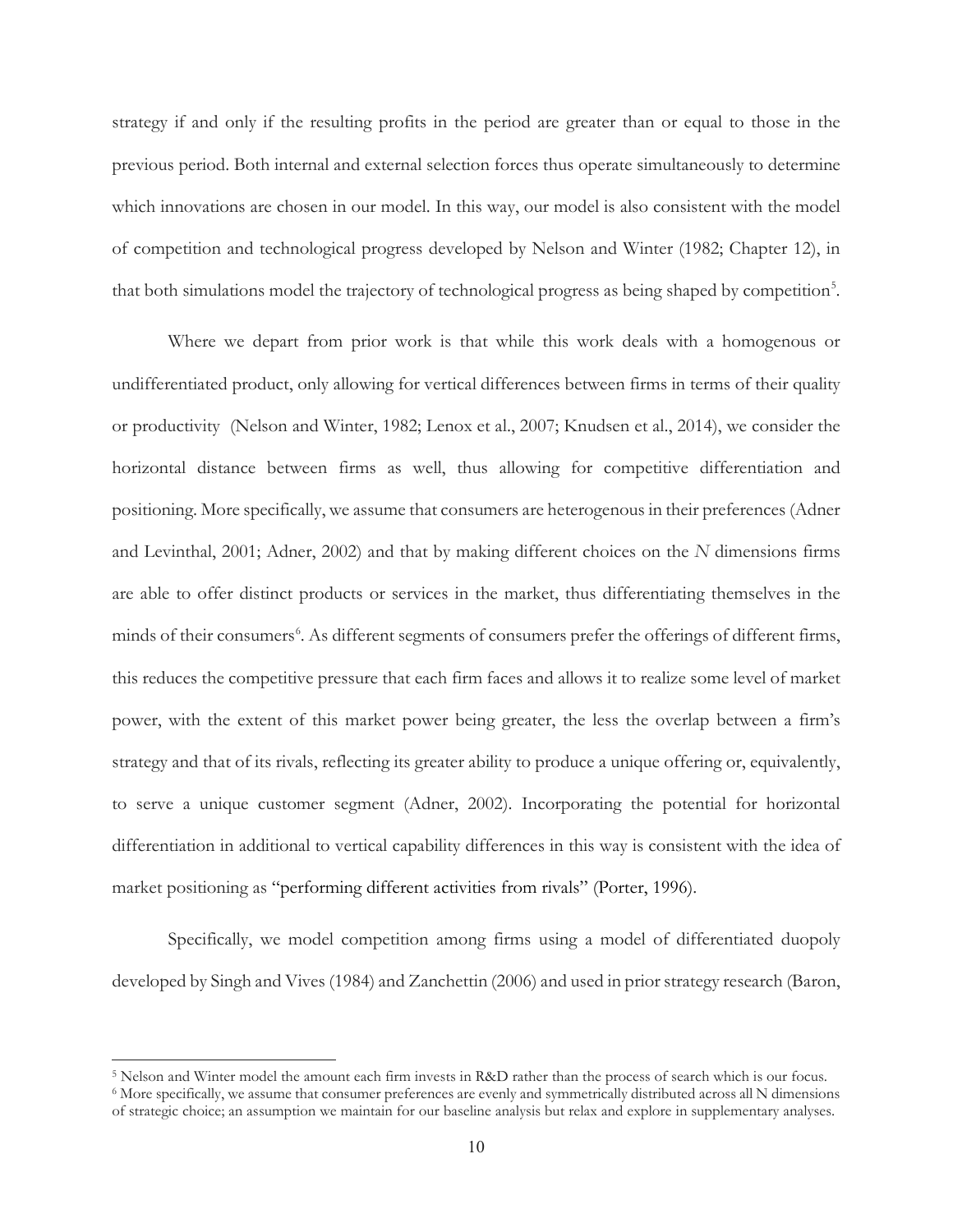2001; Kaul and Luo, 2018)<sup>[7](#page-11-0)</sup>. We limit ourselves to modeling competition between two firms in order to keep the analysis simple; by focusing on two players we are better able to delineate the underlying mechanisms at play and capture the essence of how competitive pressures change search behavior (Knudsen et al., 2019). In line with prior work, we model quantity competition using a Cournot model (Nelson and Winter, 1982; Lenox et al., 2006; 2007; Knudsen et al., 2014) in our main analysis, though our main findings are robust to using a Bertrand model (as shown in Online Appendix B).

In the standard differentiated duopoly model, the representative consumer's utility,  $U =$  $\alpha_1q_1 + \alpha_2q_1 - \frac{1}{2}(q_1^2 + q_2^2 + \gamma q_1q_2)$ , is a function of the quantities  $q_1$  and  $q_2$  of the goods produced by firm 1 and 2; of the parameters  $\alpha_1, \alpha_2 \in \mathbb{R}_{>0}$  corresponding to the baseline willingness to pay for products 1 and 2; and of  $\gamma \in [0,1]$ , which is inversely proportional to the degree of differentiation between the two products (with 0 corresponding to independent products and 1 to perfect substitutes). This utility function generates the linear system of inverse demand functions

$$
p_i = \alpha_i - q_i - \gamma q_j
$$
 [*i*, *j* = 1,2; *i*  $\neq$  *j*].

On the supply side, both firms face linear cost functions, with firm 1's marginal cost set at  $c_1 \geq 0$  and firm 2's at  $c_2 \geq 0$ . In equilibrium, both firms set quantities equal to

$$
q_i^C = p_i^C - c_i = (4 - \gamma^2)^{-1} \left( 2(\alpha_i - c_i) - \gamma(\alpha_j - c_j) \right) \text{if } 2(\alpha_i - c_i) - \gamma(\alpha_j - c_j) > 0, \text{else } q_i^C = 0
$$

and generate profits

$$
\pi_i^C = q_i^C (p_i^C - c_i) = ((4 - \gamma^2)^{-1} (2(\alpha_i - c_i) - \gamma(\alpha_j - c_j)))^2.
$$

<span id="page-11-0"></span><sup>&</sup>lt;sup>7</sup> We acknowledge the potential inconsistency between the behavioral assumptions of the NK model and the full rationality implied by a Cournot model, though we are not the first to combine the two (Lenox et al, 2006; 2007; Knudsen et al., 2014). Note that our main findings do not strictly require that firms achieve the Cournot equilibrium, only that they move directionally towards it as their strategies change. As discussed later (and shown in Appendix A), we run an alternative analysis where firms face a simple proximity penalty and find results that are relatively robust.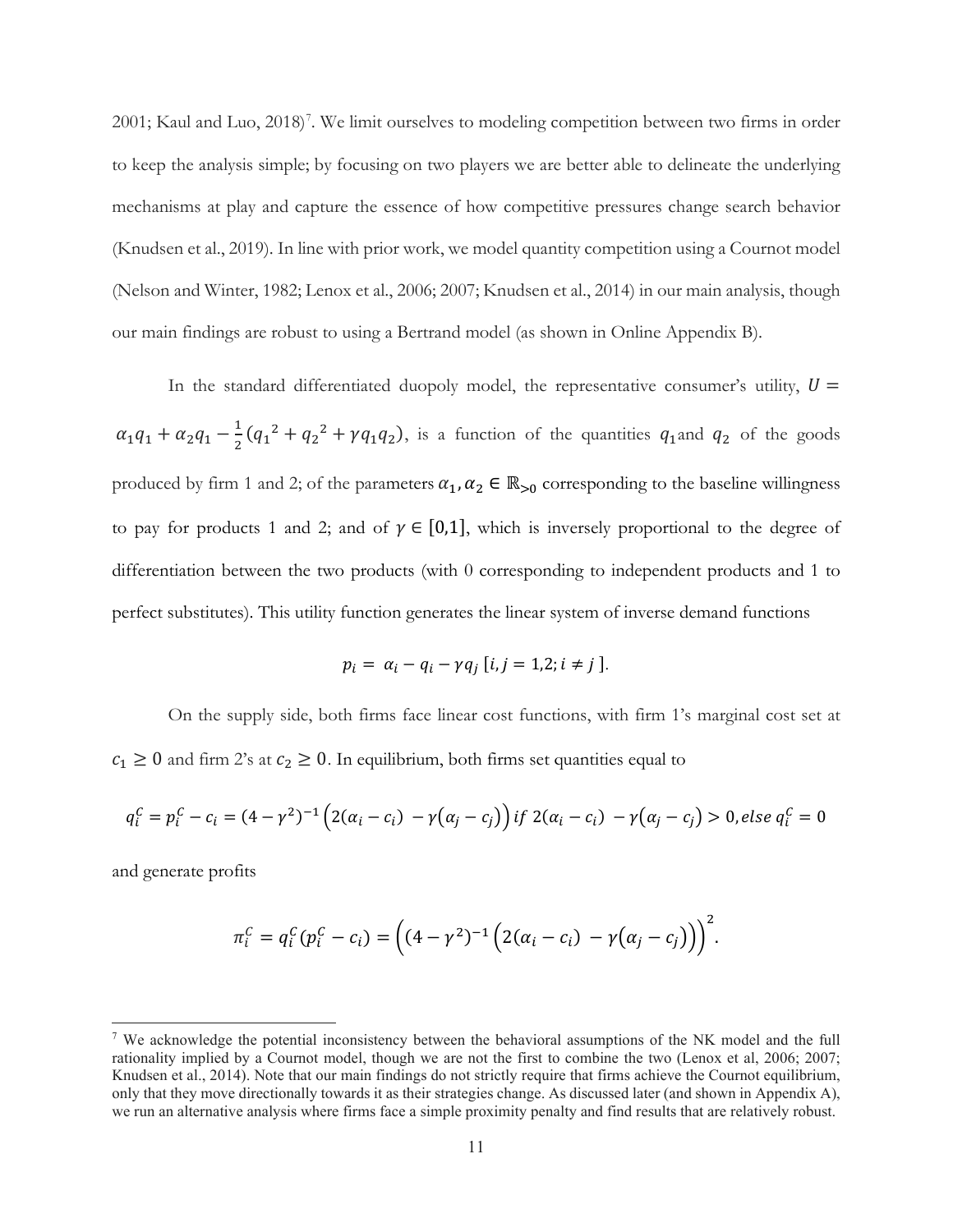Mapping this to the *NK* landscape described in the previous sub-section, we set the value created<sup>[8](#page-12-0)</sup> by firm *i*—i.e.,  $(\alpha_i - c_i)$ —equal to the firm's technical proficiency as reflected by its fitness on the *NK* landscape  $F(t_i)$ , and set  $\gamma = N^{-1} \sum_{n=1}^{N} 1_{\{t_{1n} = t_{2n}\}}$  where  $1_{\{t_{1n} = t_{2n}\}}$  is an indicator function equal to 1 if  $t_{1n} = t_{2n}$ . Thus, if the two firms adopt identical strategies, meaning they occupy the same position on the landscape, then their offerings are perfect substitutes for each other and the competition between them plays out as in a standard Cournot model. On the other extreme, if the two firms make entirely different choices and thus occupy diametrically opposite positions on the landscape, then  $\gamma = 0$  and the two firms are effectively monopolists, each catering to a different segment of the population<sup>[9](#page-12-1)</sup>. More generally, an inspection of the profit function reveals that profits are increasing in the technical proficiency of the focal firm, i.e.,  $\frac{\partial \pi_i^C}{\partial \zeta_i^C}$  $\sigma(\alpha_i-c_i)$ > 0, decreasing in the technical proficiency of its rival,  $\frac{\partial \pi_i^C}{\partial (\alpha_j - c_j)} < 0$ , and increasing in the two firms' differentiation,  $\frac{\partial \pi_i^C}{\partial (-\gamma)}$  $\frac{1}{\partial(-\gamma)}$  $0$  if  $2(\alpha_i - c_i) - \gamma(\alpha_j - c_j) > 0$ . As mentioned, we start by assuming that demand is heterogeneous across the full set of *N* activities, meaning that all choices are relevant in determining the firms' degree of differentiation, though we later relax this assumption.

## 3.3 Simulation set-up

For our simulation results, we assume that both firms start from the same (randomly determined) point on the landscape<sup>10</sup>, and engage in local experiential search as in the standard *NK* model, except that, as described above, in each period we calculate each firm's profit  $\pi_i^C$  and determine whether to

<span id="page-12-0"></span><sup>&</sup>lt;sup>8</sup> The value created by the firm is equal to the difference between the willingness to pay and its costs, i.e.,  $\alpha_i - c_i$ (Brandenburger and Stuart, 1996; Adner and Zemsky, 2006). An improvement in fitness level (or technical performance) can thus be interpreted as the extent to which a firm may reduce costs for a given level of quality or achieve superior quality while keeping costs constant (Porter, 1996; Lenox et al, 2006).

<span id="page-12-2"></span><span id="page-12-1"></span><sup>&</sup>lt;sup>9</sup> These two extreme cases map to the two-segment analysis in Adner (2002), where a firm may either choose to isolate itself by choosing a different customer segment than its rival or compete head to head for the same customer segment. <sup>10</sup> Results are similar if we start the two firms from different (randomly chosen) points on the landscape.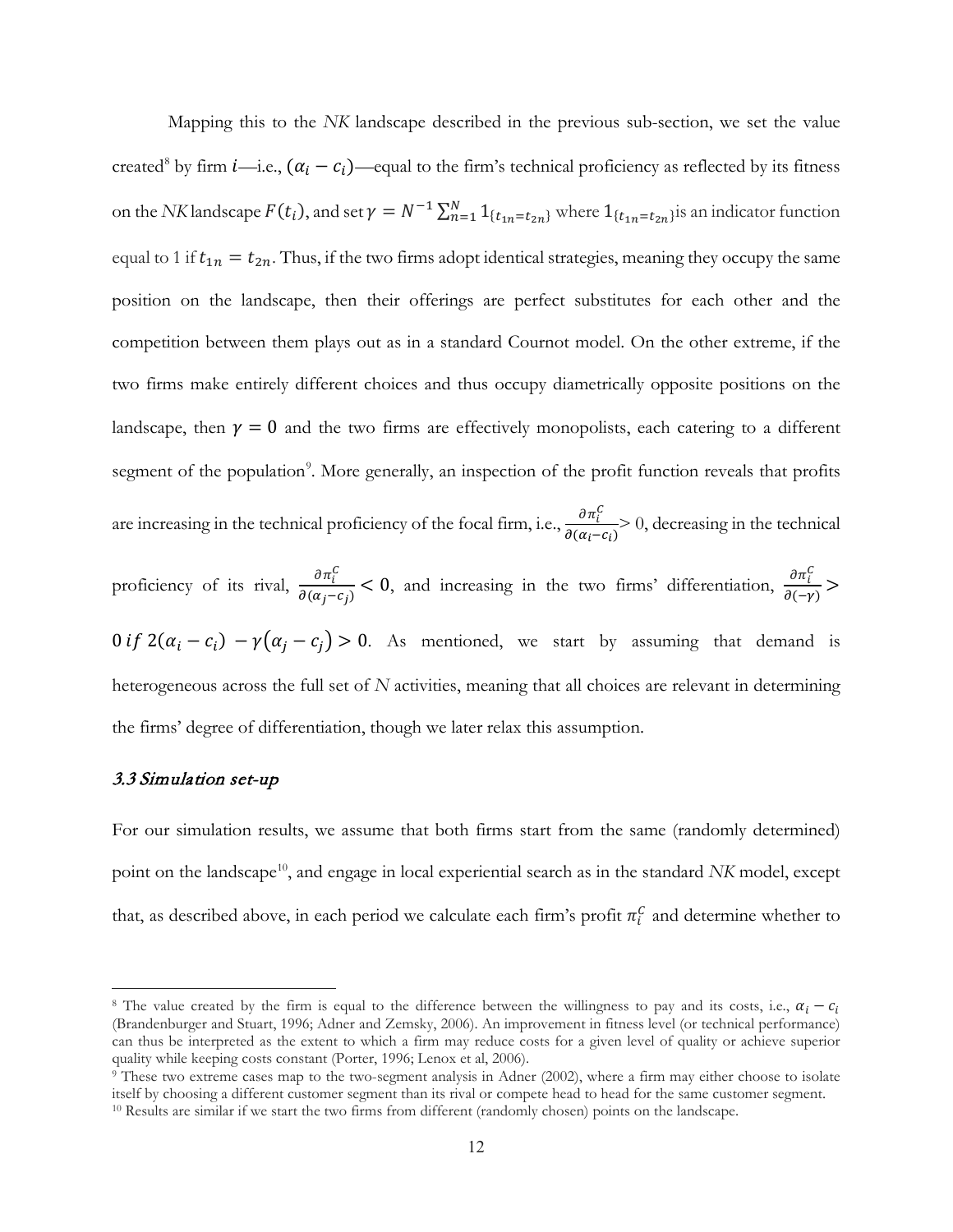retain the change in firm strategy based on whether it resulted in improved profits (rather than in increased technical fitness).<sup>[11](#page-13-0)</sup> We set  $N = 12$  and run each simulation for 200 rounds of competitive interactions, reaching a steady state where there is no further potential for improvement for either firm. Each outcome represents the average of 250,000 simulations.

Since we are interested in understanding how competition shapes the search process, we compare the outcomes from our modified model of *strategic search* to the results from a standard NK model, which we label *technical search*. In the latter case, the two firms focus on improving technical proficiency rather than profits, thus achieving the same technical proficiency as in the standard *NK* model. Profits in this case are calculated ex post based on the firms' relative fitness and differentiation, and do not factor into the firms' adaptation decisions, which are based purely on improving fitness <sup>[12](#page-13-1)</sup>. Note that profits under technical search are thus greater than what the two firms would achieve assuming undifferentiated Cournot competition as in Lenox et al. (2006; 2007) (equivalent to setting  $\gamma = 1$  in our model), which makes our estimate of how much strategic search outperforms technical search in terms of realized profits conservative.

## **4. Findings**

Figure 1 shows the baseline results from our simulation, comparing the outcomes from our model of strategic search to the results from the standard  $NK$  model, for different levels of complexity  $(K)$ . Unsurprisingly, Figure 1, Panel (a) shows that average profits across the two firms are always equal or higher under strategic search than under technical search; this follows logically from the fact that under strategic search firms are seeking the best competitive position so as to maximize profits, whereas in

<span id="page-13-0"></span> $11$  For simplicity, we examine (and report) the square root of the two firms' profits. Because the square root of profits is a monotonic transformation of the objective function, the two are equivalent and lead to the exact same results.<br><sup>12</sup> In this sense, the technical search is identical to the case modeled by Lenox et al. (2006; 2007). While t

<span id="page-13-1"></span>firms basing adaptation decision on profit, the lack of horizontal differentiation in their model means that their results are identical to those achieved by maximizing fitness.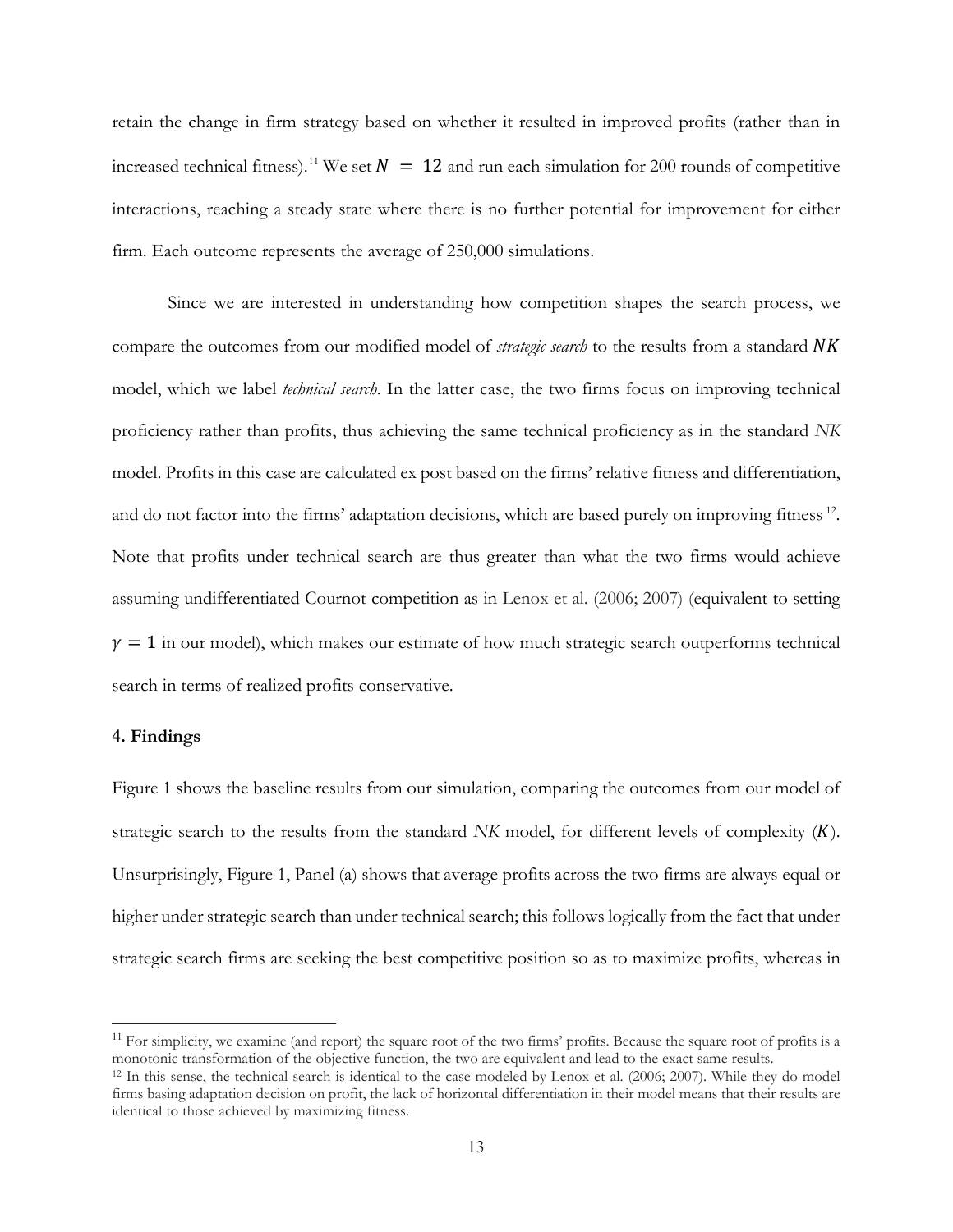the traditional search model they are only trying to maximize technical proficiency. Similarly, Figure 1, Panel (b) shows that firms always locate at a greater distance from each other under strategic search, which is a natural consequence of our rewarding firms for horizontally differentiating themselves.

\*\*\*Insert Figure 1 about here\*\*\*

## 4.1 The moderating role of complexity

A more interesting finding from our simulation can be seen in Figure 1, Panel (c), which compares the average technical proficiency of the two firms, and thus the overall level of innovation<sup>[13](#page-14-0)</sup> in the market, with and without competition. It shows that the effect of strategic search on the level of innovation is contingent on complexity: in low complexity environments, firms innovate less when they take competition into account than they would have otherwise, but in high complexity environments they innovate more.

To understand the mechanisms underlying this result, consider first the low complexity case. Where complexity is low and the choices firms face are largely independent, there are relatively few ways of achieving superior technical proficiency and the technically optimal solution is easily discovered. In such a market, firms searching on their own will tend to converge on an identical strategy. In  $NK$  landscape terms, both firms will tend to find their way to the global peak, so long as they ignore each other. Once the firms start to take each other's presence into account, however, converging on the same strategy may no longer be the best solution because it means both firms will face intense competition from each other. Firms may therefore be better off choosing to differentiate from each other, even if doing so means making choices that compromise proficiency. In  $NK$  terms, firms may be better off staying on the hillside of a technological peak and maintaining distance

<span id="page-14-0"></span><sup>&</sup>lt;sup>13</sup> Consistent with our conceptualization of technical proficiency as reflecting the internal technology of the firm, we use the term 'innovation' throughout the paper to mean improvements in the proficiency of the firm's internal resources and capabilities.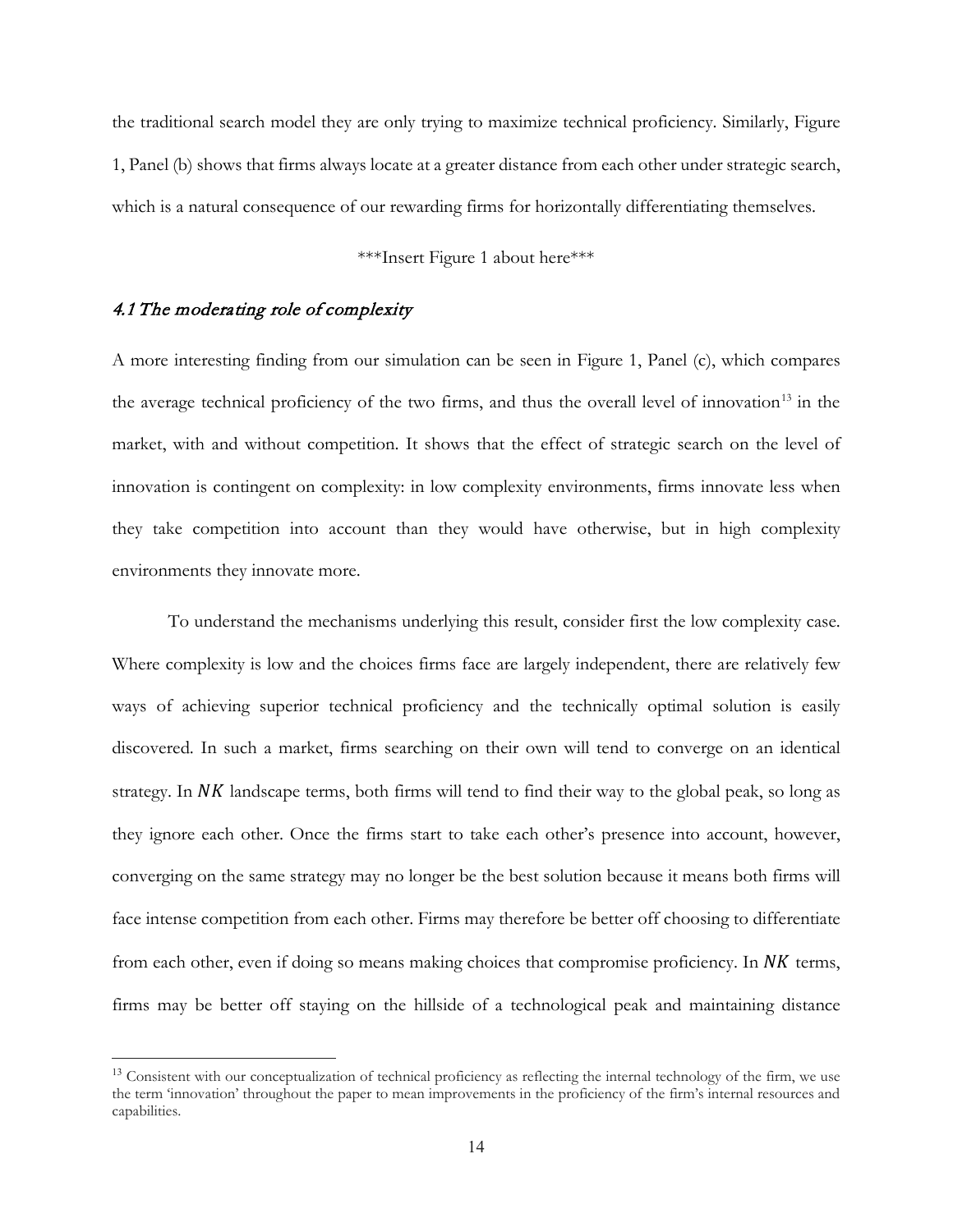between each other—as shown in Figure 1, Panel (b)—for the sake of maintaining differentiation. Low complexity environments thus present a trade-off between technical proficiency (vertical distance) and market power (horizontal distance), with firms choosing positions that balance the two.

As an example of such behavior, consider the case of craft beer. While organizational theorists have sought to explain the emergence of microbreweries producing craft beer using perspectives from resource partitioning (Carroll and Swaminathan, 2000), authenticity (Frake, 2017), and categorical identity (Mathias et al., 2018), our model suggests a complementary explanation. Given that brewing is a relatively simple task, it is generally the case that beer production is most efficiently undertaken at scale, as reflected in the pattern of brewer consolidation observed in several markets (McGahan, 1991; Kaul and Wu, 2016). As more and more firms converge on the same technically optimal solution, however, it becomes profitable from some players to choose to deliberately adopt a less technically efficient solution (microbrewing) in order to differentiate themselves from the dominant players in the market, and achieve market power over a segment of customers who value a different offering (craft beer). Craft brewing is thus consistent with the low complexity case in Figure 1: a strategic innovation that leads to greater differentiation in the market, even at the cost of technical proficiency, and thus raises industry profits overall. Similarly, recent work on competition in crowdfunding platforms shows that some players in this market choose more specialized offerings, sacrificing broad network economies in favor of targeted differentiation (Dushnitsky, Piva, and Rossi-Lamastra, 2022).

Next, consider the high complexity case. In highly complex situations, the technically optimal solution is often hard to discover, and there are many ways of achieving moderate proficiency; in NK terms, there are many local peaks, and firms searching on the landscape are likely to end up horizontally differentiated in any case. In such contexts there is therefore no longer a trade-off between technical proficiency and differentiation. On the contrary, by incentivizing firms to distance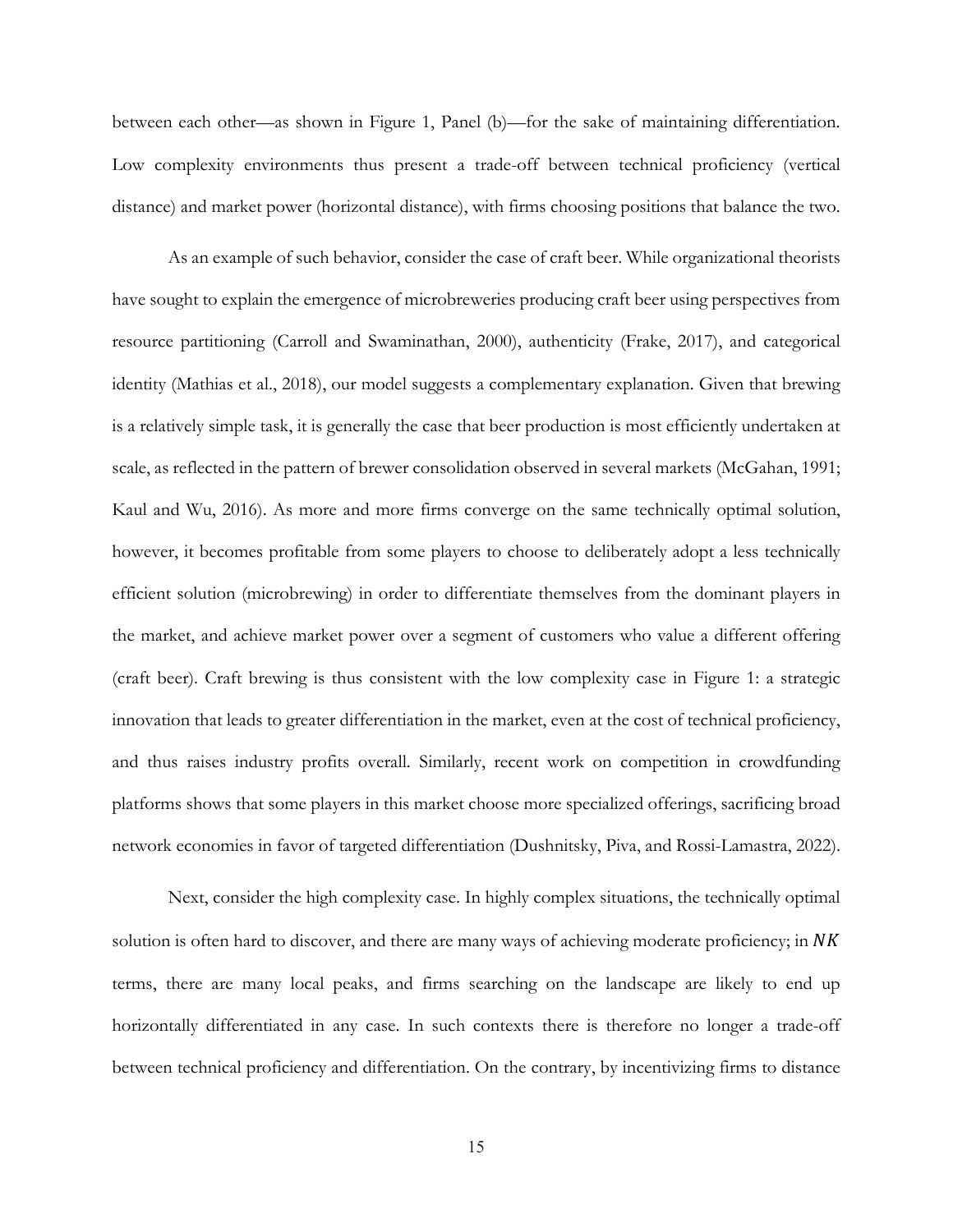from each other, competition may actually boost their innovative performance. The intuition is that taking competition into account will drive firms to undertake more distant search, and in doing so, increase the chance that the firms will explore new combinations and discover technological opportunities they might not have considered otherwise. In terms of the  $NK$  landscape, strategic search may help firms escape the 'basin of attraction' of a lower peak, allowing them to end up at a higher local peak than they might otherwise have found. As Figure 1, Panel (c) shows, this beneficial effect of strategic search levels off and may even decline slightly with extreme complexity, because beyond a point the firms are already so distant, and the landscape is so rugged, that competition has little additional effect. In line with this, Figure 1, Panel (b) shows that the distance between the two firms on the landscape converges towards the technical search case as complexity increases. Thus, unlike the traditional *NK* model, where heterogeneity increases with complexity, under strategic search heterogeneity reaches its zenith for intermediate levels of complexity and then decreases.

As an example of this case, consider Tesla. By making multiple value chain choices—on design, manufacturing, retail and distribution, after sales service, etc.—that are very different from those of other automobile manufacturers (including those developing electric vehicles), Tesla has been able to both substantially differentiate itself from its competitors and simultaneously achieve superior technical performance. Tesla's success thus represents the right-hand side of Figure 1: a case of a high complexity environment where a firm achieves stronger innovation and superior technical proficiency while also setting itself clearly apart from its rivals.

## 4.2 High ground advantage

Not only does the level of complexity in the market determine whether firms' attempts to differentiate from each other cause them to sacrifice or bolster their technical proficiency (as shown in Figure 1, Panel (c)), it also impacts the extent to which one firm is able to enjoy a competitive advantage over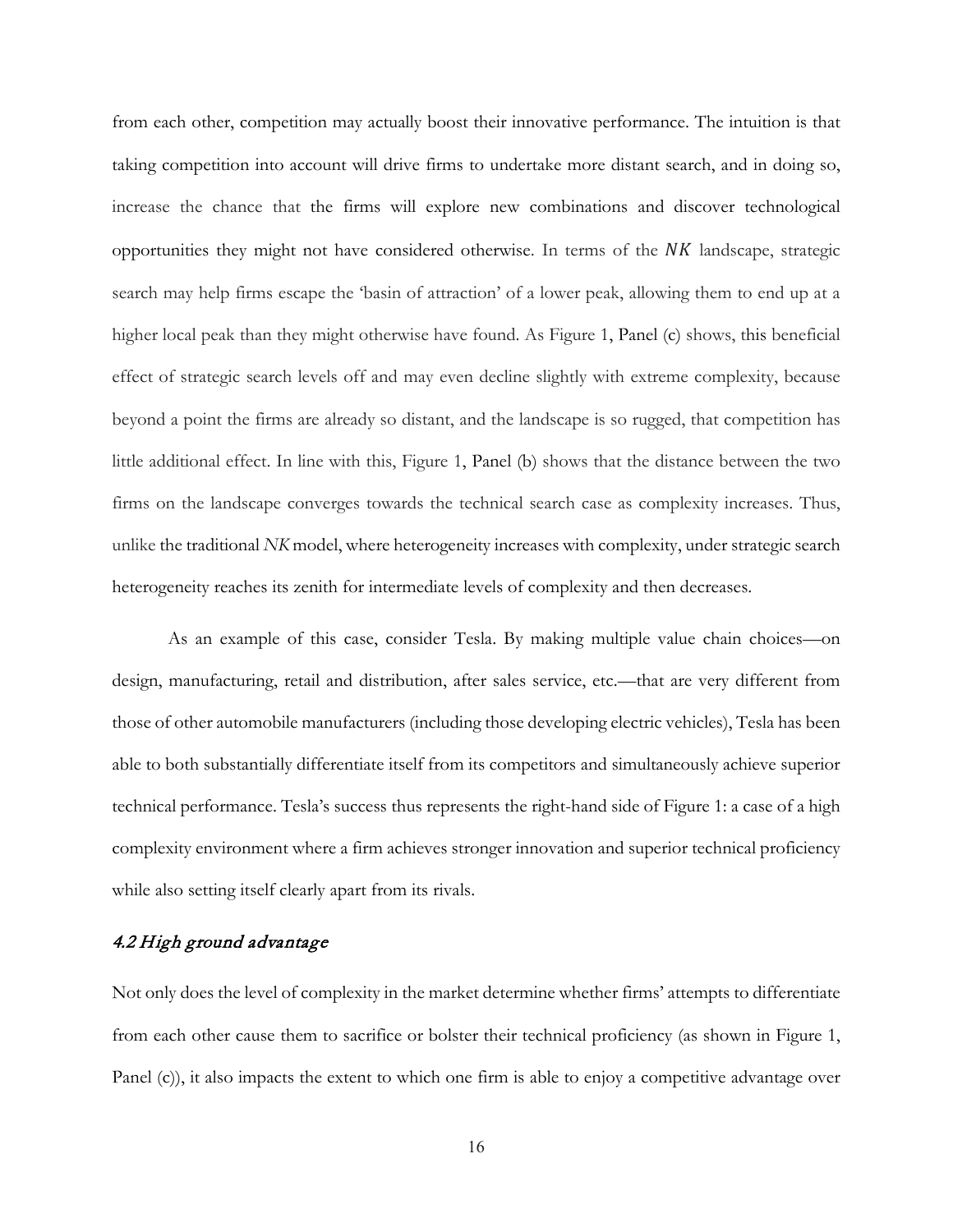the other. This is shown in Figure 1, Panel (d), which shows the difference in profitability between the better performing firm and its rival. It shows that competitive advantage is higher under strategic search in the low complexity case, but lower in the high complexity case.

To understand why this pattern occurs, consider the case where one of the searching firms discovers an especially valuable technology, i.e., it discovers a (local or global) peak. In the standard NK model, any other firm in the same basin of attraction as this focal firm would also eventually make its way to the same peak. When firms search strategically however, they learn that choosing the same position as a rival comes at a cost. Under strategic search, the rival firm may be loath to approach too close to the focal firm because when it tries to do so it may find that the improvement in its technical proficiency is more than offset by the reduction in its differentiation, so that moving closer to the focal firm lowers its profits. The rival firm may therefore be motivated to maintain its (horizontal) distance from the focal firm, and potentially to move further away from it. This is the underlying dynamic beneath the increase in final distance between the two firms shown in Figure 1, Panel (b).

In the case of high complexity, as already discussed, the result of the weaker firm being driven to maintain its distance and search further afield will be that this firm achieves a similar or possibly even stronger technical proficiency than it would have otherwise, closing the (vertical) gap between itself and the stronger firm. In the case of low complexity, however, it means that once a firm has discovered an innovation that gives it a performance advantage, it may be able to sustain this competitive advantage purely through competitive pressure. We term this effect the *high ground advantage*, reflecting the idea that once a player captures a higher position on the landscape it is able to defend this position against rivals. Such a competitive advantage is analogous to a first mover advantage (Lieberman and Montgomery, 1988), in that it accrues to the stronger firm not because it has a patent (Mihm et al., 2015), tacit knowledge (Nelson and Winter, 1982), or any other barrier to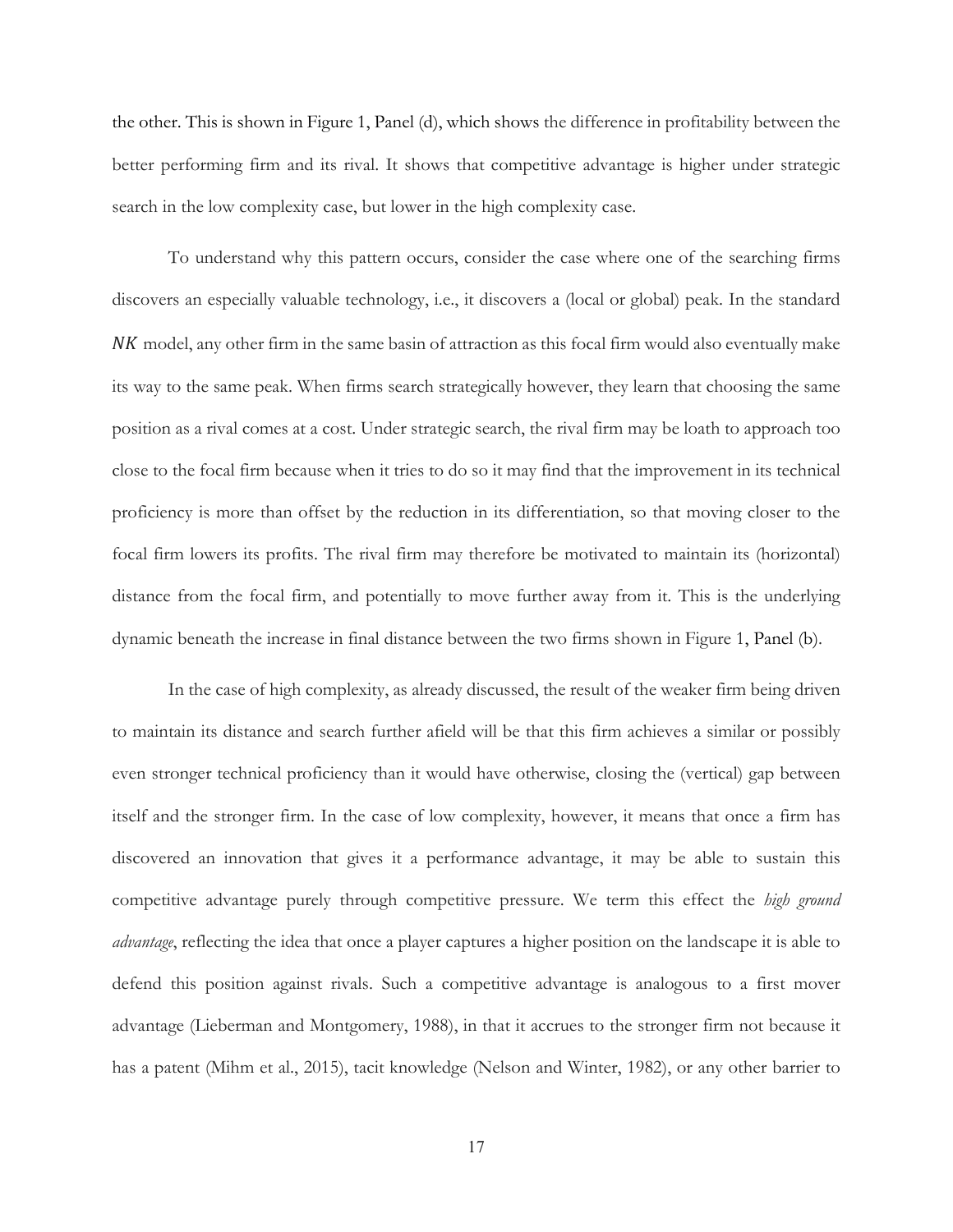imitation (Lippman and Rumelt, 1982; Ghemawat, 1991; Rivkin, 2000; Ryall, 2009), but because once it has established a position, its rivals no longer have sufficient incentive to try to imitate its position. It is different from traditional first mover advantage in that it is not that the stronger firm was the first to act, but that it just happened to be the first to stumble upon a superior strategy while searching. This finding of a high ground advantage is important because it suggests a further source of long-term heterogeneity and sustained competitive advantage between firms, one that is distinct from traditional explanations based on rivals being unable to move past local peaks (Levinthal, 1997). In particular, while the problem of rivals getting stuck at local peaks is more likely to result in competitive advantage as complexity increases, high ground advantage is especially likely in low complexity settings.

Our notion of a high ground advantage is consistent with prior work that argues and shows that in the presence of demand heterogeneity incumbent firms may choose to respond to the emergence of a new technology by continuing to focus on their existing technology, finding it more profitable to serve consumers who still prefer the old technology effectively than to imitate and compete with the leaders in the new technology (Adner, 2002; Adner and Snow, 2010). It is also consistent with studies that have emphasized the importance of niche markets and experimental customers as a space for the development of (initially inferior) new technologies (Malerba et al., 2007). In fact, the model suggests that firms may systematically seek out such distinct customer preferences even if serving them initially results in lower technical proficiency, as a way of differentiating themselves from an established competitor, and shows how, at least in highly complex markets, the pursuit of these distinct customer segments may eventually lead to superior innovations than would otherwise be achieved. Indeed, while the model does not show this directly, in some cases the firm driven away may end up at a higher peak than the original leader, thus proving disruptive (Christensen, 1997; Adner, 2002). The idea of high ground advantage is also consistent with discussions of 'kill zones' in start-up venture financing (Kamepalli, Rajan, and Zingales, 2021; Rizzo, 2021), where start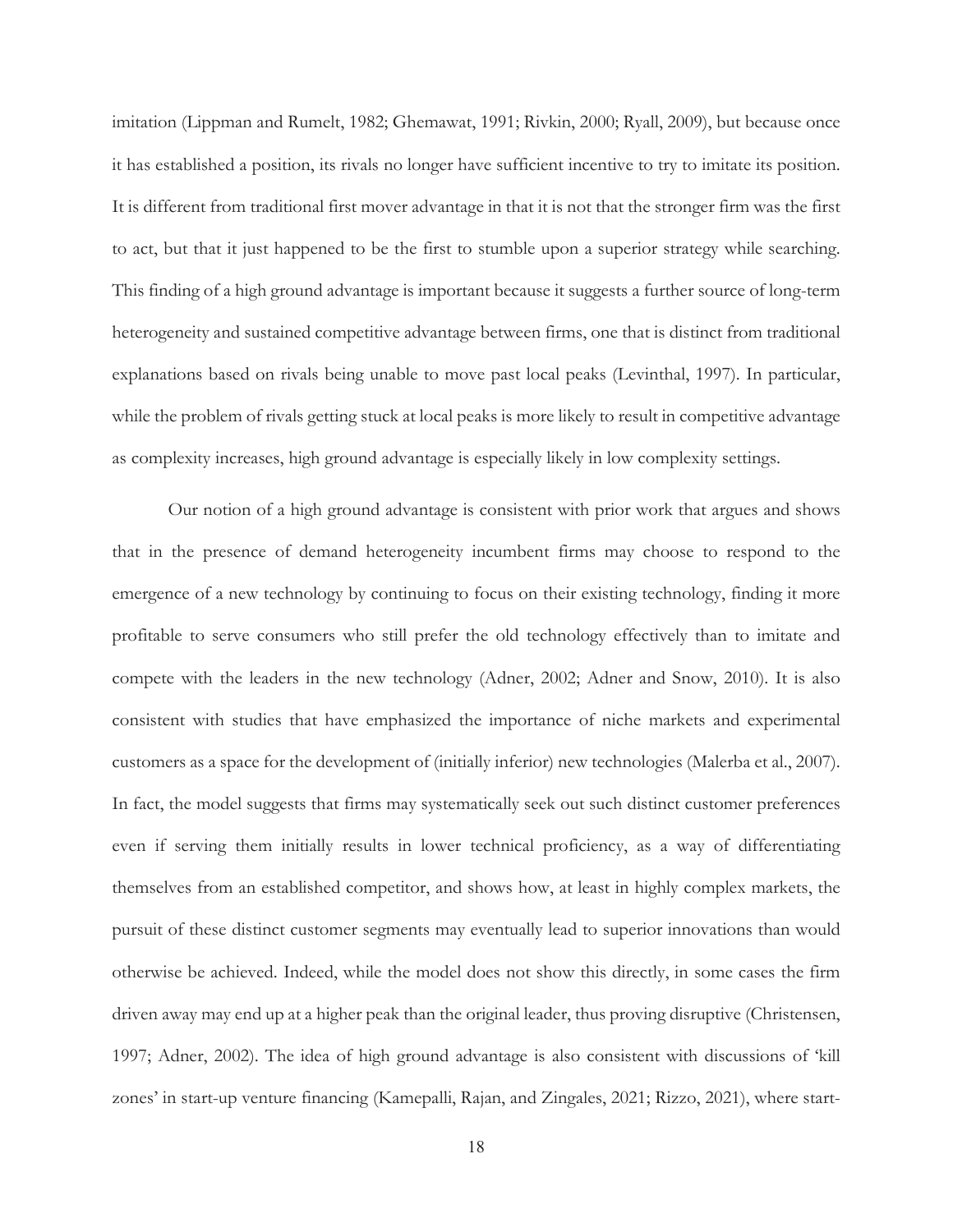ups may be deterred from entering a technology space because the presence of an existing player in that space makes proximate technology positions potentially unprofitable.

### 4.3 Distribution of outcomes

While the results in Figure 1 show the average outcomes across simulations both with and without competition, Figure 2 sheds further light on these mechanisms by graphing the distribution of outcomes for the two firms on the landscape for different levels of complexity in the *technical search* case (Figure 2, Panel (a)) and in the *strategic search* case (Figure 2, Panel (b)). Panel (a) shows that firms pursuing technical search always reach a peak, whether local or global. When *K* equals zero, they both reach the global peak, but each becomes less likely to do so as complexity increases, until at  $K = 11$ it is almost always the case that both end up at a local peak.

The picture looks very different under strategic search (Panel (b)). With zero complexity, competitive tension keeps both firms on the hillside of the global peak in approximately 80% of cases. In other words, competition can induce firms to sell products that are technically sub-optimal, but distinctive, because the cost of lower technical proficiency is more than offset by the increase in market power as a result of differentiation. In the remaining 20% of cases, the global peak is reached by just one firm while the other is forced onto the hillside. The frequency of this positioning configuration (the stronger firm on the global peak and the weaker on a hillside) declines as complexity increases because global peaks, in general, become harder to find and because the weaker firms' impulse towards differentiation leads towards new local peaks. As complexity increases, the behavior of firms tends to converge towards the standard (technical search) case, with both firms becoming more likely to position on local peaks, though it remains the case, even with  $K = 11$ , that a substantial proportion of simulations end with at least one firm stalled on a hillside.

\*\*\*Insert Figure 2 approximately here\*\*\*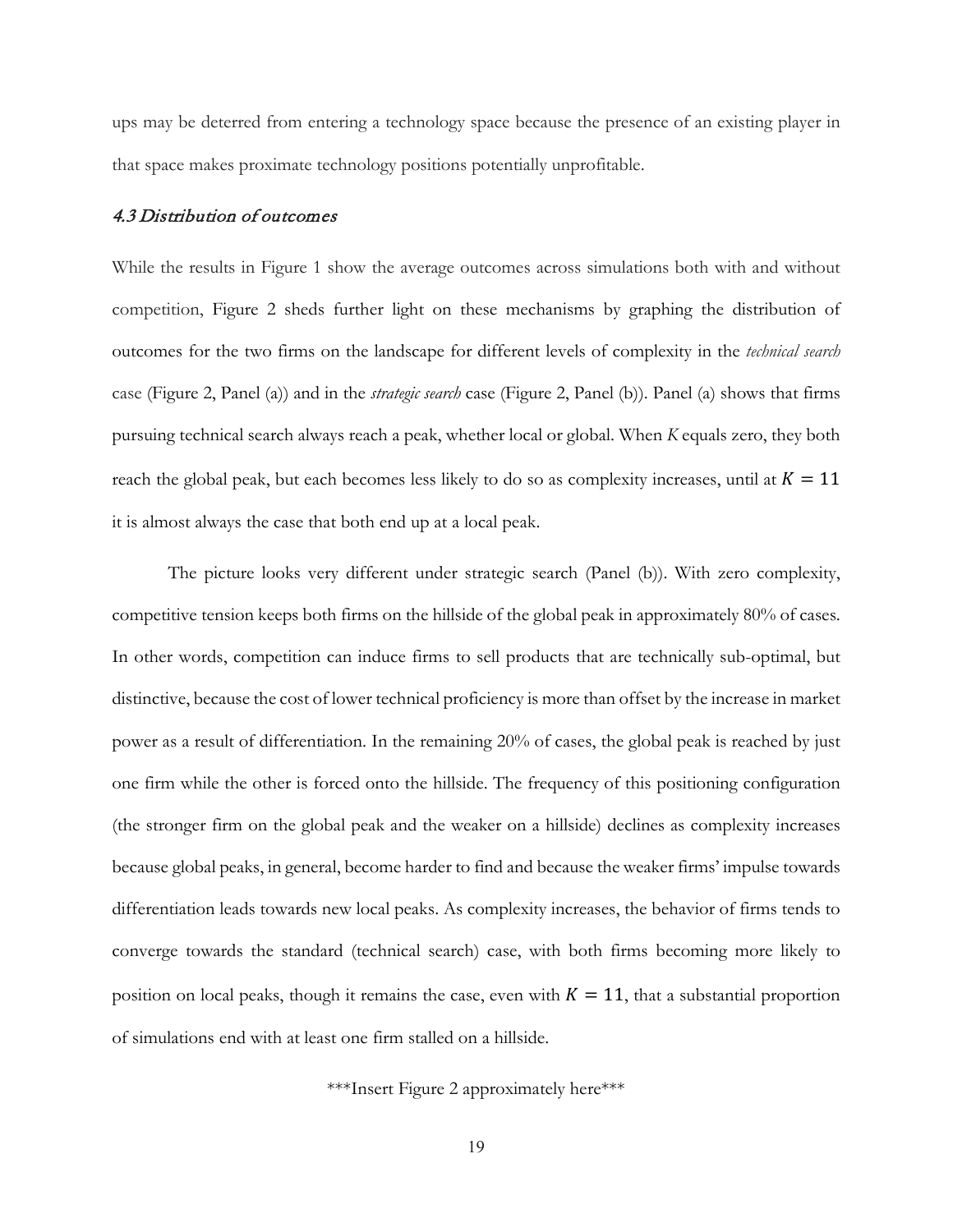## 4.4 Scope of demand heterogeneity

As mentioned, our baseline model assumes that consumers have heterogeneous preferences across all *N* dimensions of organization choice, so that a lack of overlap on any choice can be a basis for differentiation in the eyes of the customer. In practice, however, the heterogeneity in consumer preferences may be more limited, with consumers differing in their preference on only a handful of dimensions that are directly salient or visible to them. Consider, for instance, the case of car manufacturers. Some of the choices a car manufacturer makes, such as the car's fuel efficiency or its safety features, are clearly important factors that customers will consider when choosing a car, and on which their preferences may vary. There are other choices, however, such as where the car is manufactured or which supplier the components come from, that may have substantial bearing on the cost of car production, but that are unlikely to be salient to customers, i.e., consumers are not likely to differ on which supplier they prefer, and may be homogenous in their preference for the lower cost option. Similarly, closer to home, MBA candidates deciding where to apply may consider a school's placement record or the electives it offers (or even the reputation of the University's sports teams!) but are largely indifferent to its tenure standards or its faculty's research record. We can thus distinguish between salient dimensions, on which consumers have heterogeneous preferences and that may thus serve as a basis for differentiation, and non-salient dimensions on which consumer preferences are homogeneous. This is not to say that non-salient dimensions do not impact performance; only that they are not heterogeneously preferred by consumers<sup>14</sup>. Firms that make different choices only on such non-salient dimensions, while making identical choices on salient dimensions, will therefore still be seen as offering perfect substitutes by consumers, and their different

<span id="page-20-0"></span><sup>14</sup> Equivalently, we can think of innovations on salient dimensions being product innovations, the returns to which depend on consumer reactions, and innovations on non-salient dimensions being process innovations, the returns to which come from their effect on costs (Nelson and Winter, 1982).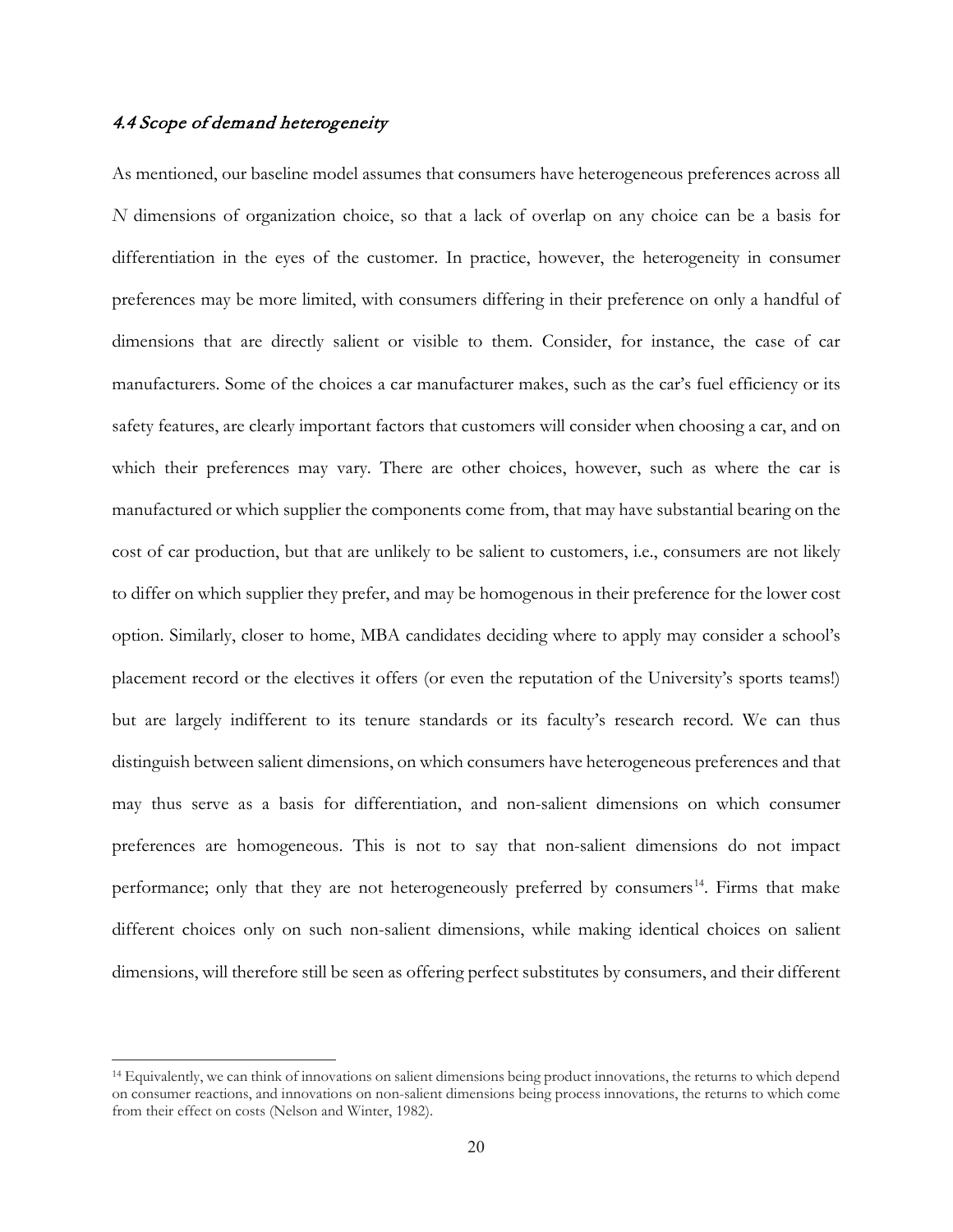choices on non-salient dimensions will not serve to differentiate them.

Further, whether a dimension is salient or not may be susceptible to change. Firms may be able to increase the salience of a hitherto non-salient dimension, drawing consumer attention to it and convincing them of the importance of taking it into account when evaluating market offerings. By doing so, firms can endogenously create<sup>[15](#page-21-0)</sup> a basis of differentiation, inducing heterogeneous demand by highlighting hitherto ignored aspects of their offerings that may help make them distinctive (Vinokurova 2019). As an example, consider the case of fair trade coffee. Where coffee beans are sourced from, and under what terms they are purchased, has always been a key determinant of performance in the coffee industry, but historically this was not something that customers knew or cared about. By making 'fair trade' salient to consumers, a set of coffee providers have given rise to heterogeneity in consumer preferences—with some customers valuing 'fair trade' coffee while others do not—and thus created a new basis of differentiation in the market. More generally, as customers pay increasing attention to the social and environmental externalities generated by firms' practices, this increases the heterogeneity of demand in the market and the range of strategies available to firms, as reflected in the rise of B Corps and other hybrid forms (Fosfuri, Giarratana, and Roca, 2016; Kaul and Luo, 2018; Marquis, 2020).

To account for this factor, we modify our simulation to include a parameter  $D \in$  $\{0, 1, 2, ..., N\}$ , which is the number of salient dimensions. In every simulation, we randomly choose  $D$  of the  $N$  dimensions to be salient, and only if the firms make different choices on these dimensions do we consider them as being differentiated from each other; differences on other dimensions no longer count towards differentiation, i.e., they do not enter the parameter  $\gamma$  in our duopoly model. In

<span id="page-21-0"></span><sup>15</sup> We do not distinguish here between the creation or discovery of demand heterogeneity (Alvarez and Barney, 2007), i.e., between firms shaping customer preferences to make them heterogeneous or simply realizing that there are customer preferences that remain untapped, using the term 'creation' to cover both.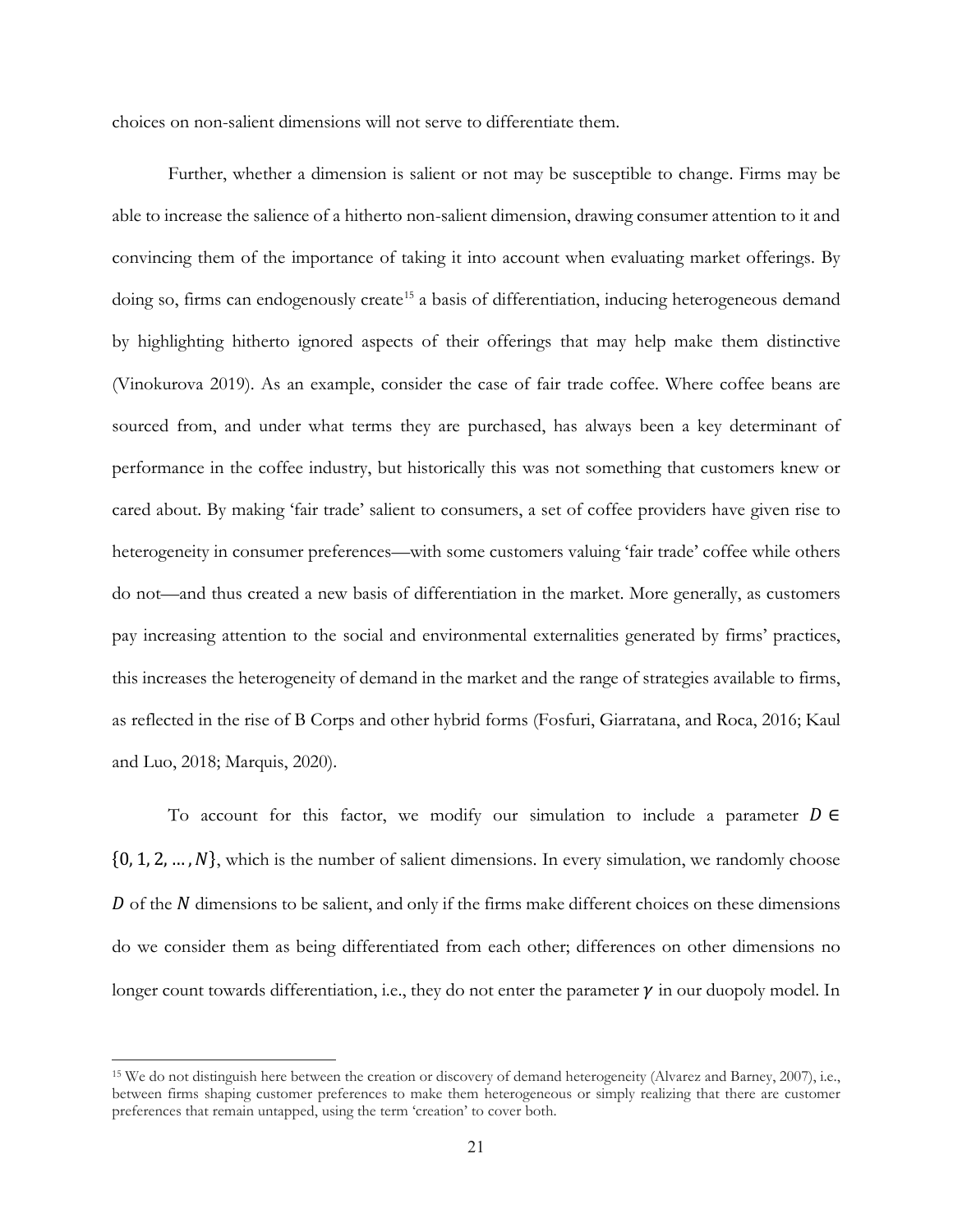other words, we now set  $\gamma = D^{-1} \sum_{n=1}^{D} 1_{\{t_{1n} = t_{2n}\}}$  if  $D \in \{1, 2, ..., N\}$ , and  $\gamma = 1$  if  $D = 0$ . Our baseline results thus reflect the special case where all dimensions are salient, i.e,  $D = N$ . Similarly, we can think of prior work (Lenox et al., 2006; 2007) as capturing the special case where  $D = 0 \rightarrow \gamma =$ 1, in which there is no demand heterogeneity and therefore no scope for horizontal differentiation, and firms compete purely on vertical differences in cost or quality.

## \*\*\*Insert Figure 3 approximately here\*\*\*

Figure 3 shows how the outcomes of strategic search change as we change the number of salient dimensions (D) for various levels of complexity. As noted, the  $D = 0$  case in these figures represents the technical search case, because in the absence of any basis of horizontal differentiation, the profit-maximizing strategy is the one with the strongest technical proficiency. Panel (a) shows a U-shaped relationship between average profits and the number of salient dimensions when  $K = 0$ , but the relationship morphs into an upward sloping curve for higher levels of complexity. Panel (b) shows that such variation in profits is in part explained by the distance between the two firms. As D increases, the distance between firms increases sharply at first, then levels off. This progression suggests that firms initially prioritize increasing the level of differentiation (horizontal distance) between them as salient dimensions open up, but beyond a point switch to prioritizing technical proficiency (i.e., reducing vertical distance) while maintaining the level of differentiation they have already achieved. Panel (c) corroborates these dynamics, showing a U-shaped relationship between average technical proficiency and the number of salient dimensions, with average proficiency first declining and then increasing as the number of dimensions on which firms can differentiate themselves increases.

The intuition for this result is that when  $D$  is low, adding more salient dimensions creates room for firms to differentiate themselves from each other, with the returns to such differentiation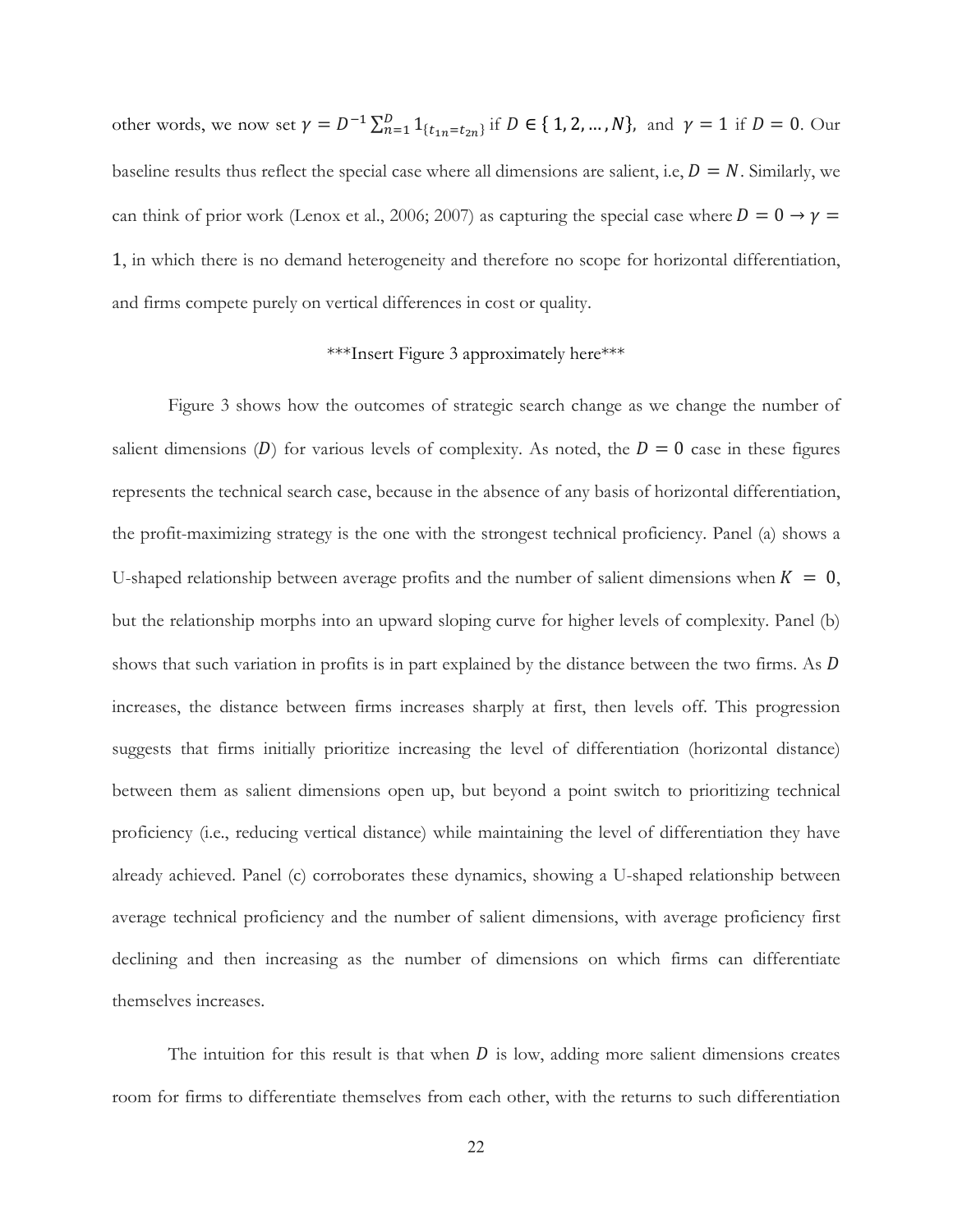being high (because changing just a few choices can maximally differentiate a firm), so that firms are strongly motivated to make different choices to enhance their market power. However, because there are only a limited number of ways to differentiate it is likely that such differentiation comes at the cost of a substantial technological penalty. In terms of the landscape, it is hard for firms to find an alternative peak (even a local one) within the realm of strategies that differ in the  $D$  elements. So with only a limited number of salient dimensions, the trade-off between differentiation and technical proficiency is most pronounced.

In contrast, where  $D$  is high, there are many ways in which one firm can differentiate itself from the other, and a firm can more easily find a strategy that both sets it apart from its rival and allows for strong technical proficiency. Beyond a point, therefore, further increases in  $D$  are associated with increasing proficiency, as firms no longer feel the pressure to distance themselves further from each other, and instead use the flexibility offered by the many ways to differentiate to improve their technical proficiency<sup>16</sup>. In terms of the landscape, the greater the value of  $D$ , the higher the next best local peak that lies within the range of changes in D dimensions. In the extreme, when  $D = N$  we are back to the level of performance drop (or increase) we saw in our baseline model, with firms having full flexibility in how they choose to differentiate from each other, allowing them to effectively manage that trade-off.

Note that the U-shaped relationship between proficiency and salient dimensions holds mostly for low levels of complexity; as complexity increases, the relationship flattens out. This follows logically from our previous discussion of the lack of a trade-off between technical proficiency and differentiation in high complexity environments. On one hand, high complexity, and the

<span id="page-23-0"></span><sup>&</sup>lt;sup>16</sup> This is not unlike the result in Adner and Levinthal (2001), where firms that are sufficiently distanced from each other in terms of customer preferences focus on improving technical performance rather than on direct market competition.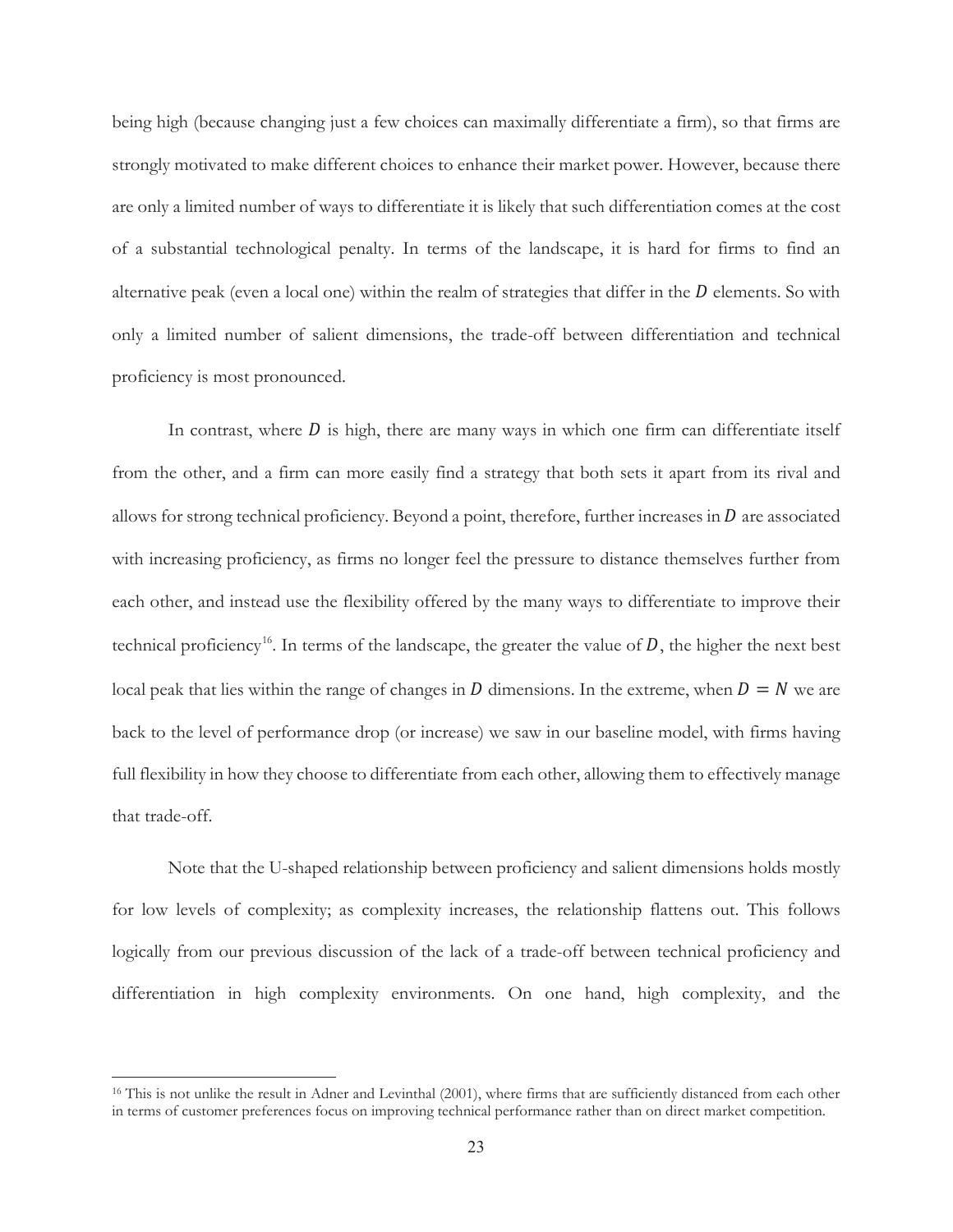corresponding ruggedness of the landscape, means that with even a few ways in which to differentiate, firms can find differentiated strategies that achieve relatively equal proficiency. On the other hand, high complexity also means that changing one or two choices purely for the sake of being different is likely to lead to a substantial drop in technical proficiency; large enough to overcome any benefits from differentiation. Thus firms in high complexity environments are neither likely to be tempted to make technically suboptimal choices purely for the sake of differentiation when the number of salient dimensions are low, nor likely to benefit much from the greater flexibility offered by a larger number of salient dimensions, resulting in a more or less flat relationship between average proficiency and salient dimensions. This is also consistent with empirical work which suggests that firms may be less responsive to diverse customer demands in the face of high complexity (Ethiraj et al., 2012).

Panel (d) in Figure 3 further supports this explanation. It shows that competitive advantage has an inverted-U relationship with the number of salient dimensions. This means that creating room for differentiation is initially more beneficial to the stronger firm than to the weaker firm. In a sense, this follows from our discussion of the effect of salient dimensions on proficiency: as  $D$  increases, the initial effect is to make available positions that lead to substantially lower technical proficiency but are profitable anyway because they allow for differentiation. As the weaker firm adopts these strategies, it raises its own profit by horizontally distancing itself from the stronger firm, but it also increases the vertical gap between itself and the stronger firm, so the latter experiences an even greater increase in profits. In other words, increasing demand heterogeneity by introducing a few dimensions of differentiation is initially valuable to the stronger firm because it gives the weaker firm the option to pursue different customer segments rather than try to match the stronger firm's technical proficiency. Beyond a point, however, as  $D$  increases firms can be more selective as to the dimensions on which they differentiate, and may choose dimensions that result in limited loss in technical proficiency, leading to less of a competitive advantage for the stronger firm. This inverted-U relationship is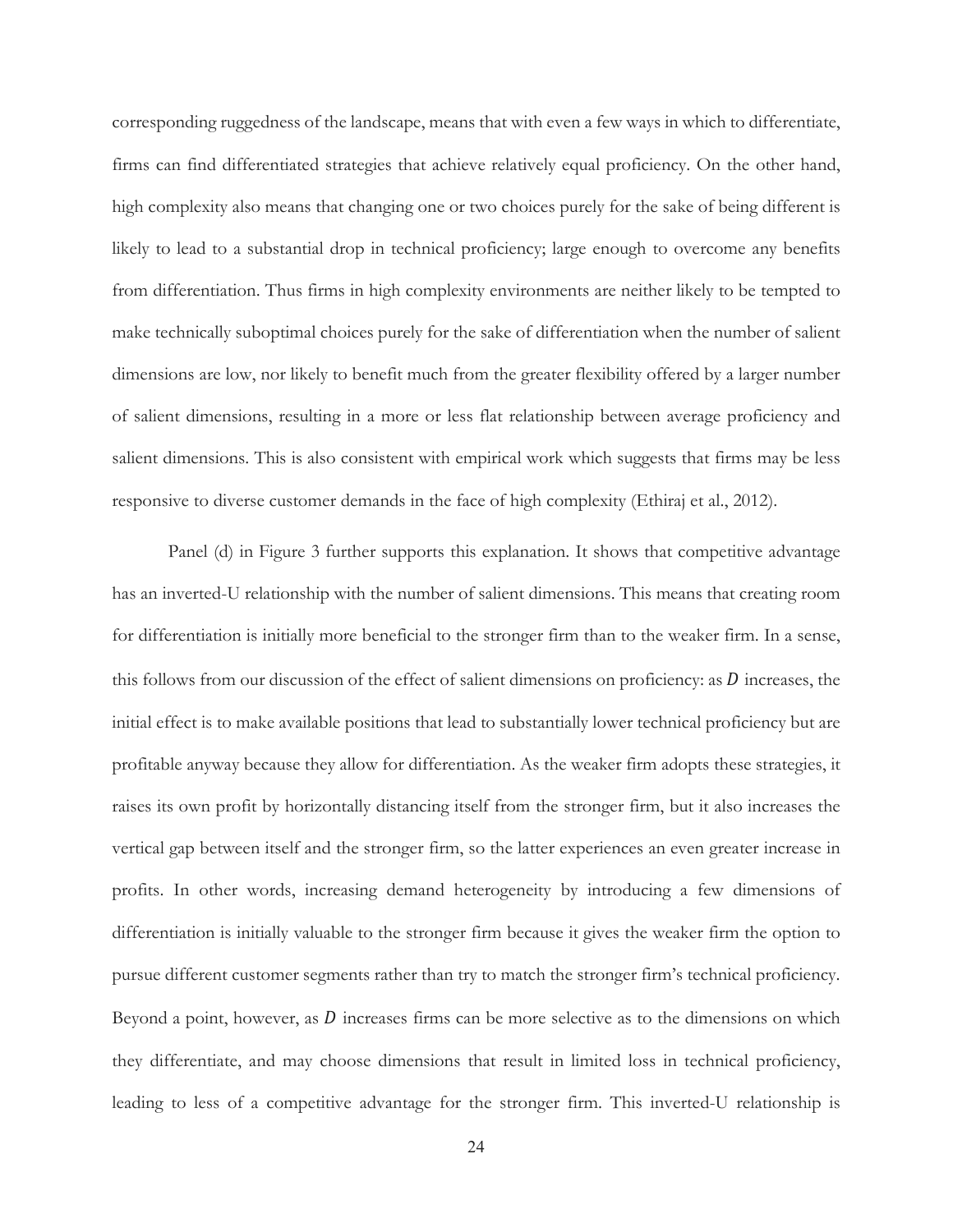important because it means that, contrary to the argument in Vinokurova (2019), introducing new dimensions of competition is not always to the (relative) advantage of weaker firms in the market. Rather, our findings suggest that up to a point, all firms in the market will want to increase the number of salient dimensions on which they compete. It is only after a certain level of  $D$  that the dominant firm will want to limit the introduction of additional dimensions of salience, even as the weaker firm is highly motivated to introduce them.

Further, the results in Panels (c) and (d) also suggest that demand heterogeneity is mostly beneficial for either firm in low complexity environments. In high complexity environments, the potential for horizontal differentiation given heterogeneous demand serves little purpose. The intuition is that while we might expect an increase in salient dimensions to drive firms to differentiate themselves more extensively in order to reduce competitive intensity (Vinokurova, 2019), this is not necessarily the case once we consider the potential negative impact of changing one aspect of a firm's strategy on technical proficiency. Our model thus underscores the dual nature of differentiation, and the need to account for both demand-side and supply-side considerations.

### 4.5 Competition with asymmetric selection

Our assumption thus far has been that both organizations in the market are seeking to maximize profits rather than technical proficiency. This may not always be the case, however. First, in many contexts, for-profit firms face competition from non-profits, member cooperatives, government providers, or other organizations that may be concerned with maximizing welfare (and therefore technical proficiency) rather than profit (Hansmann, 1996; Kaul and Luo, 2018). Second, even among for-profits, some firms may be temporarily buffered from the external selection environment, and may therefore choose to focus on maximizing technical proficiency instead. For instance, new startups, especially those with venture backing, may often be willing to bear immediate losses in the hope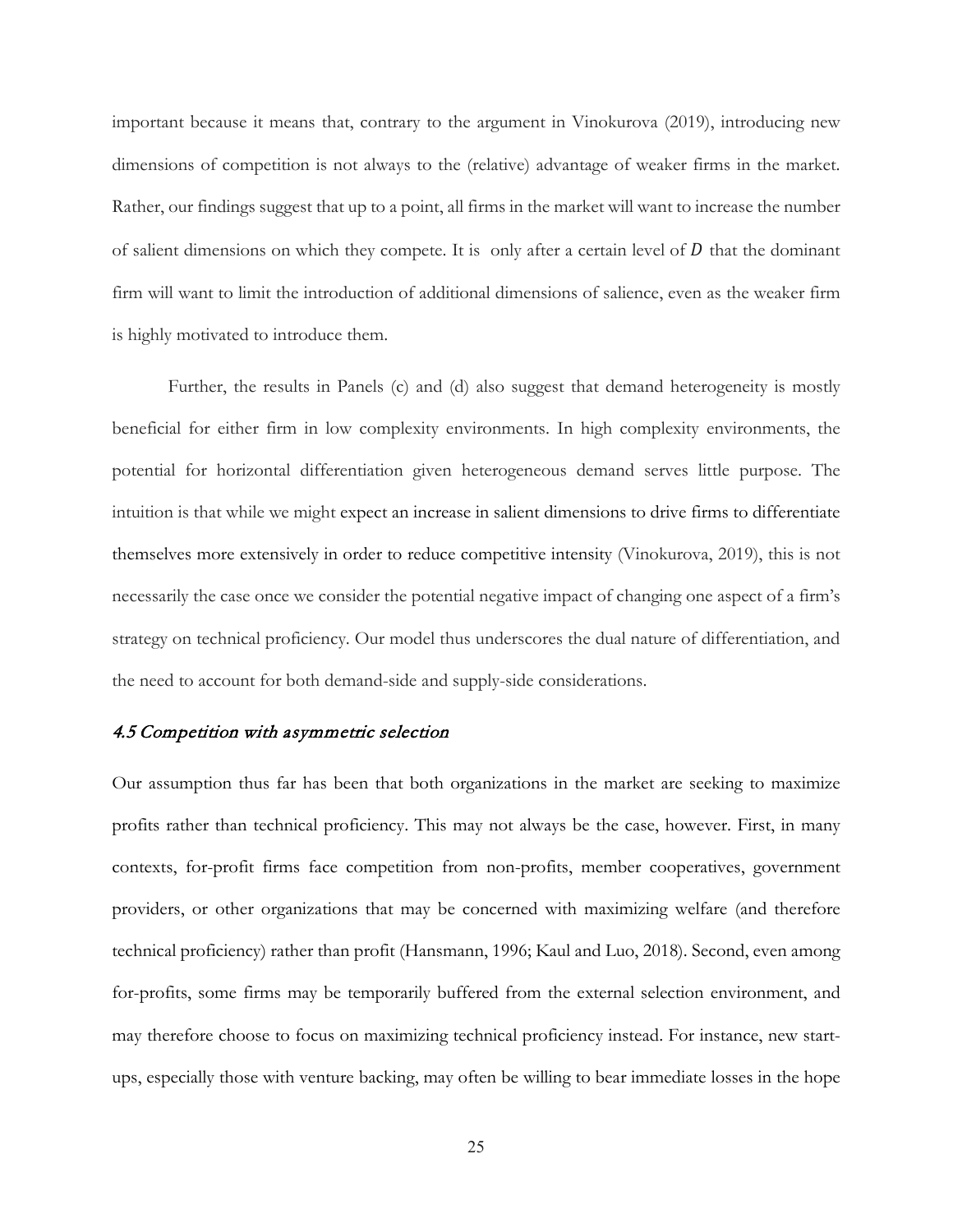of establishing themselves in the market and achieving superior technical proficiency. Similarly, large firms may invest in skunk works or other internal ventures, whose purpose is to explore potential new innovations, even if the immediate payoffs from their activity are negative. If both firms in our simulation were buffered from external selection and subject only to internal selection, i.e., if both were seeking to maximize technical proficiency rather than profit, then we would be back to the familiar  $NK$  simulation case in prior work (Levinthal, 1997). What remains to be explored is the case where one firm—hereafter called the profit-seeker—bases its choices on whether they yield improvements in its profits, while the other—hereafter the technologist—bases its choices on whether they improve its technical proficiency.

## \*\*\*Insert Figure 4 approximately here\*\*\*

Figure 4 shows the results of such a competition; specifically it shows how the comparative (dis)advantage of the profit-seeker vs. the technologist changes under different levels of complexity and scope of differentiation. We find that the technologist generally outperforms the profit-seeking firm, except when complexity is high and there is substantial room for differentiation—in which case, both firms' profits are roughly equal. At first glance, this might seem counter-intuitive: why would the firm that was trying to maximize profits end up being less profitable in the long run than the one that was just pursuing innovation for innovation's sake? The intuition behind this result is that its focus on technical proficiency means that the technologist is more likely to emerge as the stronger firm in the simulation. To see why, consider the case where the profit-seeker happens to discover a dominant strategy (i.e., reach the global peak) first. If the firm were competing with another profit-seeker, this discovery would have translated into a high ground advantage, as we have seen previously. However, the fact that the profit-seeker is already occupying a dominant position will not deter the technologist from trying to reach that position; it will keep moving towards the same global peak. Further, as the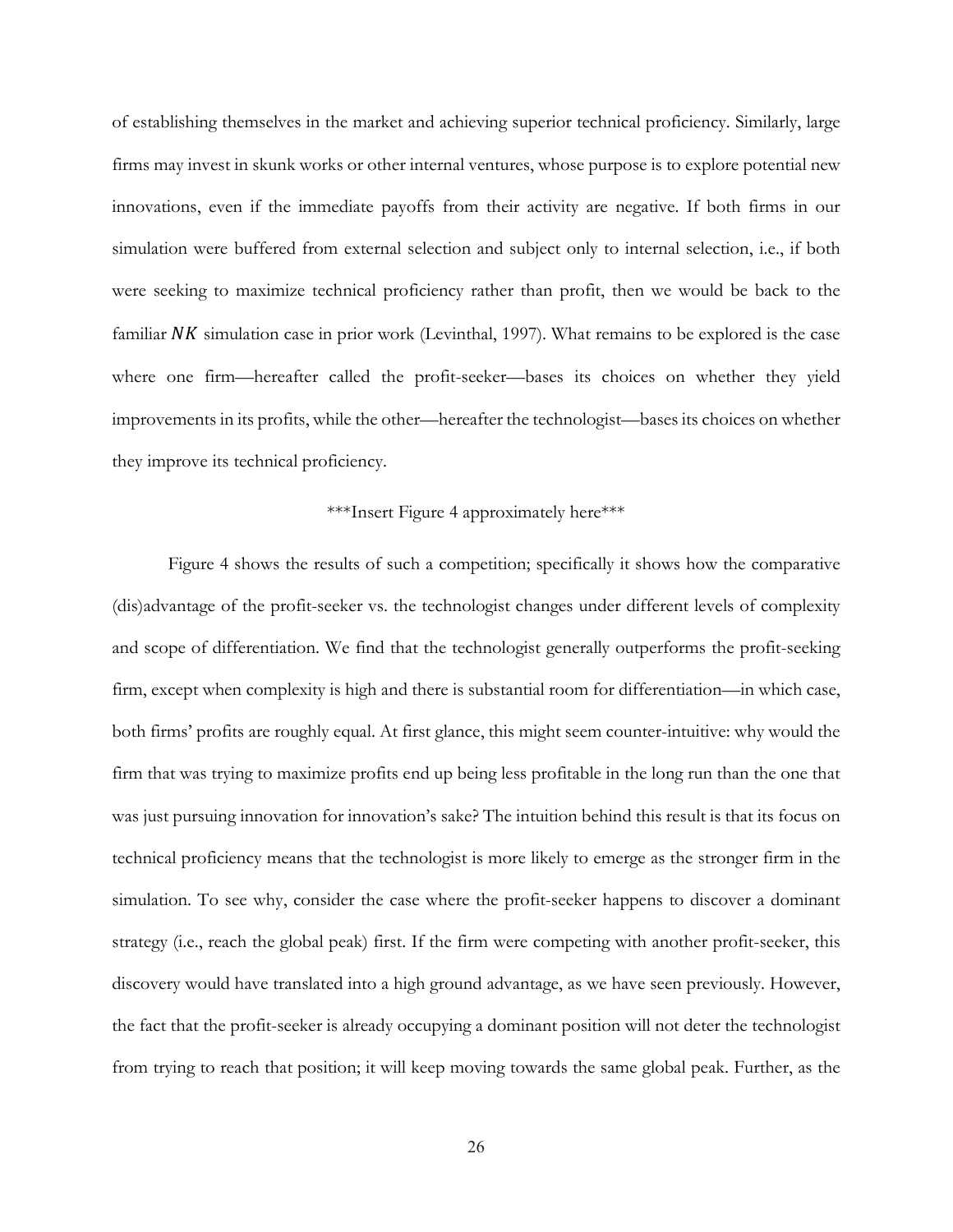technologist draws nearer, the profit-seeker will find its profits declining, and may eventually discover that it can improve its profits by moving away from that position, because the loss in technical proficiency from doing so will be more than compensated by the increase in differentiation. The profit-seeker may thus end up climbing down from the global peak, despite having been the first to reach it, and instead settle on a position on the hillside where its profits are maximized. More generally, by ignoring short-term profits, and focusing purely on improving its technical proficiency, the technologist is able to force the profit seeker to accommodate its presence, even at the cost of the latter's own performance. In the process, the technologist ends up earning higher profits in the long run than the profit-seeker. This dynamic is stronger when only a limited number of dimensions are salient because, as we have seen, limiting the number of salient dimensions increases competitive advantage, which in this case is the gap between the technologist and the profit-seeker, respectively.

The long-term advantage of the technologist has several real-world implications. First, it suggests an alternative explanation for why entrants may end up outperforming incumbents in some markets. While prior explanations of incumbent disruption have focused on the role of organizational inertia or managerial cognition (Levinthal and March, 1993; Tripsas and Gavetti, 2000), our model suggests an additional, though complementary mechanism: to the extent that entrants may be (temporarily) buffered from external selection forces because of their experimental nature, they may have a natural advantage over incumbents that are expected to report regular profits. So, for instance, many platform businesses—Amazon, Uber, etc.—may owe their success to being able to experiment and develop their business models against competitors (Barnes and Noble, cab companies) that could not afford to lose money at the same rate. Second, it highlights the limits to public equity markets in supporting innovation. Several scholars have expressed concern about the growing short-termism of public markets (Sampson and Shi, 2020), with their emphasis on quarterly returns, arguing that such myopia comes at the cost of long-term investments in R&D (Manso, 2011) and capital assets (Souder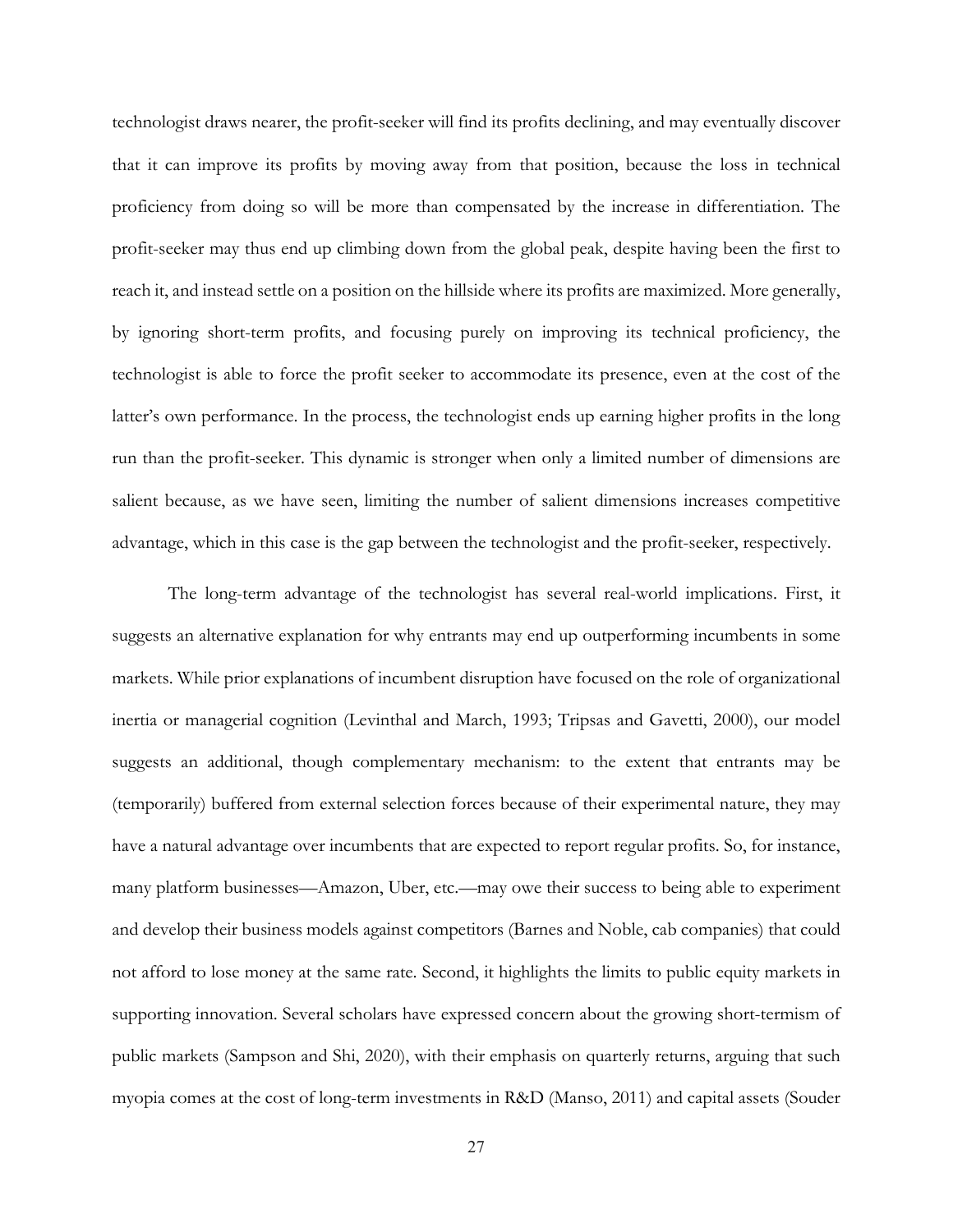and Shaver, 2010), leaving innovative, long-term strategies to be pursued by privately held firms with relatively patient capital (Benner and Zenger, 2016; Kaul, Nary, and Singh, 2018; Nary and Kaul, 2021). The results in Figure 4 are consistent with these arguments, showing that being constantly subject to an aggressive external selection environment may prove harmful to the long-term adaptation and eventual competitive advantage of an organization (Levinthal and Posen, 2007). Finally, these results also offer a potential theoretical rationale for the competitive advantage of business strategies that emphasize social responsibility or sustainability (Fosfuri et al., 2016; Kaul and Luo, 2018). By focusing on maximizing overall value creation rather than profits (Mahoney and McGahan, 2007), such strategies, while costly in the short-run, may inadvertently boost innovation, allowing firms focused on sustainability to discover high value strategies their more profit-seeking rivals may be unable to discover and loath to imitate, resulting in long run competitive advantage.

It is also worth noting that this result suggests something of a game-theoretic dilemma for each firm, at least in low complexity environments. On one hand, if both firms choose to focus on maximizing profits then both will realize higher profits than if they had both chosen to focus on maximizing technical proficiency. On the other hand, if only one firm focuses on maximizing profits, while its rival focuses on maximizing technical proficiency, then it risks being placed at a serious competitive disadvantage (despite the increase in its absolute profits). In sum, the results in Figure 4 suggest that a firm is best served if it can ensure that its rival focuses on profits while it focuses on technical proficiency. Of course, with high complexity and high demand heterogeneity, this tension goes away, because in such a context profit-seeking is the dominant approach.

### 4.6 Some extensions

We run two additional extensions to our main analyses to investigate the boundary conditions for our findings. First, while our analyses thus far assume that firms engage in market competition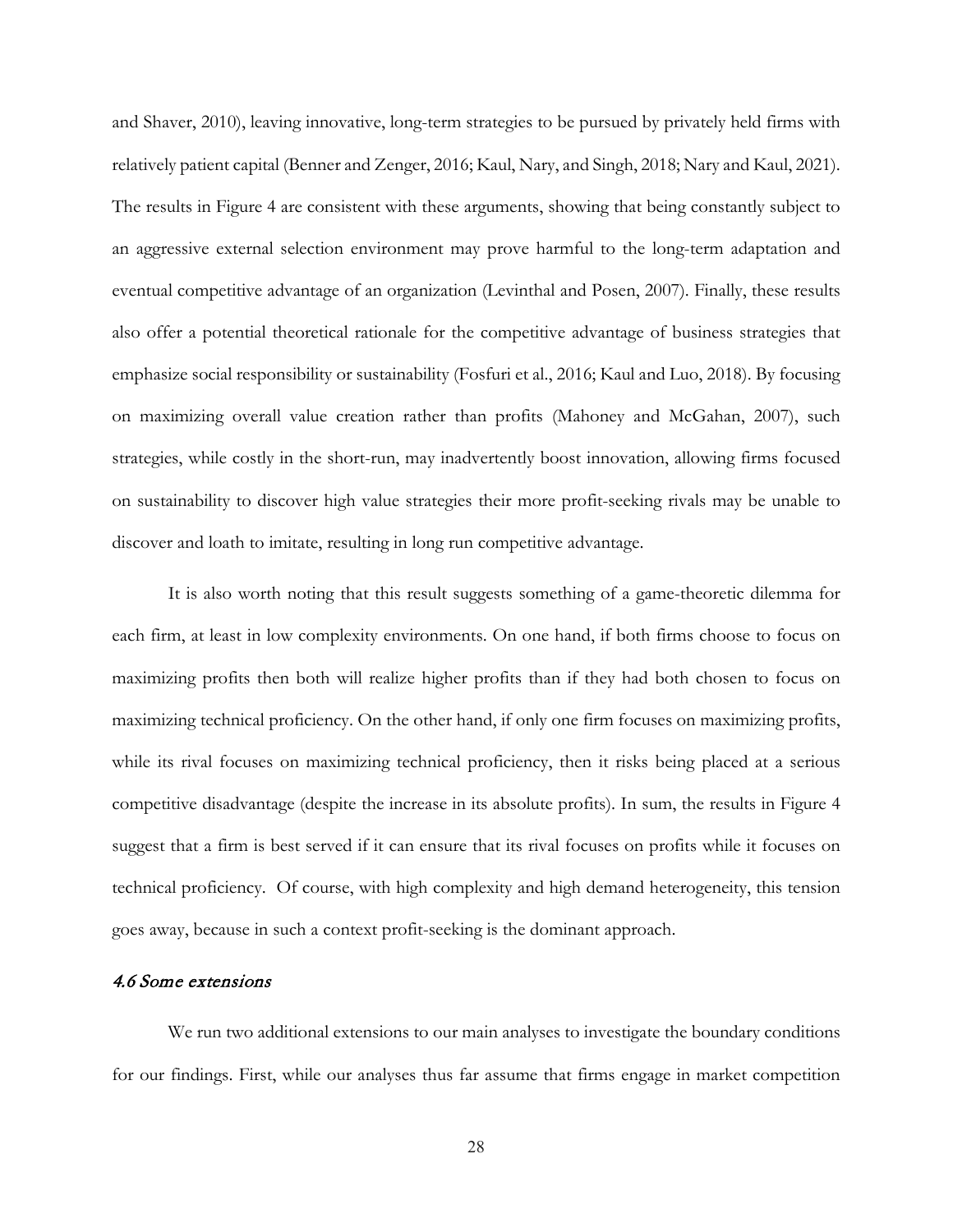from the very start of the simulation, this may not always be the case. Firms may need to achieve some minimal level of technical proficiency before they can compete in the market (Adner, 2002; Adner and Zemsky, 2006) and many industries go through a pre-commercialization phase where firms are working to develop commercially viable technologies and not competing directly in the market (Moeen, 2017; Moeen and Agarwal, 2017). We therefore run a robustness check on our main analysis where we allow for a pre-commercialization period, i.e., we let the two firms in our simulation engage in technical search for some initial period, and then switch them to strategic search. The results of this analysis are shown in Online Appendix C. Unsurprisingly, the longer this pre-commercialization period, the closer the long-term outcomes are to those achieved through pure technical search. However, we also see that the introduction of a pre-commercialization period has a stronger positive effect on average technical proficiency than its negative effect on average profitability. Thus, temporarily buffering firms from an external selection environment early in their lifecycle may allow for substantial differentiation between firms without compromising innovation.

Second, we also rerun our main analyses imposing a simple proximity penalty on firms (i.e., penalizing them for every choice they make in common with a rival) but otherwise allowing them to engage in technical search. We do so in part to avoid having to assume that firms arrive at a Cournot equilibrium, which seems inconsistent with the boundedly rational nature of our simulation, and partly to separate the pure effect of horizontal distance in our model from the effect of vertical distance. As shown in Online Appendix A, this proximity penalty works in exactly the same way as a Cournot model in low complexity contexts: firms sacrifice technical proficiency for greater differentiation, increasing average profits but lowering average innovation relative to the technical search case. In high complexity contexts, however, we no longer see the same increase in average technical proficiency as we saw in our main analysis. The intuition is that while imposing a simple penalty for making common choices incentivizes firms to pursue horizontal distance, it does not create the same incentives for the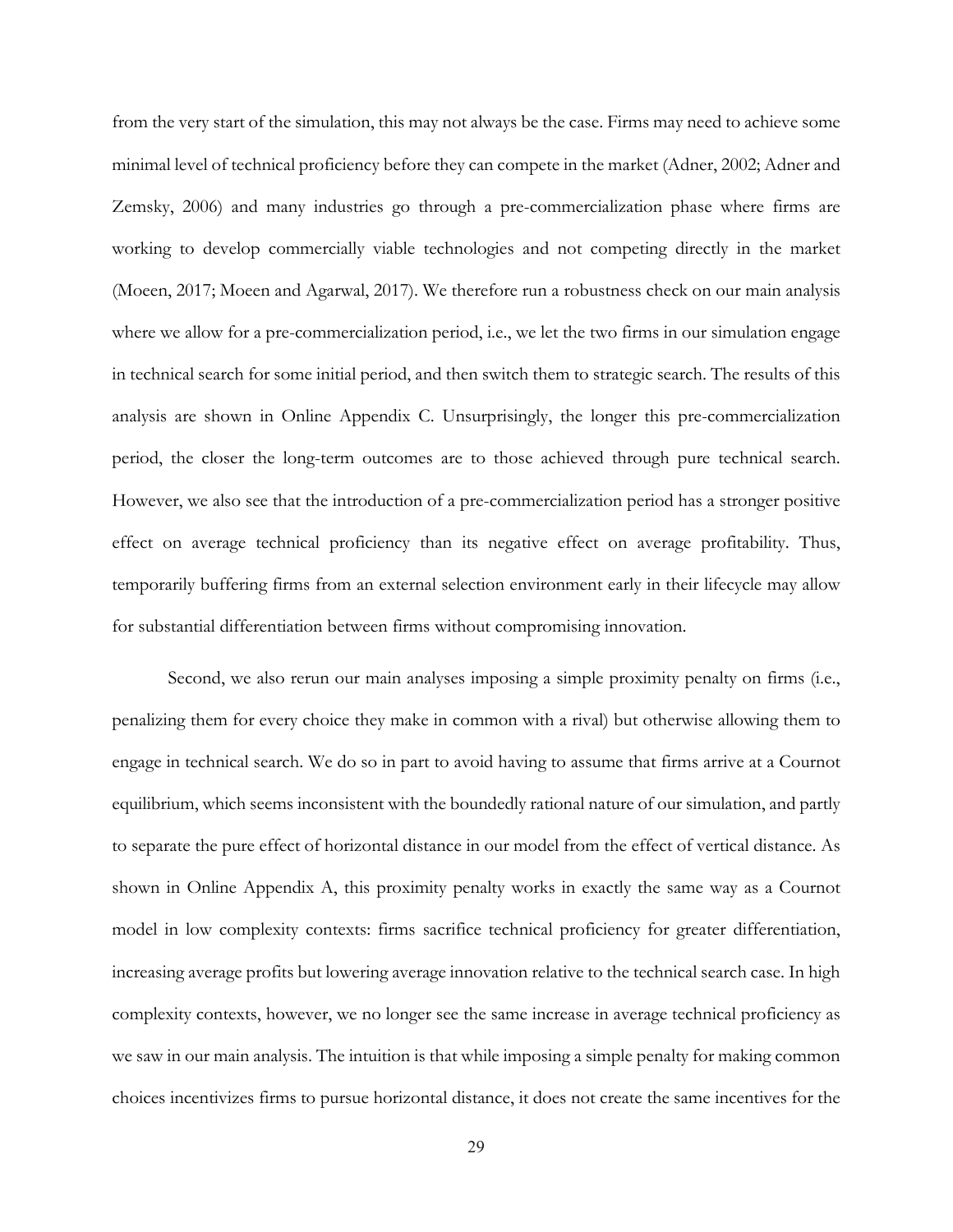weaker firm to try and close the vertical distance between itself and the stronger firm as the Cournot model does, so we do not see the same benefits of distant search.

#### **5. Discussion and conclusions**

We develop a model of organizational adaptation in the face of both technical complexity and heterogeneous demand, where firms are able to differentiate from their rivals both vertically and horizontally, and therefore search for the best competitive position rather than the most efficient technology. In doing so, we bring together work on organizational adaptation that emphasizes the evolutionary and boundedly rational nature of search but focuses on homogenous offerings (Nelson and Winter, 1982; Levinthal, 1997; Lenox et al., 2006; 2007) and work on market positioning that accounts for heterogenous demand but models search as a rational choice between known alternatives (Adner and Levinthal, 2001; Adner, 2002; Adner and Zemsky, 2006). More generally, by incorporating both supply-side technological complexity and demand-side preference heterogeneity, our model combines the internal search for superior technologies with the external quest for superior market position, thus formally integrating two streams of the literature that have long been acknowledged to be inherently connected (Wernerfelt, 1984; Porter, 1980; 1996; Adner et al., 2016).

Our findings extend our understanding of firm adaptation and competitive advantage in several ways. First, we contribute to demand-side perspectives on competitive advantage (Adner and Zemsky, 2006) by introducing the case of high ground advantage, in which a firm maintains a superior technological position not because it has patent protection, unique competences, or other barriers to imitation to protect it, but simply because it discovered a superior configuration first, and its rivals are better off focusing on a different niche segment that trying to imitate it. Our findings are also consistent with prior work that has emphasized the importance of niche markets for the development of (initially) inferior technologies (Adner, 2002; Malerba et al., 2007), and suggest that firms seeking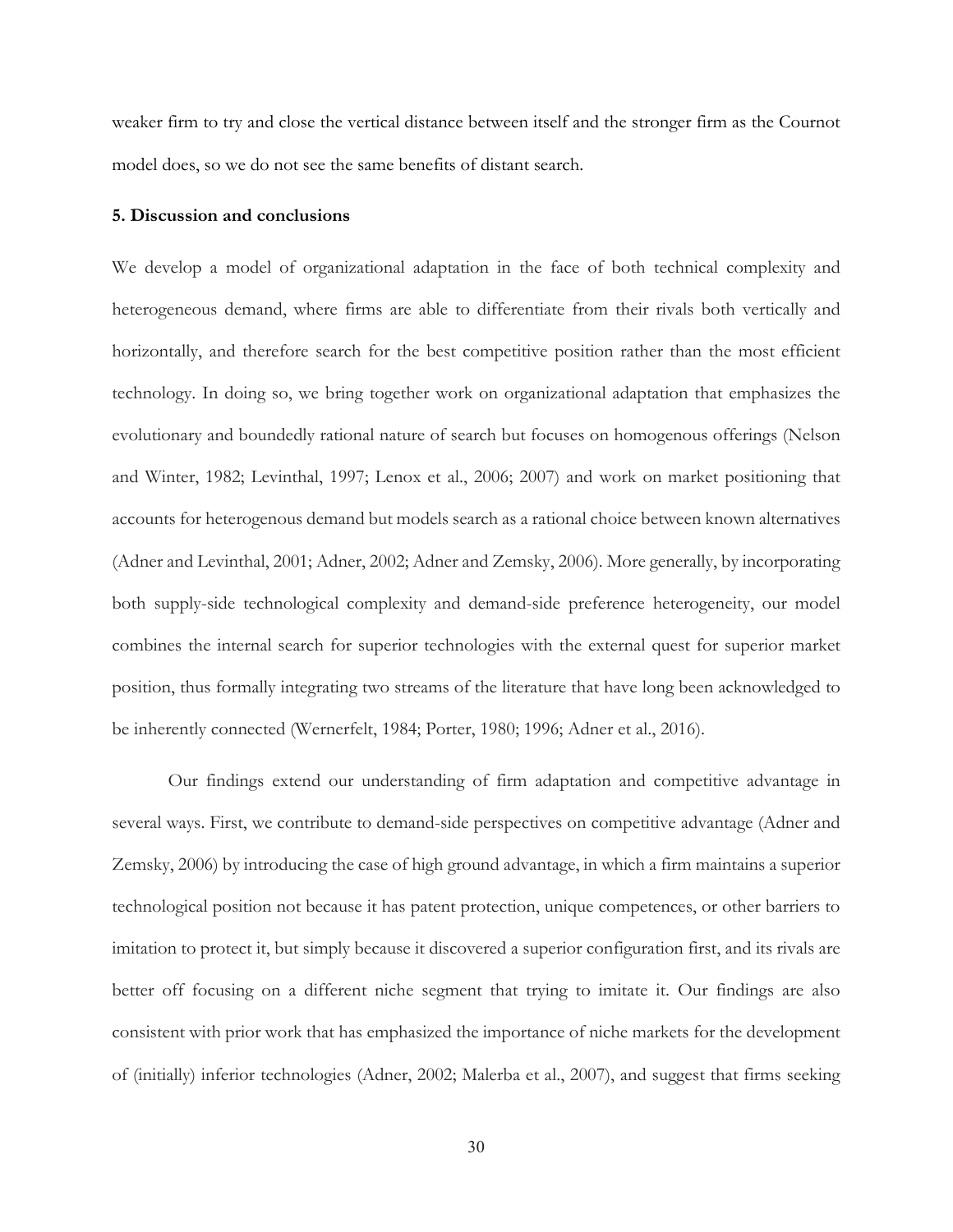to improve their competitive position may systematically seek out such heterogeneous customer preferences even if serving them requires the adoption of less efficient technologies. Second, consistent with work on slack-driven search (Cyert and March, 1963), our findings demonstrate how being temporarily buffered from external selection may prove beneficial for a firm's long-run competitive advantage (Levinthal and Posen, 2007). We show that firms with a technological focus can credibly commit to achieving a superior technological position, forcing their short-term oriented rivals to accommodate them and choose less promising strategies. As such, our findings speak to work on the perils of short-termism (Souder and Shaver, 2010; Benner and Zenger, 2016; Kaul et al., 2019; Nary and Kaul, 2021) while offering a novel explanation for the disruption of incumbents by new entrants, based on their differential sensitivity to short-term losses. Third, our findings also have potential implications for the literature on sustainability and social enterprises, suggesting two ways in which combining a social mission with commercial objectives may prove beneficial. On one hand, such a combination may open up additional room for differentiation, which may allow a firm pursuing a social mission to raise its profitability, though its implications for competitive advantage are less clear. On the other hand, its embrace of a combined mission may buffer the firm from external selection pressures, enabling it to discover technologies and strategies that its more profit-focused rivals may overlook.

Our findings also speak to a growing literature on organizational shaping (Gavetti et al., 2017; Helfat, 2021). While prior work on shaping has largely focused on deliberate efforts by firms to reshape the payoff structures of their rivals (Gavetti et al., 2017; Patvardhan and Ramachandran, 2020), our findings highlight that the very process of organizational innovation will automatically reshape the market for its rivals by changing the structure of demand and supply they face (Nelson and Winter, 1982; Helfat, 2021). Our findings also extend research on the potential for firms to reshape demand conditions by making certain dimensions of their offerings more (or less) salient (Vinokurova, 2019),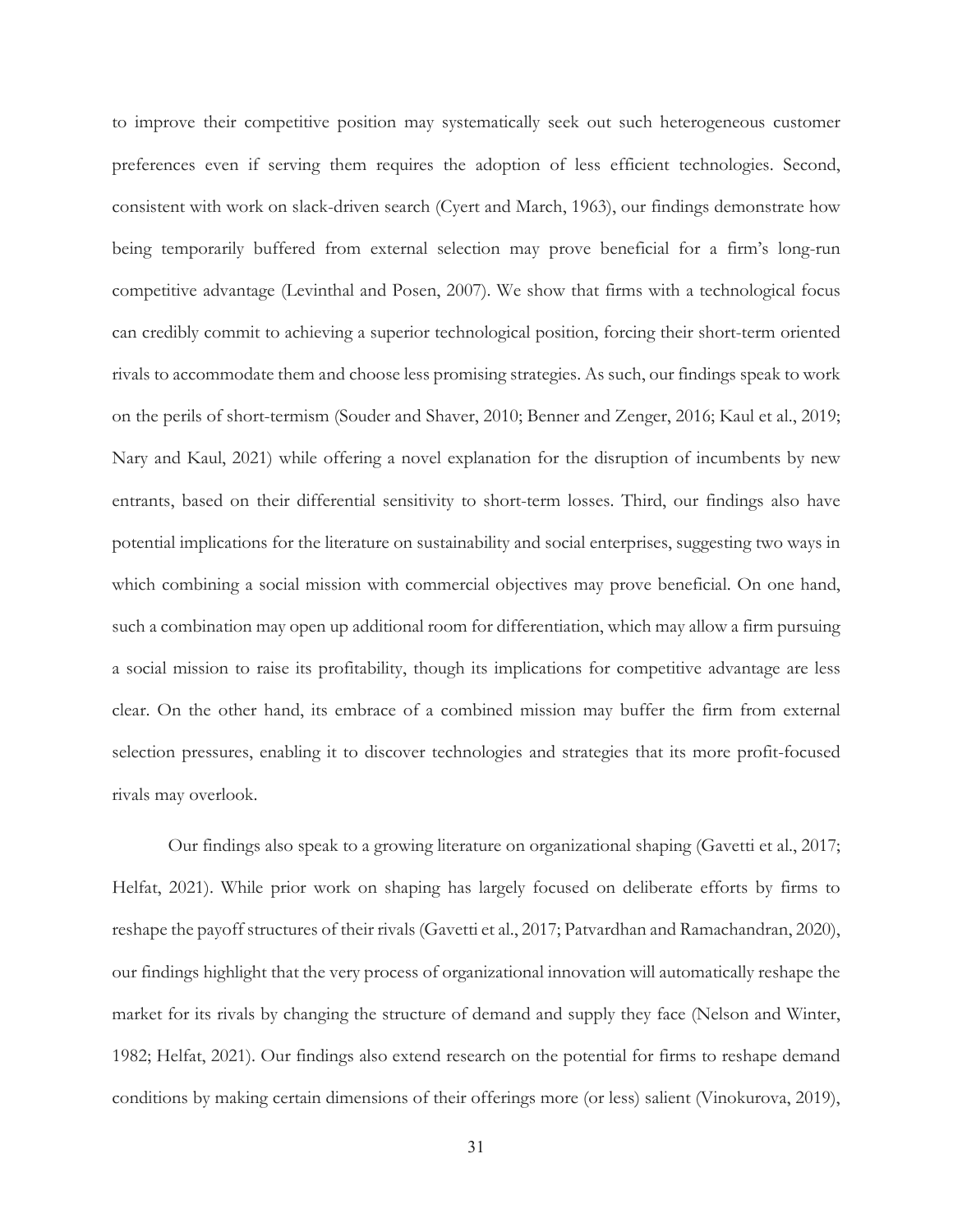delineating the conditions under which such reshaping is likely to be successful, and its implication for competitive advantage.

Finally, our findings also offer new insight for the innovation literature, suggesting that the effect of competition on innovation is likely to be moderated by both the complexity of the task environment and the heterogeneity of market demand. When complexity is low, and the number of high performing strategies available are limited, competitive pressure may push firms to compromise on technological innovation for the sake of differentiation. In other words, in such contexts firms prioritize value capture over value creation, increasing their market power at the cost of lower average proficiency (and therefore lower consumer surplus). Conversely, when complexity is high, competitive pressure may facilitate organizational innovation by getting firms out of their current rut, and driving them to explore more broadly. In such conditions, firms' quest for differentiation actually boosts innovation and value creation, in line with work in Austrian economics which sees market power as essential for dynamic efficiency (Schumpeter, 1942; Nelson and Winter, 1982). We further demonstrate that these mechanisms depend on the extent of demand heterogeneity, albeit in nonlinear ways.

As with any study, our work has its limitations, which offer avenues for further research. First, our model is limited to considering competitive interactions between only two firms. Although this setup allows us to parsimoniously explore the competitive mechanisms at play, and we believe the general intuition for our results would hold even in contexts with multiple firms (as reflected in our examples), future research could examine more complex industry structures and patterns of on-going competitive interaction among several firms. Second, because we are interested in the effect of competitive interactions, we have deliberately chosen to keep the internal landscape fixed and exogenous to firm action. Future work could relax this assumption, allowing firms to influence each other's selection environments, e.g., by incorporating patent protection (Mihm et al., 2015) or allowing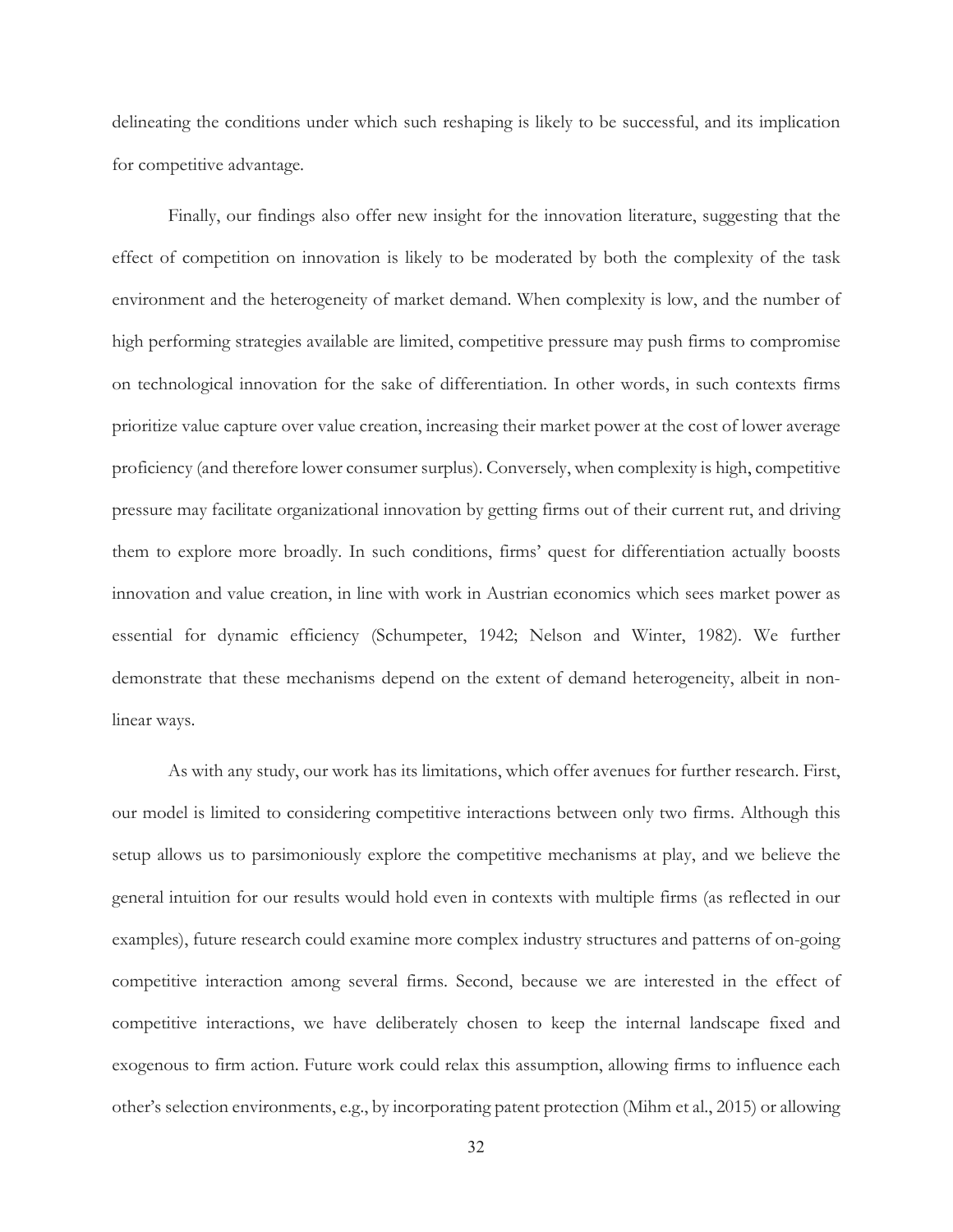firms to modify the  $NK$  landscape in other ways (Gavetti et al., 2017); it could also model turbulence in the internal selection environment (Siggelkow and Levinthal, 2003). Third, given our focus on external selection environments, we have chosen to model internal organizational search in line with existing models of adaptation, assuming it to be local, experiential, and costless. Future work could relax these assumptions, e.g., by allowing for cognitive search or imitation (Nelson and Winter, 1982; Martignoni et al., 2016; Posen and Martignoni, 2018), including search costs, or modeling various types of internal decision making structures (Ethiraj and Levinthal, 2004a; Baumann et al., 2019). Future work could also modify how we model demand heterogeneity by allowing for asymmetric preferences (Adner, 2002) so that demand may be unevenly distributed even within salient dimensions. Finally, as a model, our theory is meant to provide a simple representation of the mechanisms connecting competitive dynamics to adaptation; as such there are many aspects of strategy that we do not consider for the sake of parsimony (Knudsen et al., 2019).

In conclusion, our study offers fresh insights into the way that competitive positioning in the face of heterogenous demand shapes the process of organizational adaptation, using a simulation model that combines the internal search for technical proficiency with the external quest for a differentiated market position. We show that searching strategically—i.e., seeking the best competitive position—limits innovation in low complexity environments, but boosts it in high complexity environments, with these effects being moderated by the extent of demand heterogeneity, and whether both firms are equally susceptible to external competitive pressure. Our findings integrate demand heterogeneity and competitive dynamics into models of organizational adaptation, while contributing to work on organizational shaping, innovation, and competitive advantage.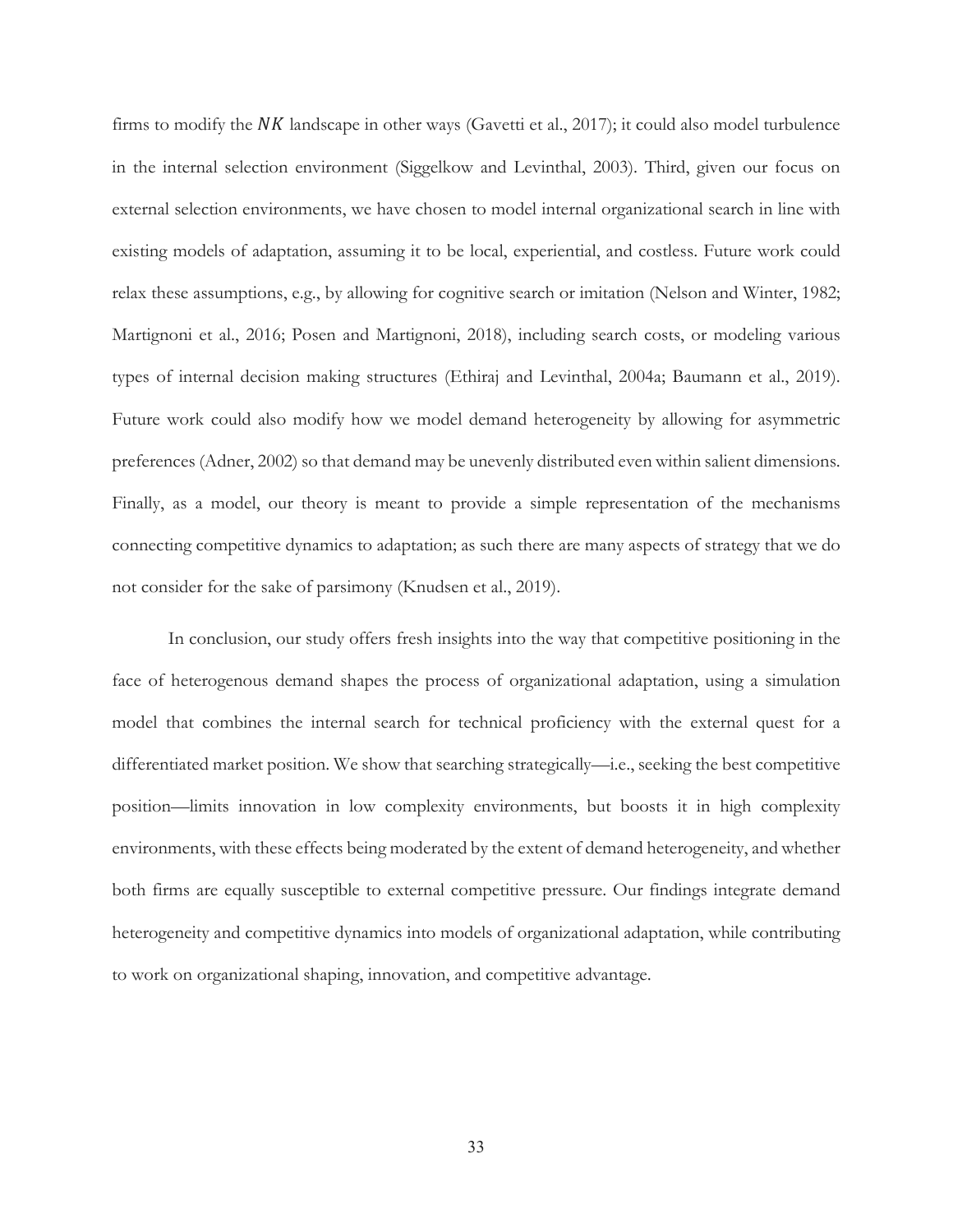#### **REFERENCES**

- Adner, R., 2002. When are technologies disruptive? A demand-based view of the emergence of competition. Strategic management journal, 23(8), pp.667-688.
- Adner, R., and Levinthal, D., 2001. Demand heterogeneity and technology evolution: implications for product and process innovation. Management science, 47(5), pp.611-628.
- Adner, R., and Snow, D. 2010. Old technology responses to new technology threats: demand heterogeneity and technology retreats. *Industrial and Corporate Change*, *19*(5), 1655-1675.
- Adner, R., and Zemsky, P. 2006. A demand‐based perspective on sustainable competitive advantage. *Strategic Management Journal*, 27(3), 215-239.
- Adner, R., Csaszar, F.A. and Zemsky, P.B., 2014. Positioning on a multiattribute landscape. *Management Science*, *60*(11), pp.2794-2815.
- Adner, R., Ruiz-Aliseda, F., & Zemsky, P. 2016. Specialist versus generalist positioning: Demand heterogeneity, technology scalability and endogenous market segmentation. *Strategy Science*, 1(3), 184-206.
- Agarwal, R., Audretsch, D., & Sarkar, M. B. 2007. The process of creative construction: knowledge spillovers, entrepreneurship, and economic growth. *Strategic Entrepreneurship Journal*, *1*(3‐4), 263-286.
- Alvarez, S. A., and Barney, J. B. 2007. Discovery and creation: Alternative theories of entrepreneurial action. *Strategic entrepreneurship journal*, 1(1‐2), 11-26.
- Barney, J., 1991. Firm resources and sustained competitive advantage. *Journal of management*, 17(1), pp.99-120.
- Baron, D.P., 2001. Private politics, corporate social responsibility, and integrated strategy. *Journal of Economics & Management Strategy*, *10*(1), pp.7-45.
- Baumann, O., Schmidt, J., and Stieglitz, N., 2019. Effective Search in Rugged Performance Landscapes: A Review and Outlook, *Journal of Management*. 45(1), pp. 285-318.
- Baumann, O. and Siggelkow, N., 2013. Dealing with complexity: Integrated vs. chunky search processes. *Organization Science*, 24(1), pp.116-132.
- Benner, M.J. and Zenger, T., 2016. The lemons problem in markets for strategy. *Strategy Science*, *1*(2), pp.71-89.
- Brandenburger, A.M. and Stuart, H.W., 1996. Value-based business strategy. *Journal of economics & management strategy*, 5(1), pp.5-24.
- Capron, L., & Chatain, O. 2008. Competitors' resource-oriented strategies: Acting on competitors' resources through interventions in factor markets and political markets. *Academy of Management Review*, *33*(1), 97-121.
- Carroll, G. R., & Swaminathan, A. 2000. Why the microbrewery movement? Organizational dynamics of resource partitioning in the US brewing industry. *American journal of sociology*, *106*(3), 715-762.
- Chen, E. L., Katila, R., McDonald, R., & Eisenhardt, K. M. 2010. Life in the fast lane: Origins of competitive interaction in new vs. established markets. *Strategic Management Journal*, *31*(13), 1527-1547.
- Christensen, C. M. 1997. *The innovator's dilemma: when new technologies cause great firms to fail*. Harvard Business Review Press.
- Clarkson, G. and Toh, P.K., 2010. 'Keep out'signs: the role of deterrence in the competition for resources. *Strategic Management Journal*, *31*(11), pp.1202-1225.
- Cyert, R.M., and March, J.G., 1963. *The Behavioral Theory of the Firm*. Prentice-Hall: Englewood Cliffs.
- Dorobantu, S., Kaul, A. and Zelner, B., 2017. Nonmarket strategy research through the lens of new institutional economics: An integrative review and future directions. *Strategic Management Journal*, *38*(1), pp.114-140.
- Dushnitsky, G., Piva, E., & Rossi‐Lamastra, C. (2022). Investigating the mix of strategic choices and performance of transaction platforms: Evidence from the crowdfunding setting. *Strategic Management Journal*. 43(3): 563-598.
- Ethiraj, S.K. and Levinthal, D., 2004a. Modularity and innovation in complex systems. *Management science*, *50*(2), pp.159- 173.
- Ethiraj, S.K. and Levinthal, D., 2004b. Bounded rationality and the search for organizational architecture: An evolutionary perspective on the design of organizations and their evolvability. *Administrative Science Quarterly*, 49(3), pp.404-437.
- Ethiraj, S.K., Levinthal, D. and Roy, R.R., 2008. The dual role of modularity: Innovation and imitation. *Management Science*, 54(5), pp.939-955.
- Ethiraj, S.K., Ramasubbu, N. and Krishnan, M.S., 2012. Does complexity deter customer‐focus?. *Strategic Management Journal*, 33(2), pp.137-161.
- Fosfuri, A., Giarratana, M.S. and Roca, E., 2016. Social business hybrids: Demand externalities, competitive advantage, and growth through diversification. *Organization Science*, 27(5), pp.1275-1289.
- Frake, J. 2017. Selling out: The inauthenticity discount in the craft beer industry. *Management Science*, *63*(11), 3930-3943.
- Gavetti, G. and Levinthal, D., 2000. Looking forward and looking backward: Cognitive and experiential search. *Administrative science quarterly*, *45*(1), pp.113-137.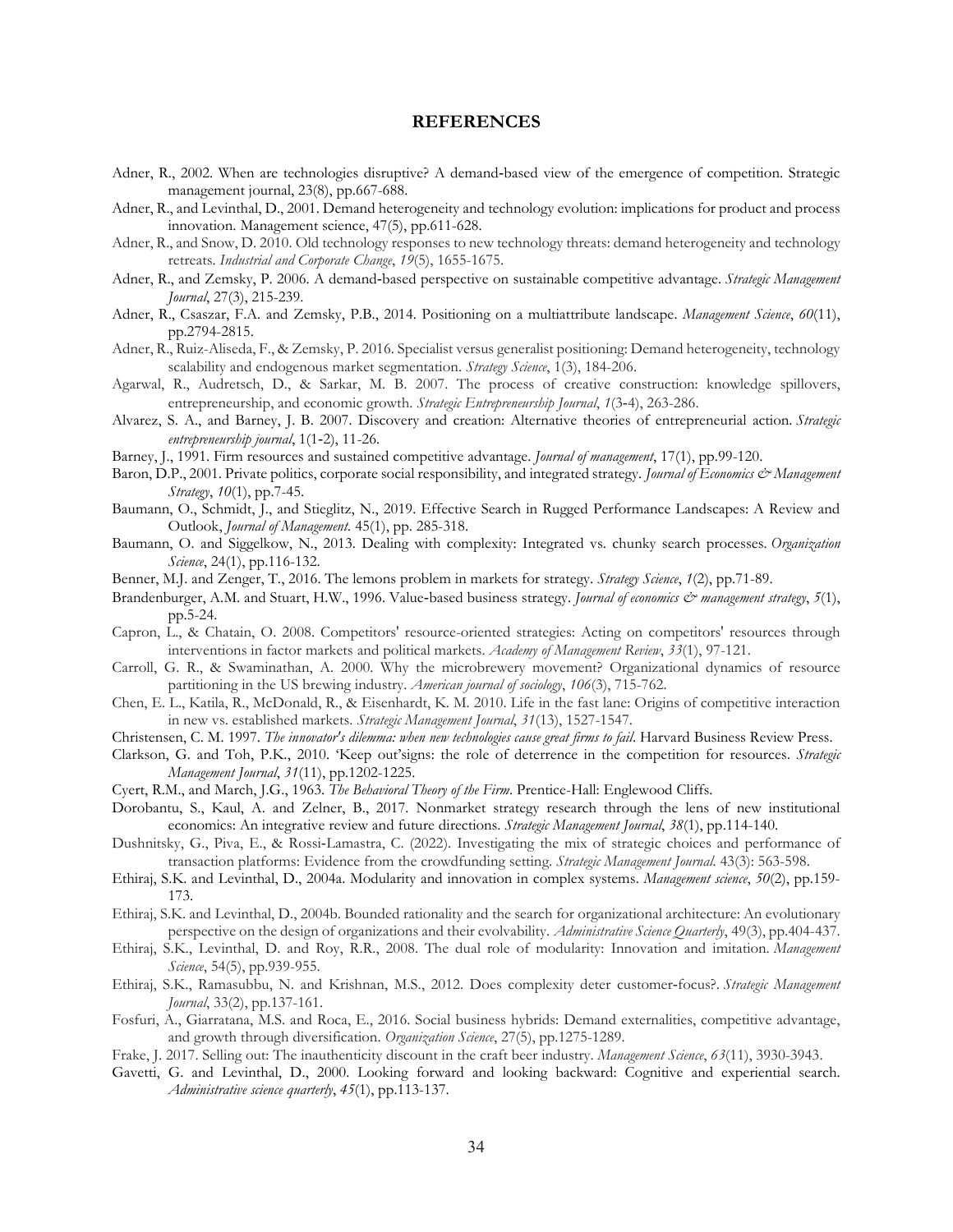- Gavetti, G., Helfat, C.E. and Marengo, L., 2017. Searching, shaping, and the quest for superior performance. *Strategy Science*, *2*(3), pp.194-209.
- Ghemawat, P., 1991. *Commitment*: *The Dynamic of Strategy*. Simon and Schuster. New York: NY
- Giustiziero, G., Kaul, A. and Wu, B., 2019. The dynamics of learning and competition in Schumpeterian environments. *Organization Science*, *30*(4), pp.668-693.
- Hansmann, H., 1996. *The Ownership of Enterprise*. Harvard University Press, Cambridge.
- Helfat, C.E., 2021. What does firm shaping of markets really mean? *Strategy Science*, forthcoming.
- Helfat, C.E. and Peteraf, M.A., 2003. The dynamic resource‐based view: Capability lifecycles. *Strategic management journal*, 24(10), pp.997-1010.
- Kamepalli, S.K., Rajan, R. and L. Zingales. 2021. Kill Zone. *NBER Working paper no. 27146*
- Katila, R., Chen, E.L. and Piezunka, H., 2012. All the right moves: How entrepreneurial firms compete effectively. *Strategic Entrepreneurship Journal*, *6*(2), pp.116-132.
- Kaul, A. 2012. Technology and corporate scope: Firm and rival innovation as antecedents of corporate transactions. *Strategic Management Journal*, *33*(4), 347-367.
- Kaul, A. and Luo, J., 2018. An economic case for CSR: T he comparative efficiency of for-profit firms in meeting consumer demand for social goods. *Strategic Management Journal*, *39*(6), pp.1650-1677.
- Kaul, A., & Wu, B. 2016. A capabilities‐based perspective on target selection in acquisitions. *Strategic management journal*, *37*(7), 1220-1239.
- Kaul, A., Nary, P. and Singh, H., 2018. Who does private equity buy? E vidence on the role of private equity from buyouts of divested businesses. *Strategic Management Journal*, *39*(5), pp.1268-1298.
- Knudsen, T., A. Levinthal, D., & Puranam, P. 2019. Editorial: A model is a model. *Strategy Science* 4(1): 1-3
- Knudsen, T., Levinthal, D.A. and Winter, S.G., 2014. Hidden but in plain sight: The role of scale adjustment in industry dynamics. *Strategic Management Journal*, *35*(11), pp.1569-1584.
- Lenox, M.J., Rockart, S.F. and Lewin, A.Y., 2006. Interdependency, competition, and the distribution of firm and industry profits. *Management Science*, *52*(5), pp.757-772.
- Lenox, M.J., Rockart, S.F. and Lewin, A.Y., 2007. Interdependency, competition, and industry dynamics. *Management Science*, *53*(4), pp.599-615.
- Levinthal, D. and March, J.G., 1981. A model of adaptive organizational search. *Journal of economic behavior & organization*, *2*(4), pp.307-333.
- Levinthal, D.A. and March, J.G., 1993. The myopia of learning. *Strategic management journal*, *14*(S2), pp.95-112.
- Levinthal, D., & Posen, H. E. 2007. Myopia of selection: Does organizational adaptation limit the efficacy of population selection?. *Administrative science quarterly*, 52(4), 586-620.
- Levinthal, D.A. and Warglien, M., 1999. Landscape design: Designing for local action in complex worlds. *Organization Science*, *10*(3), pp.342-357.
- Levinthal, D.A., 1997. Adaptation on rugged landscapes. *Management science*, *43*(7), pp.934-950.
- Levinthal, D.A., 2021. *Evolutionary Processes and Organizational Adaptation: A Mendelian Perspective on Strategic Management*. Oxford University Press: New York, NY.
- Lieberman, M.B. and Montgomery, D.B., 1988. First-mover advantages. *Strategic management journal*,  $9(51)$ , pp.41-58.
- Lippman, S.A. and Rumelt, R.P., 1982. Uncertain imitability: An analysis of interfirm differences in efficiency under competition. *The bell journal of Economics*, pp.418-438.
- Mahoney, J.T. and McGahan, A.M., 2007. The field of strategic management within the evolving science of strategic organization. *Strategic organization*, *5*(1), pp.79-99.
- Malerba, F., Nelson, R., Orsenigo, L., and Winter, S. 2007. Demand, innovation, and the dynamics of market structure: The role of experimental users and diverse preferences. *Journal of Evolutionary Economics*, 17(4), 371-399.
- Manso, G., 2011. Motivating innovation. *The Journal of Finance*, *66*(5), pp.1823-1860.
- March, J.G., and Simon, H.A., 1958. *Organizations*. Wiley: New York.
- Marquis, C., 2020. *Better Business: How the B Corp Movement is Remaking Capitalism*. Yale University Press, New Haven.
- Martignoni, D., Menon, A., & Siggelkow, N. 2016. Consequences of misspecified mental models: Contrasting effects and the role of cognitive fit. *Strategic Management Journal*, *37*(13), 2545-2568.
- Mathias, B. D., Huyghe, A., Frid, C. J., & Galloway, T. L. 2018. An identity perspective on coopetition in the craft beer industry. *Strategic Management Journal*, *39*(12), 3086-3115.
- McGahan, A. M. 1991. The emergence of the national brewing oligopoly: Competition in the American market, 1933– 1958. *Business History Review*, *65*(2), 229-284.
- Mihm, J., Sting, F.J. and Wang, T., 2015. On the effectiveness of patenting strategies in innovation races. *Management Science*, *61*(11), pp.2662-2684.
- Moeen, M. and Agarwal, R., 2017. Incubation of an industry: Heterogeneous knowledge bases and modes of value capture. *Strategic Management Journal*, *38*(3), pp.566-587.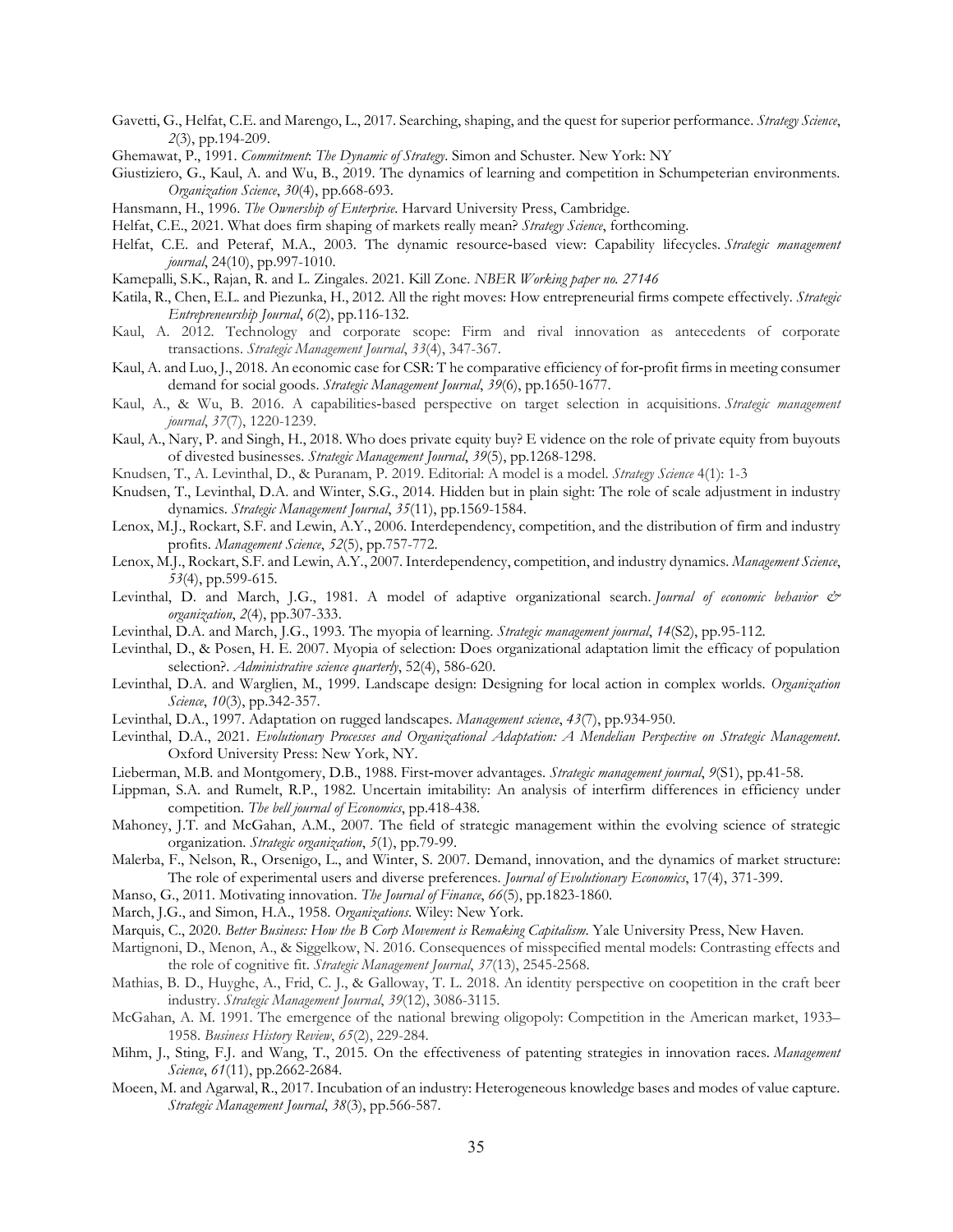- Moeen, M., 2017. Entry into nascent industries: Disentangling a firm's capability portfolio at the time of investment versus market entry. *Strategic Management Journal*, *38*(10), pp.1986-2004.
- Nary, P., & Kaul, A. 2021. Private equity as an intermediary in the market for corporate assets. *Academy of Management Review*, forthcoming.
- Nelson, R., Winter, S. 1982. *An Evolutionary Theory of Economic Change*. Belknap Press, Cambridge.
- Pacheco-de-Almeida, G., & Zemsky, P. B. 2012. Some like it free: Innovators' strategic use of disclosure to slow down competition. *Strategic Management Journal*, *33*(7), 773-793.
- Patvardhan, S., & Ramachandran, J. 2020. Shaping the future: Strategy making as artificial evolution. *Organization Science*, *31*(3), 671-697.
- Peteraf, M.A., 1993. The cornerstones of competitive advantage: a resource‐based view. *Strategic management journal*, 14(3), pp.179-191.
- Polidoro Jr, F. and Toh, P.K., 2011. Letting rivals come close or warding them off? The effects of substitution threat on imitation deterrence. *Academy of Management Journal*, *54*(2), pp.369-392.
- Porter, M., 1996. What is strategy? *Harvard Business Review,* 74(6), pp. 61–78.
- Porter, M.E. 1980. *Competitive Strategy* New York: Free Press.
- Posen, H.E. and Martignoni, D., 2018. Revisiting the imitation assumption: Why imitation may increase, rather than decrease, performance heterogeneity. *Strategic Management Journal*, *39*(5), pp.1350-1369.
- Rivkin, J. W. 2000. Imitation of complex strategies. *Management science*, 46(6), 824-844.
- Rivkin, J.W. and Siggelkow, N., 2003. Balancing search and stability: Interdependencies among elements of organizational design. *Management science*, 49(3), pp.290-311.
- Rizzo, A.M., 2021. Digital mergers: Evidence from the venture capital industry suggests that antitrust intervention might be needed. *Journal of European Competition Law and Practice* 12(1) 4-13
- Ryall, M.D., 2009. Causal ambiguity, complexity, and capability-based advantage. *Management Science*, *55*(3), pp.389-403.
- Sampson, R.C. and Shi, Y., 2020. Are US firms becoming more short-term oriented? Evidence of shifting firm time horizons from implied discount rates, 1980–2013. *Strategic Management Journal*, forthcoming.
- Schumpeter, A. 1942. *Capitalism, Socialism and Democracy*. Harper & Brothers, New York.
- Siggelkow, N. 2001. Change in the presence of fit: The rise, the fall, and the renaissance of Liz Claiborne. *Academy of Management Journal*, 44(4), 838-857.
- Siggelkow, N. 2002. Evolution toward fit. *Administrative science quarterly*, 47(1), 125-159.
- Siggelkow, N. and Levinthal, D.A., 2003. Temporarily divide to conquer: Centralized, decentralized, and reintegrated organizational approaches to exploration and adaptation. *Organization Science*, *14*(6), pp.650-669.
- Singh, N. and Vives, X., 1984. Price and quantity competition in a differentiated duopoly. *The Rand journal of economics*, pp.546-554.
- Souder, D. and Shaver, J.M., 2010. Constraints and incentives for making long horizon corporate investments. *Strategic Management Journal*, *31*(12), pp.1316-1336.
- Tripsas, M. and Gavetti, G., 2000. Capabilities, cognition, and inertia: Evidence from digital imaging. *Strategic management journal*, *21*(10‐11), pp.1147-1161.
- Vinokurova, N., 2019. Reshaping demand landscapes: How firms change customer preferences to better fit their products. *Strategic Management Journal*, *40*(13), pp.2107-2137.
- Wang, R.D. and Shaver, J.M., 2014. Competition-driven repositioning. *Strategic Management Journal*, 35(11), pp.1585-1604.
- Wang, R.D. and Shaver, J.M., 2016. The multifaceted nature of competitive response: Repositioning and new product launch as joint response to competition. *Strategy Science*, 1(3), pp.148-162.

Wernerfelt, B., 1984. A resource-based view of the firm. *Strategic management journal*, *5*(2), pp.171-180.

Zanchettin, P., 2006. Differentiated duopoly with asymmetric costs. *Journal of Economics & Management Strategy*, *15*(4), pp.999-1015.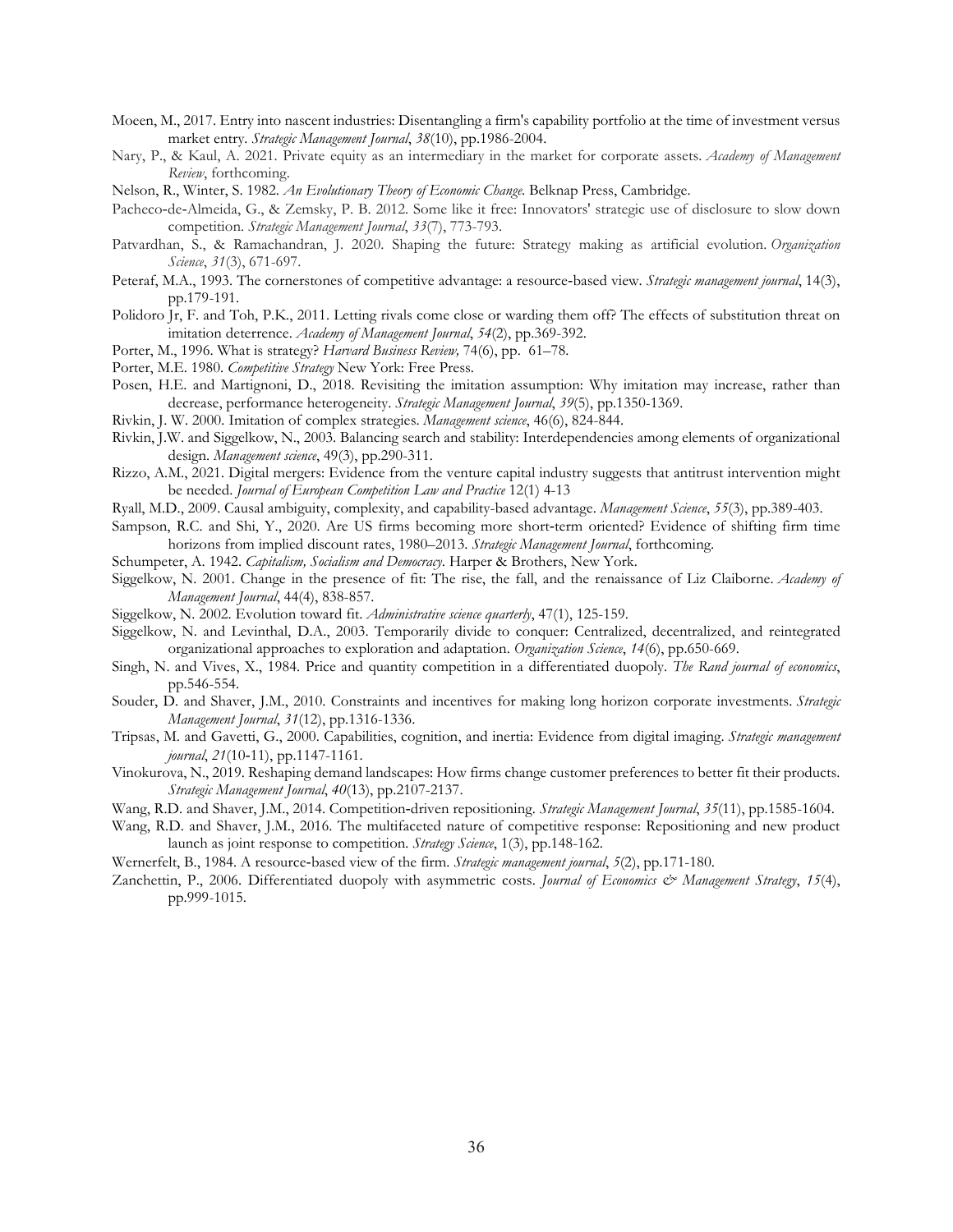## **FIGURES**



**Strategic search vs. technical search**



Notes: Figure 1 graphs the difference in average profits (Panel (a)), distance (Panel (b), technological proficiency (Panel (c)), and competitive advantage (Panel (d)) between firms engaging in *strategic search* and those engaging in the standard *technical search.* Firms engaging in *strategic search* achieve higher profits, are further apart on the landscape, and achieve superior technical proficiency in high-complexity task environments.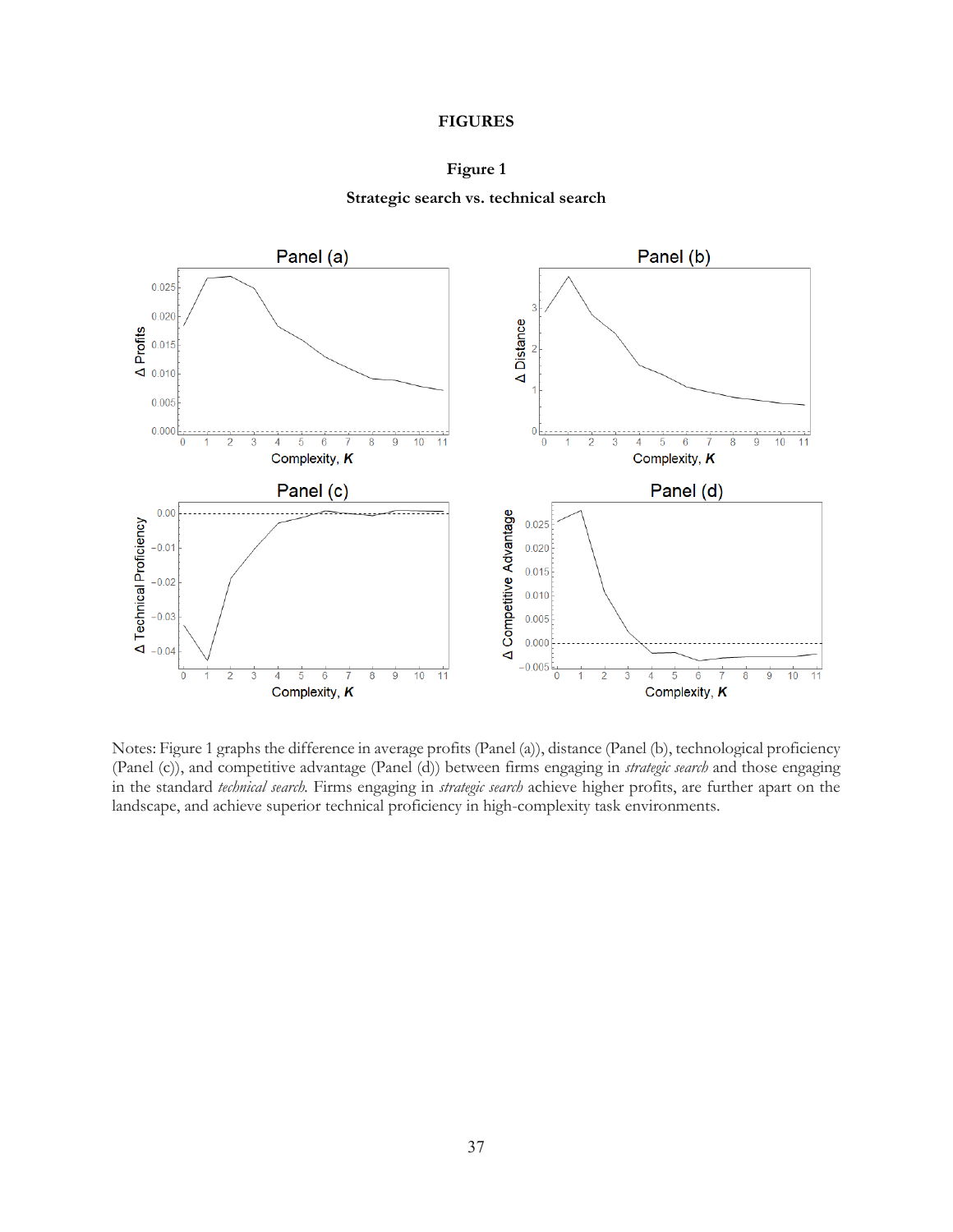**Figure 2 Effects of strategic search on firms' positions and performance**



Notes: Figure 2 demonstrates differences in firms' locations between the standard case with *technical search* (Panel (a)) and the case with *strategic search* (Panel (b)). With *strategic search*, firms tend to gravitate towards the hillside of peaks, especially for low levels of complexity.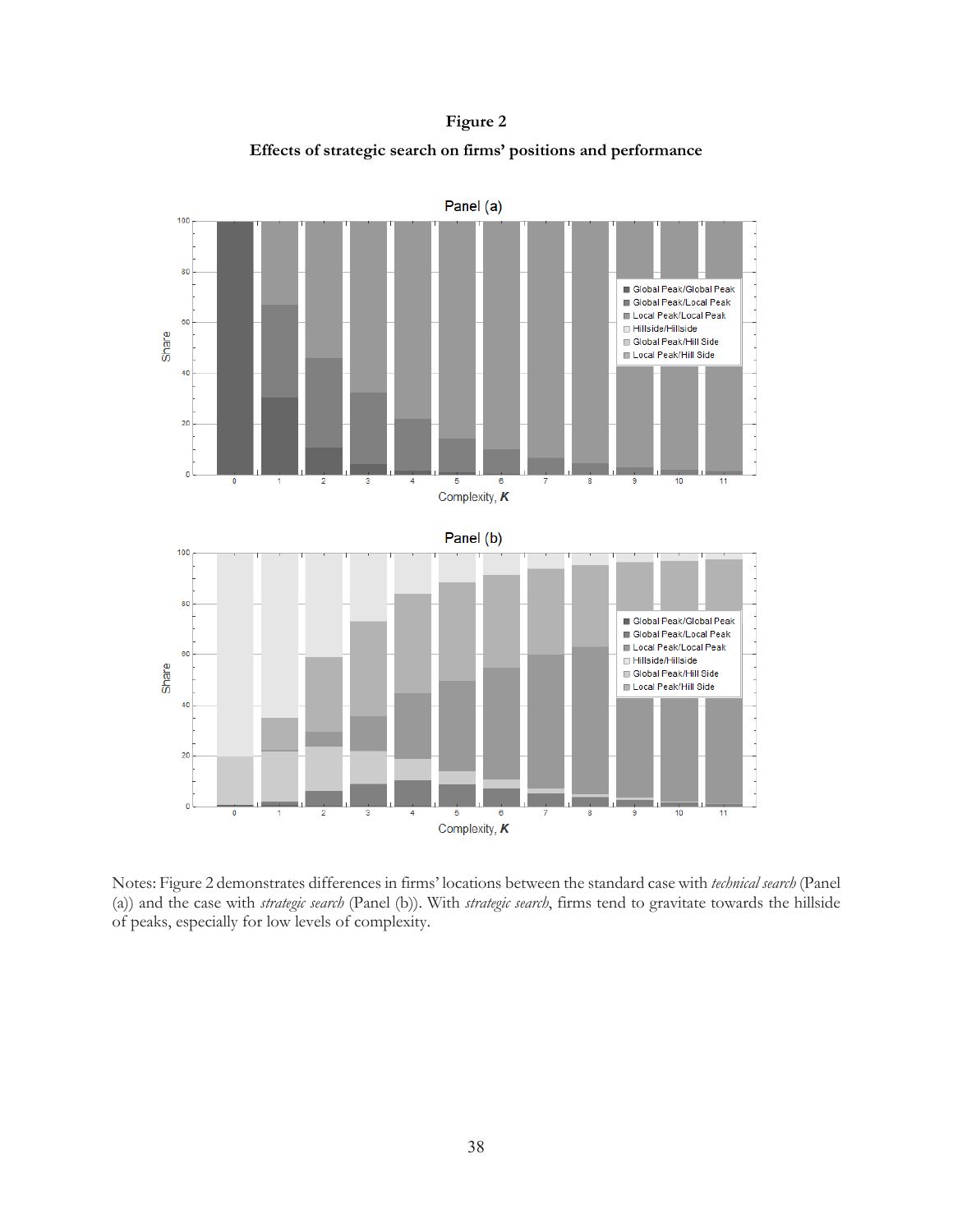**Figure 3** Effects of strategic search with  $D \leq N$  dimensions for differentiation



Notes: Figure 3 graphs the average profits (Panel (a)), distance (Panel (b), technological proficiency (Panel (c)), and competitive advantage (Panel (d)) for firms engaging *strategic search* for different levels of complexity and dimensions salient for differentiation. Increasing the number of dimensions salient for differentiation can lead to less differentiation in equilibrium, especially at low levels of complexity.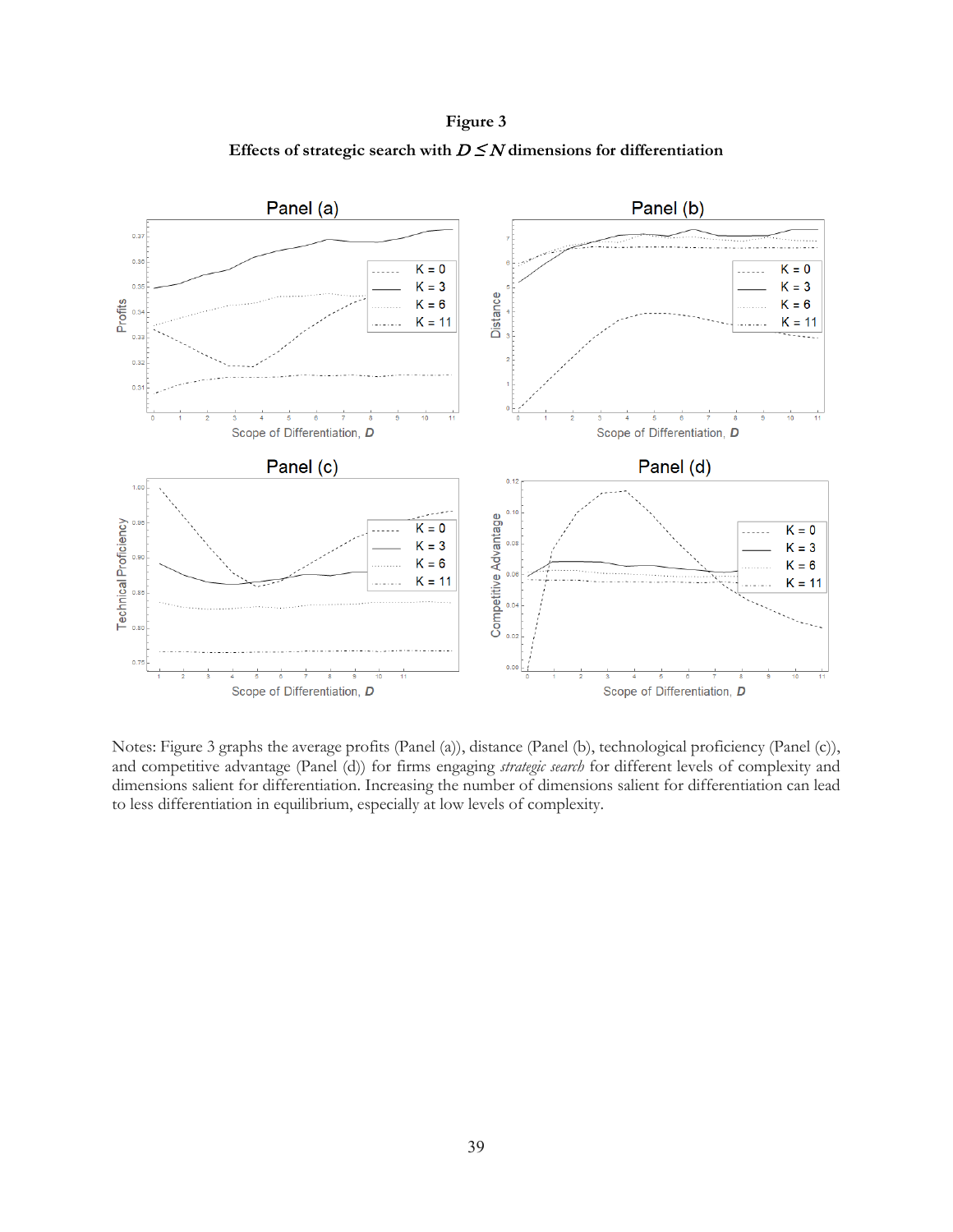**Figure 4 Competition against technologists**



Notes: Figure 4 plots the average difference in profits between the profit-seeker and technologist firm. The technologist has a competitive advantage for low and moderate levels of complexity, especially when the number of dimensions relevant for differentiation is small.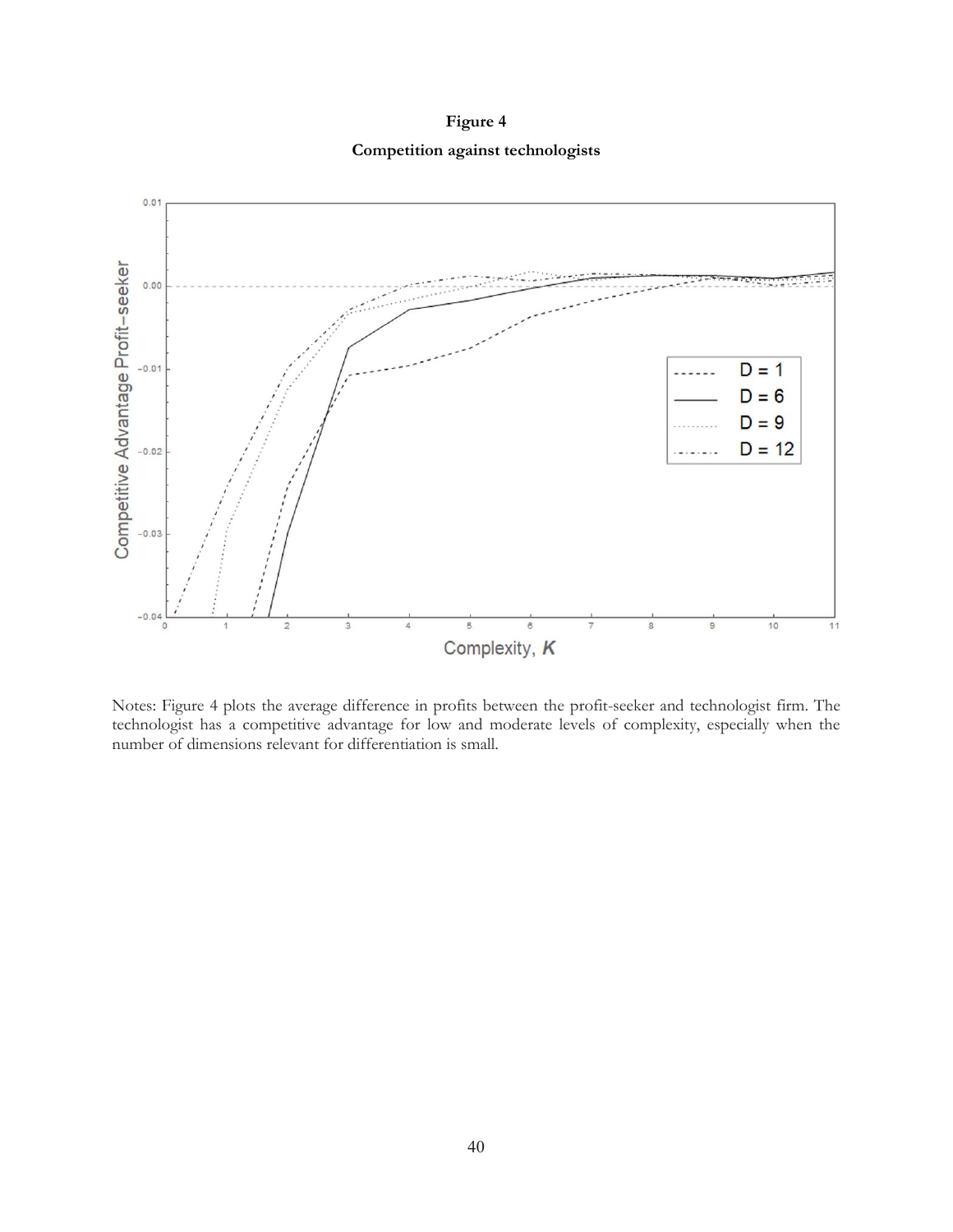#### **ONLINE APPENDICES**

## **Appendix A: Proximity Penalty**

In this appendix, we explore whether a simple behavioral model, wherein firms try to avoid coming close to each other, would lead to results similar to those in our main analyses. We consider a scenario in which firms are assumed to have a partial understanding of the consequences of their positioning strategies on equilibrium prices and quantities, and would therefore prefer not to emulate the choices of the rival, even if doing so comes at some cost to their internal fitness. We model this case by assuming firm *i*'s search is directed by the objective function  $\pi_i^P = F(t_i) - \gamma P$ , where *P* corresponds to an exogenously determined *proximity penalty*, while  $F(t_i)$  to the fitness of strategy  $t_i$  and  $\gamma$  to the proximity of the two firms on the landscape.

Figure A1 demonstrates the implications of different levels of the *proximity penalty* parameter, *P*, on outcomes such as differences in average profits<sup>[1](#page-41-0)</sup> (Panel (a)), distance (Panel (b), technical proficiency (Panel (c)), and competitive advantage (Panel (d)) compared to *technical search*. The general pattern of results with a *proximity penalty* is similar to that of *strategic search*. In particular, in lowcomplexity settings, we see the same pattern of firms trading off technical proficiency for differentiation as in our main results. Interestingly, though, the results diverge in high complexity environments. While firms under *strategic search* firms tend to outperform those engaging in *technical search* in such environments, firms engaging in search with a *proximity penalty* tend to gravitate towards inferior technical solutions even where complexity is high. These diverging outcomes reflect a key distinction between the two types of search. With *strategic search*, profits do not depend only on the degree of differentiation between the two firms, but also on their relative performance. With a *proximity penalty*, however, only differentiation matters. For this reason, a firm may find it optimal to locate on

<span id="page-41-0"></span><sup>&</sup>lt;sup>1</sup> To allow for a direct comparison with the results of the main analyses, we report the profits computed by plugging the steady state values of  $F(t_i)$ ,  $F(t_{i\neq i})$ , and  $\gamma$  of the firms engaging in search with a *proximity penalty* into the Cournot profit function,  $\pi_i^C$ . Note that under search with proximity penalty, these profits no longer drive firm search.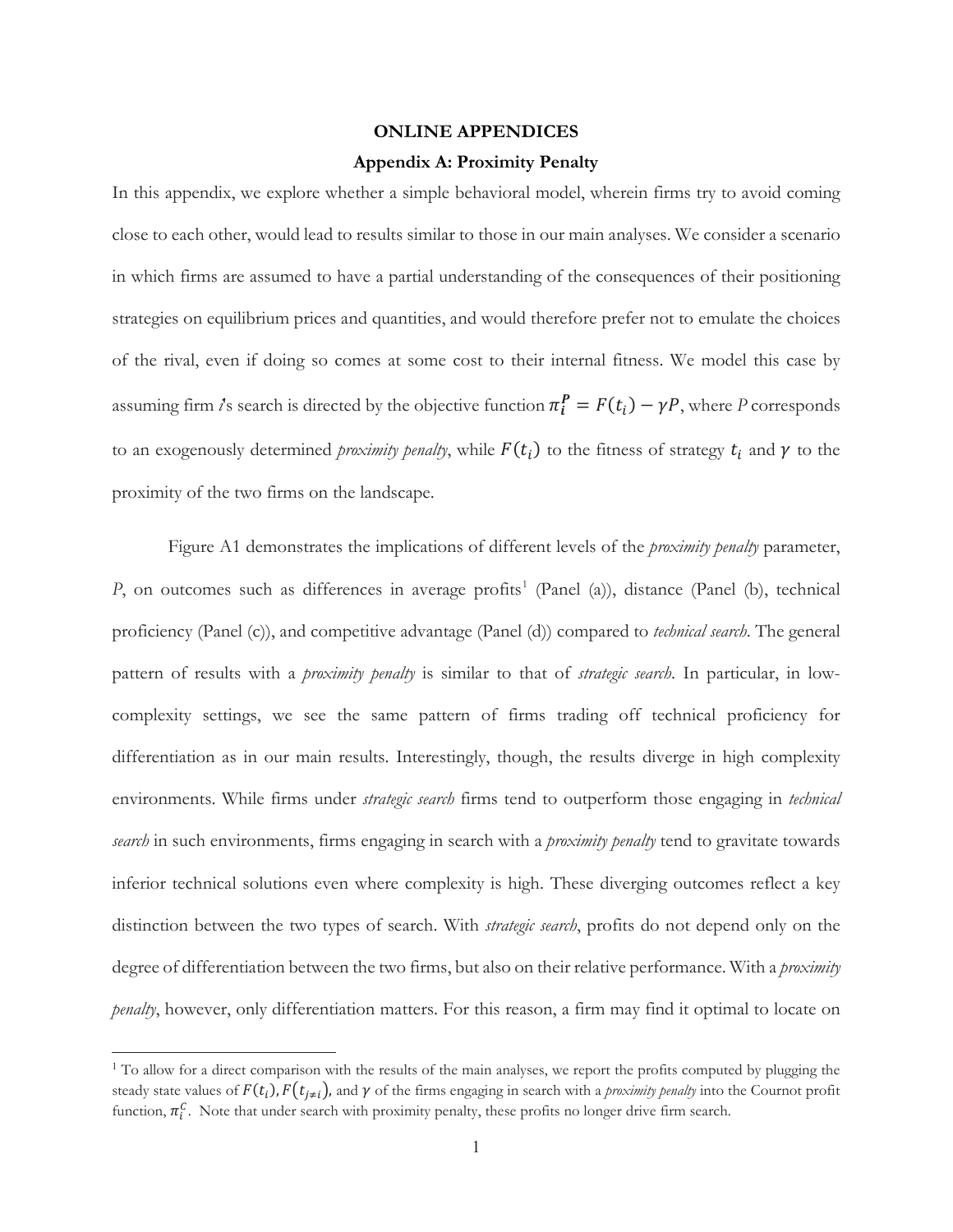the hillside of a peak already claimed by its rival, even though doing so would imply adopting an inferior technology. With *strategic search*, however, such a strategy would not be sustainable. The performance gap with the rival would hurt profits and therefore incentivize firms to search further afield and to discover new peaks.



## **Search with proximity penalty vs. technical search**

**Figure A1**

Notes: Figure A1 graphs the difference between *search with proximity penalty* and *technical search* in average profits (Panel (a)), distance (Panel (b), technological proficiency (Panel (c)), and competitive advantage (Panel (d)). Interestingly, firms engaging in search with proximity penalty tend not to discover higher peaks than in the classic *technical search* case.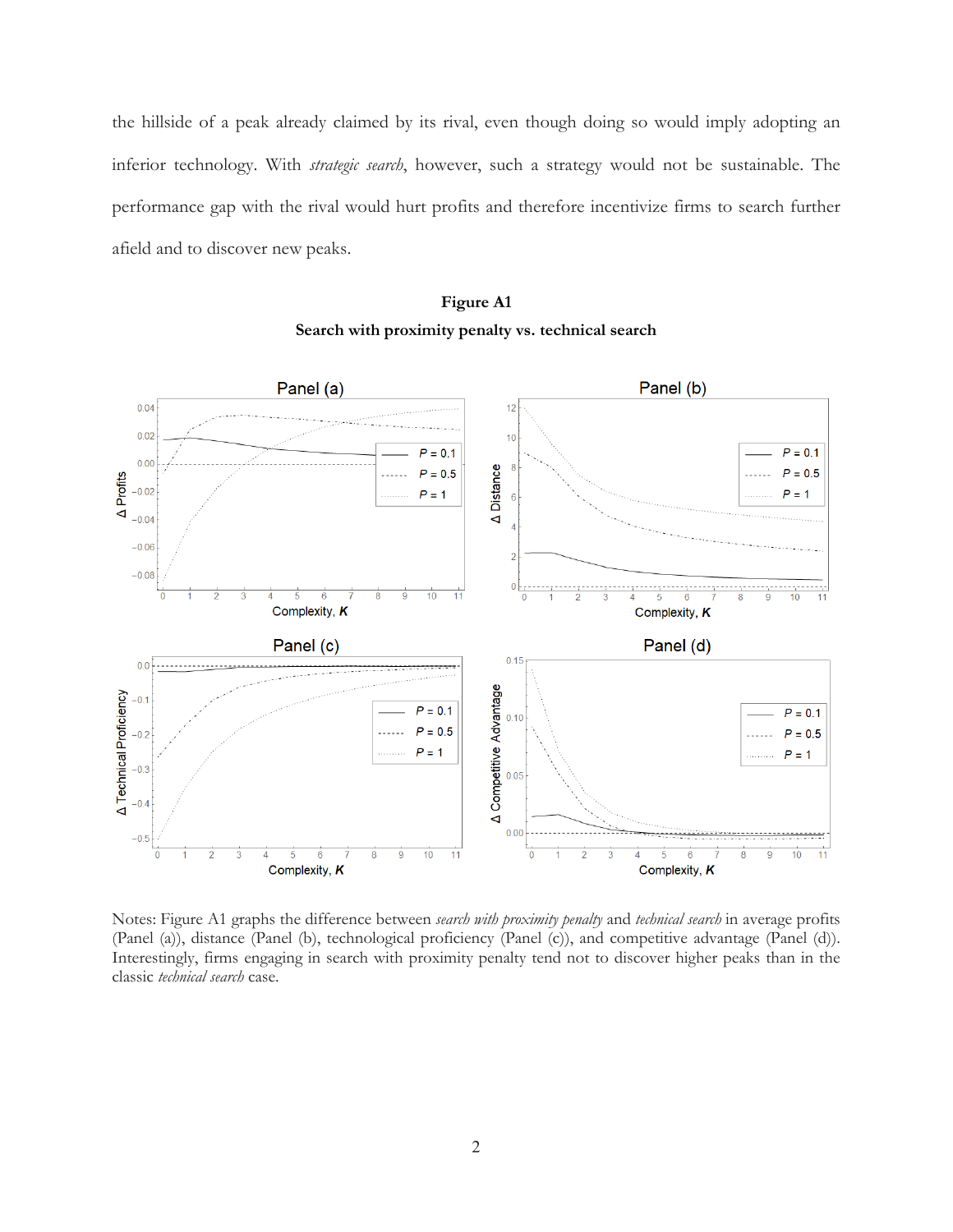#### **Appendix B: Differentiated Bertrand Competition**

In this appendix, we demonstrate the robustness of our results to a differentiated Bertrand duopoly model. In Bertrand competition, firms compete by setting prices simultaneously rather than quantities. If  $\gamma < 1$  and  $(2 - \gamma^2)(\alpha_i - c_i) - \gamma(\alpha_j - c_j) > 0$  for  $i, j = 1, 2$  and  $j \neq i$ , equilibrium prices are  $p_i^B = \frac{(2-\gamma^2)(\alpha_i-c_i)-\gamma(\alpha_j-c_j)}{(4-\gamma^2)} + c_i$  and profits are  $\pi_i^B = \frac{1}{1-\gamma^2}$  $\frac{(2-\gamma^2)(\alpha_i-c_i)-\gamma(\alpha_j-c_j)}{(\alpha_i-c_i)}$  $\frac{(\mu + \gamma)^2}{4 - \gamma^2}$ 2 . Thus, as in the Cournot case, profits are increasing in the firms' technical proficiency, i.e.,  $\frac{\partial \pi_i^B}{\partial (\alpha_i - c_i)} > 0$ , decreasing in their rivals' technical proficiency,  $\frac{\partial \pi_i^B}{\partial (\alpha_j - c_j)} < 0$ , and increasing in their differentiation,  $\frac{\partial \pi_i^B}{\partial (-\gamma)} > 0$ . If  $(2 - \gamma^2)(\alpha_i - c_i) - \gamma(\alpha_j - c_j) \le 0$ , firm *i* makes zero profits, while firm  $j \ne i$  attains monopoly profits  $\pi_j^B = 4^{-1}(\alpha_j - c_j)^2$ . If  $\gamma = 1$ , the model transposes into a classic Bertrand model with two identical firms selling an undifferentiated product or service, with both firms making zero profits. Consistent with our treatment of Cournot competition, the Bertrand model maps onto the *NK*  simulation by linking value created to the firms' fitness and differentiation to their distance on the landscape. Specifically, we set  $(\alpha_i - c_i)$  equal to  $F(t_i)$ , and  $\gamma = N^{-1} \sum_{n=1}^{N} 1_{\{t_{1n} = t_{2n}\}}$  where  $1_{\{t_{1n}=t_{2n}\}}$  is an indicator function equal to 1 if  $t_{1n} = t_{2n}$ .

Figure A2 reports the results for Bertrand competition, graphing the differences between *strategic search* and *technical search* in terms of average profits (Panel (a)), distance (Panel (b), technological proficiency (Panel (c)), and competitive advantage (Panel (d)). Overall, Figure A2 paints a consistent picture with Figure 1 from the main analyses. As with Cournot competition, firms engaging in *strategic search* in the Bertrand model achieve higher profits, are further apart on the landscape, and attain superior technical proficiency in high-complexity task environments.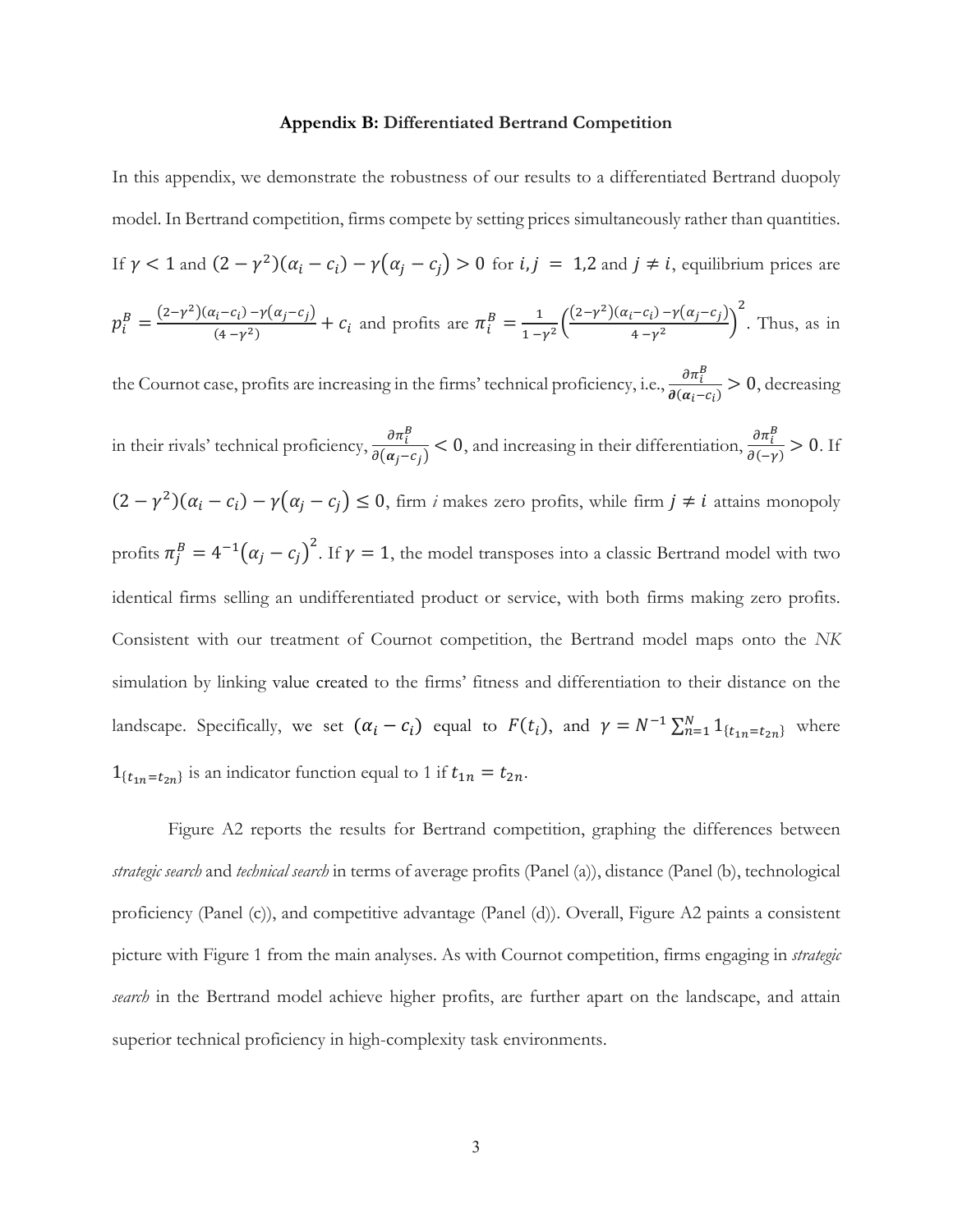**Figure A2 Strategic search vs. technical search with Bertrand Competition**



Notes: Figure A2 graphs the difference between *strategic search* and *technical search* in average profits (Panel (a)), distance (Panel (b), technological proficiency (Panel (c)), and competitive advantage (Panel (d)) when firms engage in a differentiated Bertrand model*.* The results are qualitatively similar to those of the Cournot model of Figure 1.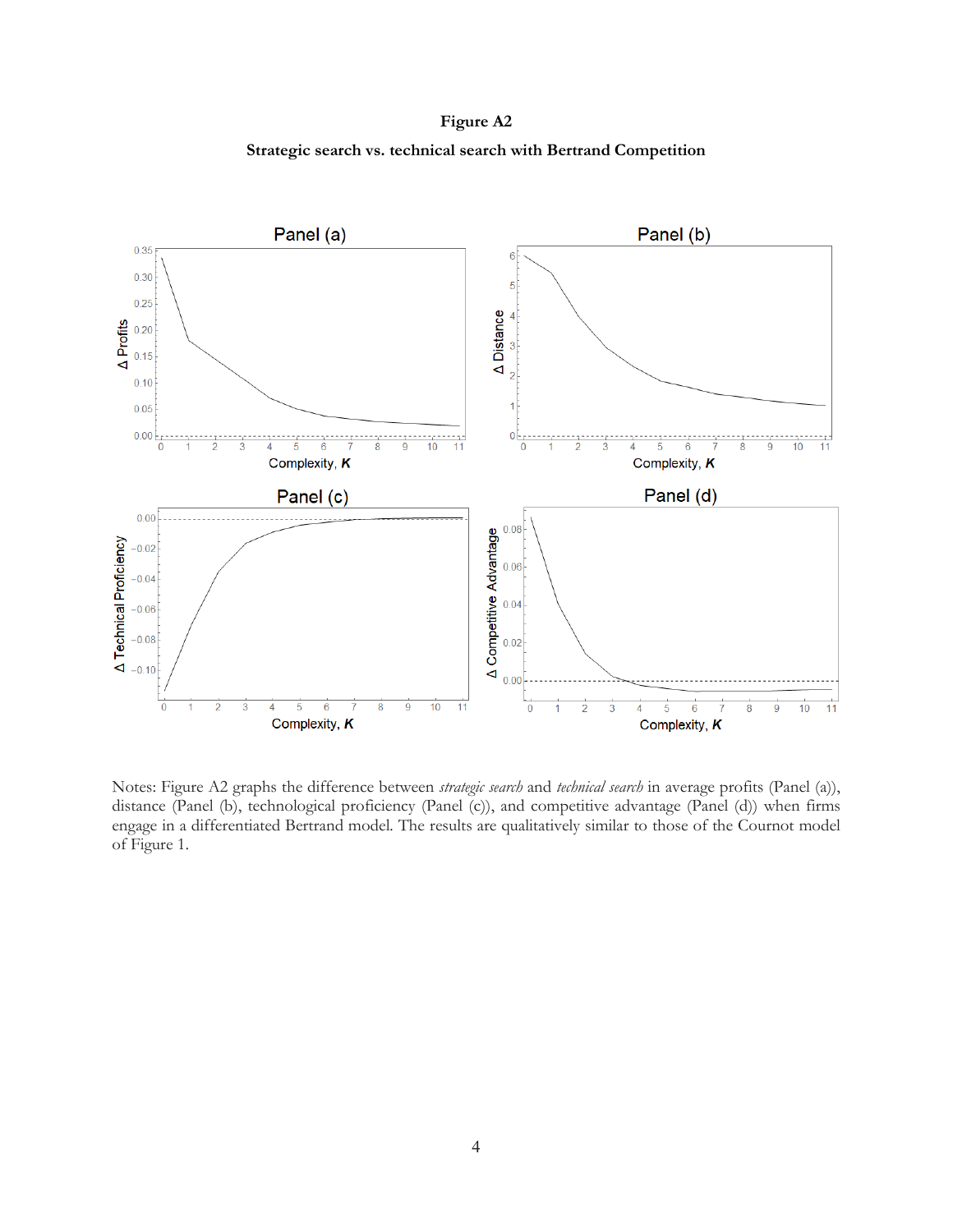#### **Appendix C: Pre-commercialization Phase**

In this Appendix, we run variations on our main model where we allow our two firms to pursue technical search (i.e., search the internal landscape while maximizing technical proficiency rather than profitability) for an initial pre-commercialization phase (varying in lengths of 20 and 100 periods), and then have them switch to strategic search.

Figure A3 illustrates the results of these analyses. In particular, Panel (a) shows the effect of pre-commercialization phase on profits, and while average profits do fall, the decline is relatively small (note that the vertical axis of Panel (a) has a much higher resolution than other graphs). Part of this reduction in profits is due to the firms ending up being closer with a pre-commercialization phase (shown in Panel (b)). Panel (c) reports the average technical proficiency with and without precommercialization and compares these outcomes to the technical search case (normalized to zero). It shows that the introduction of a pre-commercialization phase always boosts technical proficiency, with the extent of increase being greater, the longer the pre-commercialization phase lasts. With a lengthy pre-commercialization phase, technical proficiency is almost as high as in the pure technical search case with low complexity, and substantially higher with high complexity. The intuition is that by the end of a long pre-commercialization phase firms have often achieved a technological peak, just as they would have in the standard  $NK$  model. In high complexity cases, the introduction of competitive concerns after this point pushes them to try even more distant search, producing yet higher proficiency; in low complexity cases, firms are content to stay on the peaks they have achieved. Interestingly, then, a pre-commercialization phase can lead to a best-of-both-worlds outcome by increasing average proficiency without substantially compromising average profits, especially for higher levels of complexity.